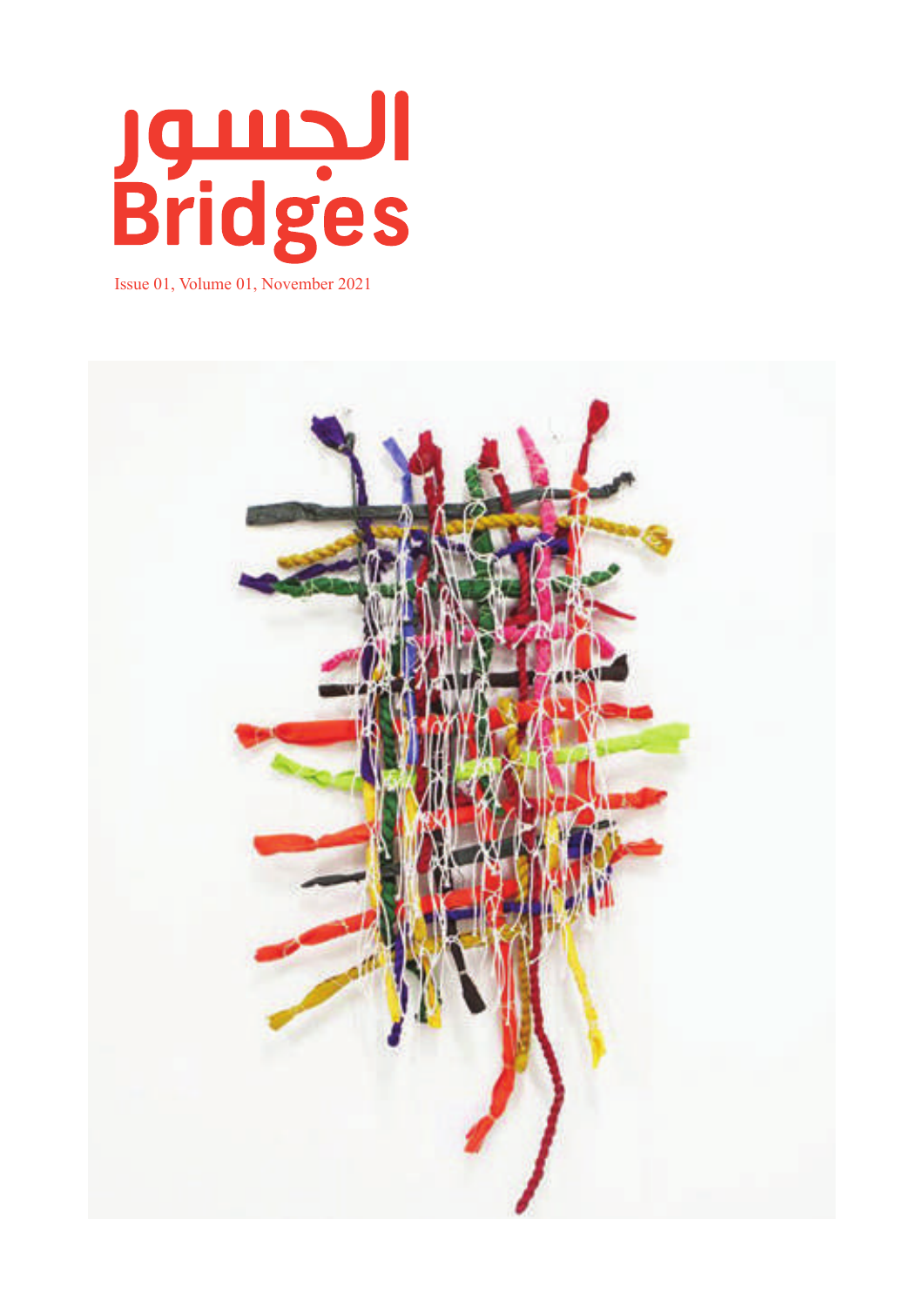The Bridges is a peer reviewed quarterly journal published by the International **Foundation for Tolerance** 

*Editor* of this Issue

**Dr. Mohammed Hassan Jassim AL -Mutawa** 

**University of Bahrain, Bahrain** 

**For communication please International Foundation for Tolerance Concord Pike #8030 SMB #6370 3911 Wilmington, DE 19803, USA** 

> info@iftolerance.net https://iftolerance.net

Issue 01, Volume 01, 2021 November

ISBN 978-0-9988635-5-9

**International Foundation For Tolerance** المسهويانية المسدوليوسة لللتسبيله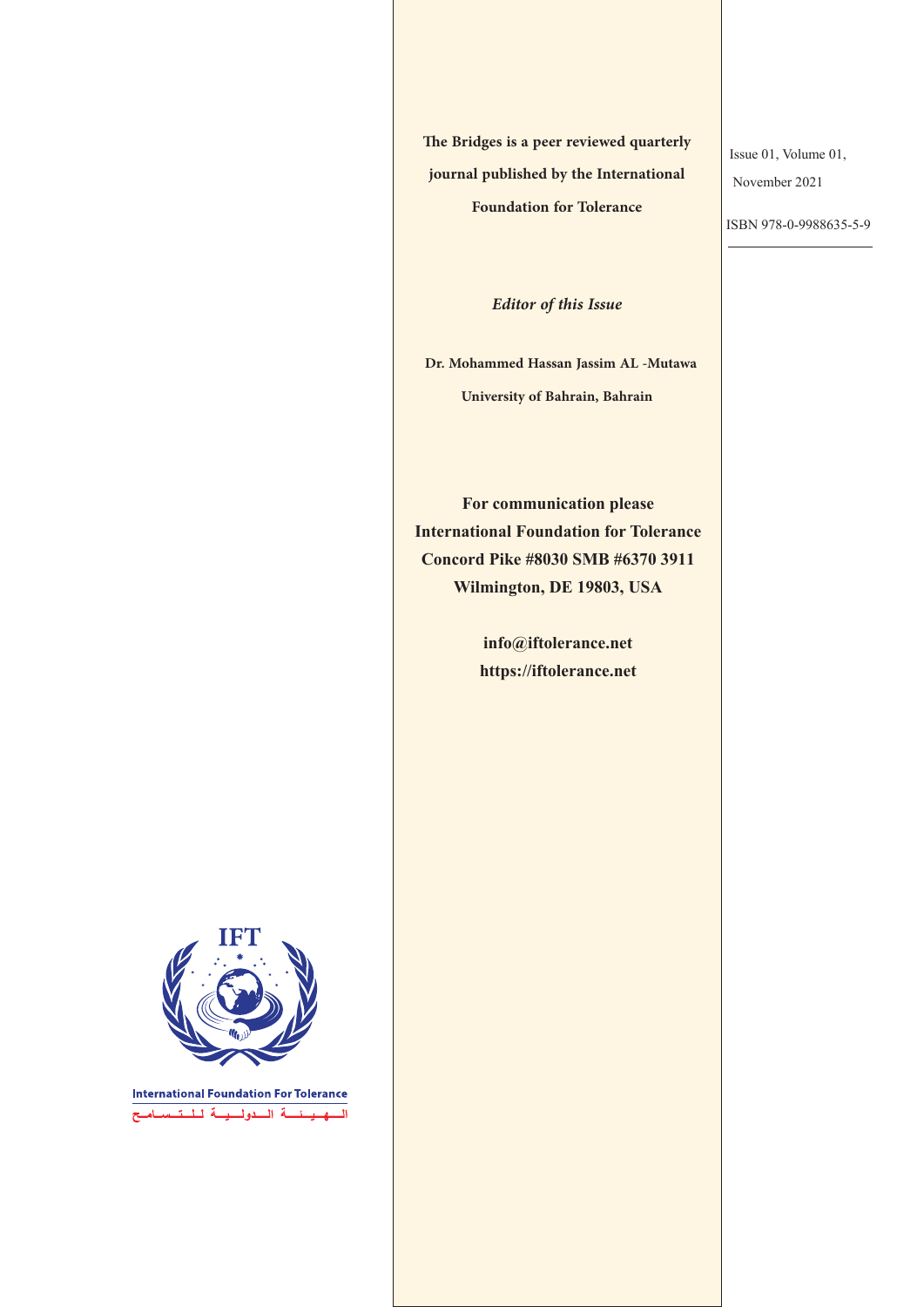**Building Bridges of Tolerance Through Friday Prayer:** Religious Tolerance and the Acceptance of Each Other.

**A** paper written for the

**Tolerance Across Cultures Conference** 

 *2019 12-14 September*  $Bucharest, Romania$ 

Written by Dr Sandra Phelps and Ambassador Hussain Sinjari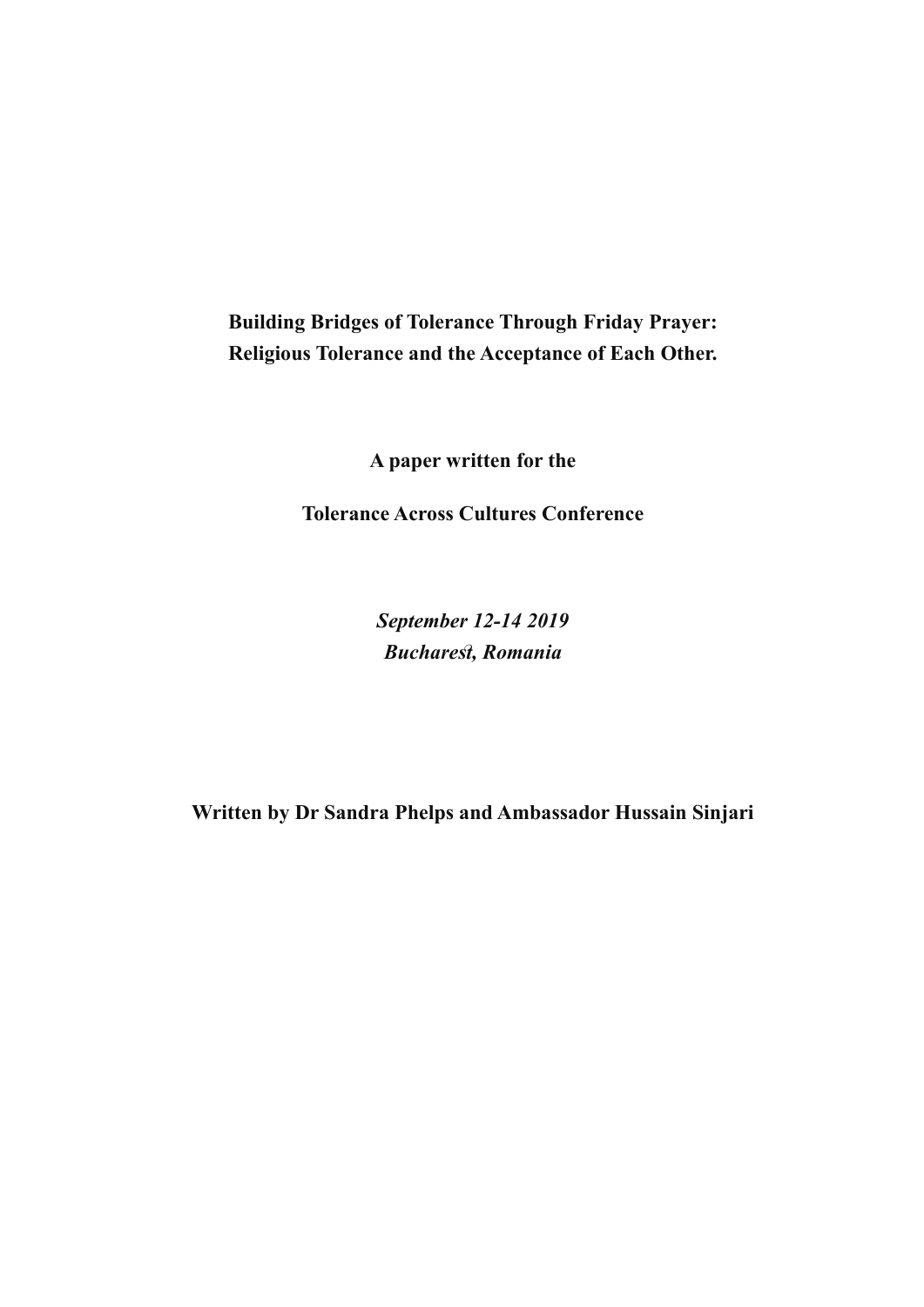## *Abstract 3-7000 words*

This paper explores the ways in which Friday sermons can be harnessed to fight religious extremism and build bridges of tolerance across divergent communities. The authors contend that religious extremism cannot be successfully challenged by warfare. There must be a coordinated, multisectoral approach emerging from many directions and addressing a multiplicity of social spaces; religious, cultural, educational, economic and political. In addition, the Internet, must be harnessed to address and counter the current proliferation of hate speech and wide dissemination of Fatwas determining halal and haram around the globe.

The authors of this paper posit that above all, the mosques and the clergymen are critical sites through which bridges of tolerance and anti-extremism can emerge. In Islamic communities, the Friday sermon is at the forefront of setting community awareness. There are millions of mosques in the Muslim world and beyond, and not a small number of Imams and Khatibs. Imams and Khatibs can be supported to not merely deliver their sermons and stop there. They can be provided with the

requisite skills and tools to guide the faithful in building bridges of peace through sharing positive examples of spiritual matters, in both real and virtual spaces. Through offering education in the sciences, world religions, critical thinking, conflict resolution and human rights, Imams and Khatibs can serve at the forefront of building a culture of tolerance.

### *Introduction*

Middle Eastern and North African communities have struggled over recent decades to achieve tolerance across cultures and acceptance of each other's differences as well as to ensure stability and peace within and between nations. The failure of countries in this region to achieve sustainable peace and the concurrent interference of western nations have resulted in instability and wide spread violence. This paper looks at the problem of violent extremism and specifically violent religious extremism. The authors argue that contemporary struggles against violent extremism must engage religious leaders at the forefront of efforts to overcome these problems. Moreover, we posit that it is critical that national and international governing bodies provide support for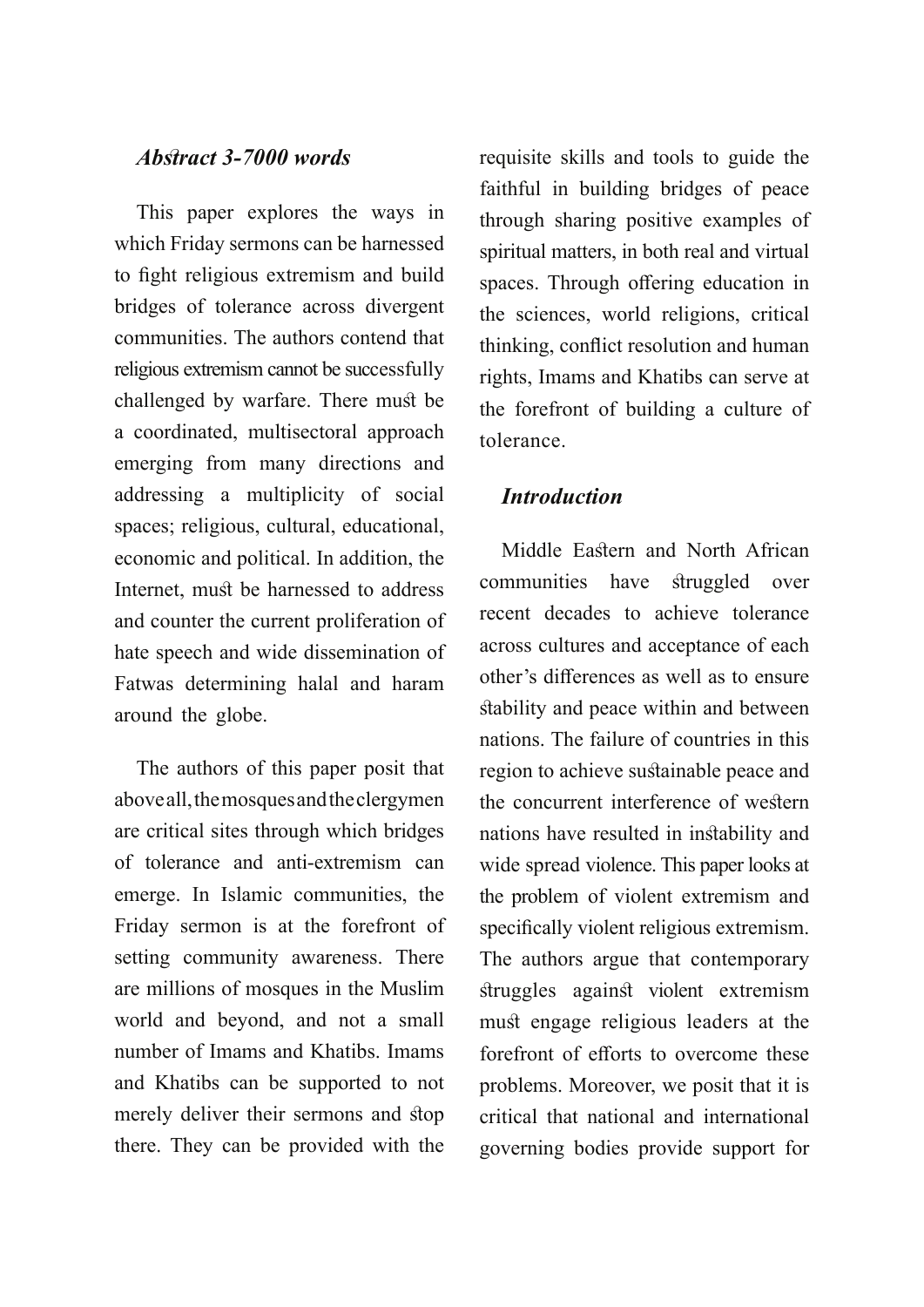religious leaders to ensure that they are adequately prepared to engage in these struggles.

Problems of religious intolerance and the rise in violent extremism are a foremost concern in our world today. Increasingly we are seeing media portrayals of violence in the name of religion. From New Zealand to Sri Lanka and to Libya outbursts of violence in the name of religion are claiming the lives of many. Through news media and the internet these killings are watched from one end of the world to the other. The breaking down of barriers in communication between people and cultures, made possible by advances in communication technologies and travel, and the simultaneous rise in nationalist and religious ideologies of exclusion and hatred, have set the stage for a global viewing of religious intolerance and violent extremism. As we move into the future we are faced with increasing fears of difference and seemingly less bridges to unite us. Both real, and imaginary, walls are erected by politicians and communities and by extremists and terrorists. At the same time bridges uniting people are blocked or destroyed. Through advances in technology we

are all watching and responding as the worst acts of humanity are being carried out in the name of religion. While the role of religion as a driver of violent extremism is recognised the role of religion in struggles against violent extremism is given less attention.

The importance of unpacking terms such as 'violent extremism', 'violence' and 'tolerance' is acknowledged, however these tasks are not the focus here. Here we are concerned with discussing the problems of intolerance and the possibilities of building bridges that unite people. We focus on cultures in conflict, plans to address these conflicts and the feasibility of these plans. Concepts of tolerance have evolved over the centuries in line with changing global demographics, colonisation and migration. Here we accept a positive and active view of tolerance which accepts difference and seeks commonalities and shared values across cultures. It is accepted here that tolerance is a step that conflicting parties enter into and a step through which the parties must progress to achieve mutual respect and acceptance of each other. Sustainable peace requires mutual respect and the acceptance of each other's' right to be.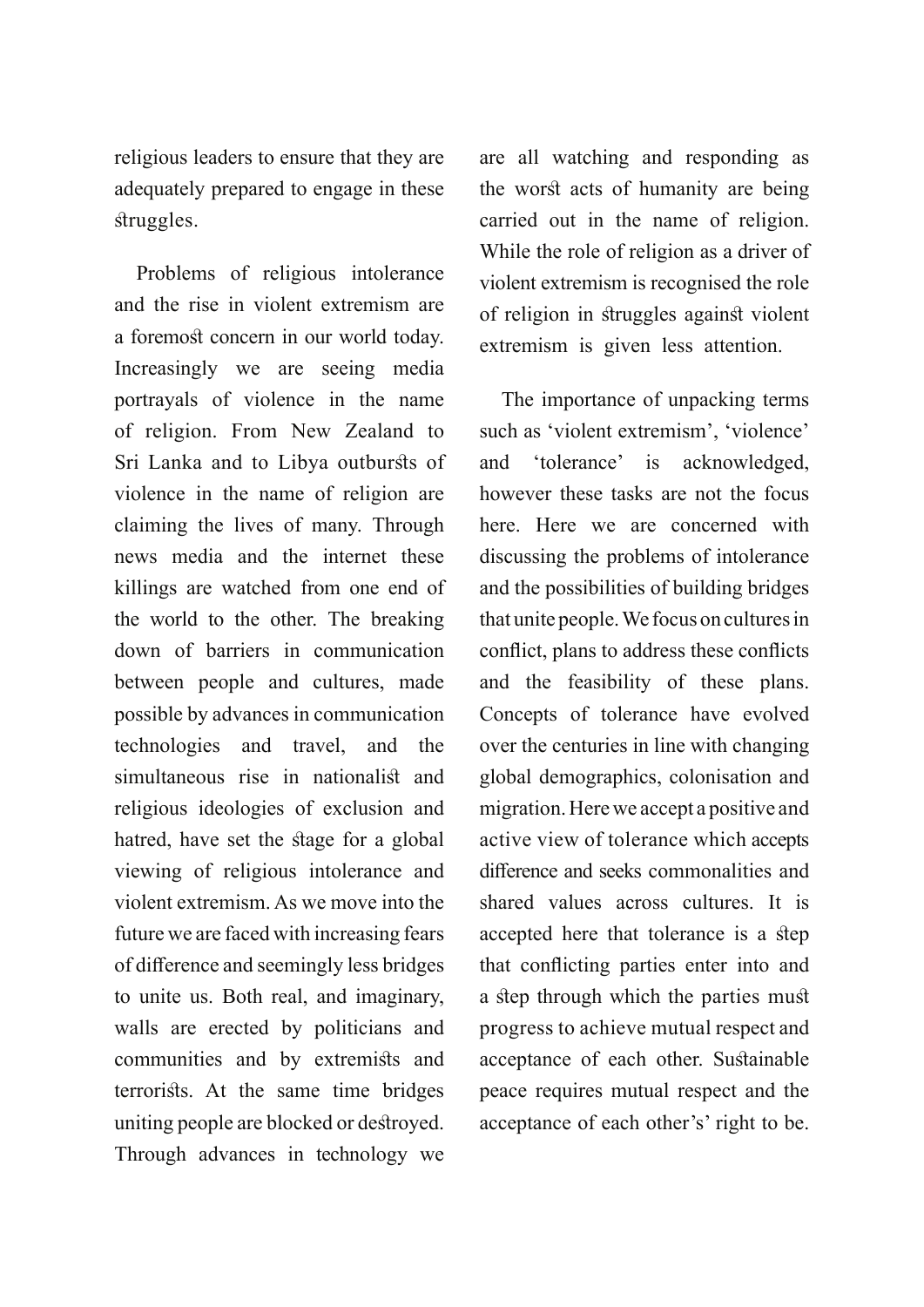## *Extremism Violent*

Current expressions of violent extremism and the rise in expressions of nationalist and religious divisions are evident in Europe's pockets of radicalised youth, the intolerance of groups such as the "Islamic State" and Boko Haram, the religious and racist hatred expressed by the Hilltop youth of Israel, the Buddhist Military violence against the Rohingya in Myanmar, the religious based attacks and retributions in Europe over the past years and in attacks such as those which took place in Sri Lanka and New Zealand earlier this year. Violent extremism is an increasing concern in all corners of the world and is indeed a global problem. Intolerance is expressed in religious conflict, anti-Semitic accusations such as those blaming the Jews for the mosque attacks in New Zealand and the death of Mohammad Morsi or those hateful narratives depicting Jews as the recalcitrant other, the persistent violent chauvinism towards the Kurds and other minorities by the Arabs, Persians and Turks, the nationalist uprising in Virginia USA, and the widespread intolerance expressed in islamophobia, homophobia and misogyny, to name

just a few examples. Tensions between local and global communities which have been concerns for many decades are finding new places for expression through religious intolerance and violent extremism.

Commonly the boundaries of violent extremism are depicted in media images of terrorists, and increasingly Islamic terrorists, or in the portrayal of the polarised opposite, ethno-nationalists, white supremist or, so called Islamophobics. There is an abundance of different and often times competing definitions of violent extremism, such migrationists and so on. This paper as terrorists, nationalist, racists, antilooks specifically at current narratives of violent extremism as experienced in Islamic communities and through articulations of politicised Islam. However, that violent extremism exists in most religions and certainly in all the Abrahamic religions is acknowledged.

Responses to extremist ideologies and actions generally include moral outrage quickly followed by acts of counter violence. Violent responses have been in the form of foreign invasions, occupations and incursions as witnessed in Afghanistan, Iraq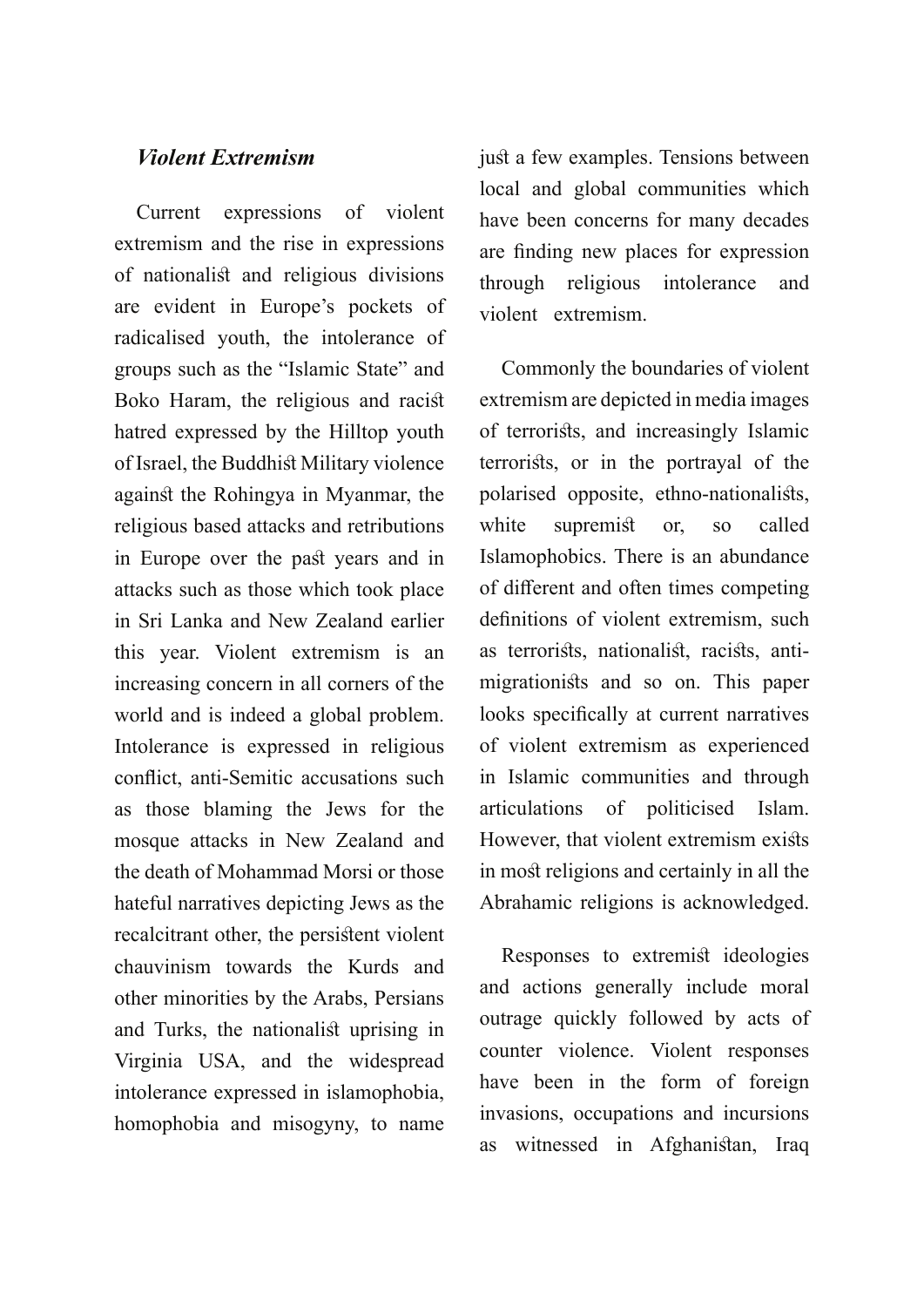and Syria (to name just three recent examples) and in internal ethnic and religious conflicts which in recent years have torn countries, neighbourhoods and even families apart. These political, legal, territorial and international responses to acts of violent extremism offer limited possibilities to address such acts. Such problems cannot be adequately addressed in isolation from community based initiatives. There are many reasons why people succumb to the pressures of radicalisation. Therefore, overcoming radicalisation requires a multidimensional approach. Most often, violence has been fought with violence, with the repressive state apparatus of the military and with political restrictions and laws which curtail the movement of, and meetings between, citizens. However, these methods have not been successful in eradicating violent extremism and news media report that extremism is on the rise. A concerted, multisectoral, holistic approach to addressing violent extremism in a thorough and systematic way is necessary. Countering violent extremism requires that both state and community actors take a united and determined approach towards building cultures of tolerance and acceptance.

There must be an approach emerging from many directions, such as schools and universities, mosques, prisons, political and governing bodies and the media. These must address a multiplicity of social spaces; religious, cultural, educational, economic and .political

Over recent years, attempts at countering violent extremism from both national and international bodies have favoured one group and/or one single method over the other. Often times these reductive attempts serve to further ignite tensions through elevating differences, erecting walls and engaging narrow and limited approaches at promoting tolerance and peace between conflicting groups. Many such attempts have resulted in short interludes of peace on the stage of enduring conflict. For instance, towards the end of the first decade of this century it seemed to most that stability had finally come to Iraq. People were returning to their homes and jobs in the conflict torn parts of the country and there was hope for the lived and soon replaced by the terror future. However this hope was shortof violent attacks suffered by the Iraqi people and in particular the Ezidis of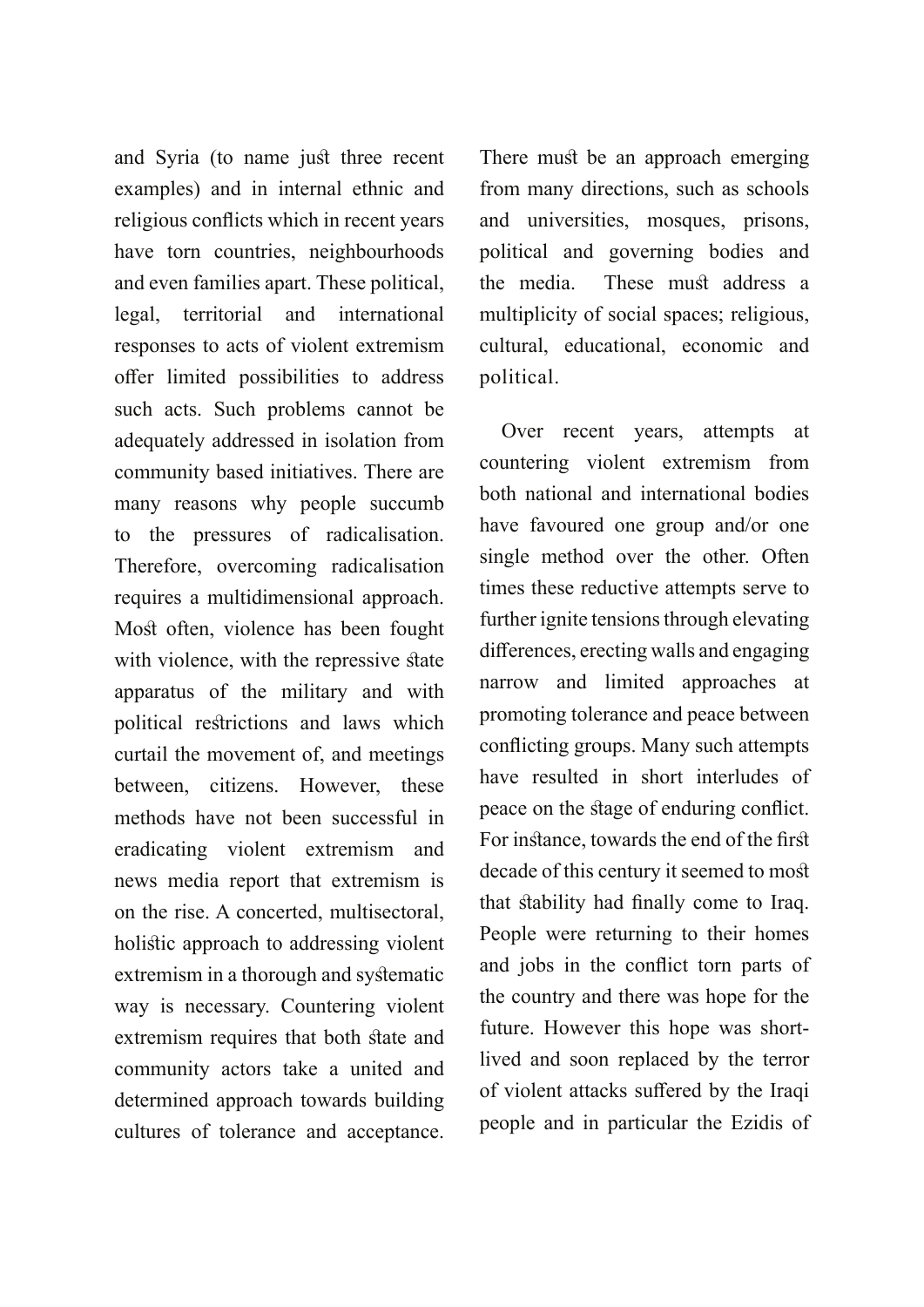Sinjar, the massacres carried out by the group calling themselves the Islamic State of Iraq and the Levant. National and international attempts to eradicate these threats though military force had failed.

Sustainable peace requires much more than oppressive military and foreign responses to violence. Sustainable peace that builds lasting bridges of tolerance and acceptance must be informed by people from local communities who are directly affected by the conflict and must include support of a system of justice for all citizens. This does not occlude international engagement in building bridges of tolerance and peace. But rather, this approach ensures that national and international efforts to eradicate violent extremism are more able to be absorbed locally, are locally driven and have better chances of success.

# **Internet and digital extremism**

An increasing number of religious extremists including Jihadists and fanatics, are using social media and other digital means to spread their calls for violence. As evidenced in the sudden and wide spread coverage of Al

Qaeda, Boko Haram, Al Nusra Front, and other such radicalising groups as well as in the recruitment successes of the so called Islamic State, global media platforms have been central in attracting an audience and support for violent extremism and political religious radicalisation. The use of social media and the internet have proven invaluable in spreading extremist ideologies, recruiting supporters and inciting violence. In addition, these media platforms provide the space for radicalisation, indoctrination. misinformation and the spreading of divisive hate speech. Anything from how to make an explosive device to fatwas on fashion and music are disseminated to millions of people through these medium every day.

Similarly, attempts to build bridges of tolerance and acceptance across cultures can engage these media to disseminate their messages and strengthen the call for tolerance and acceptance. The media provides tools, spaces and possibilities to overcome violent extremism. In today's world the media shapes our knowledge and understanding of the world and is an essential tool for building bridges of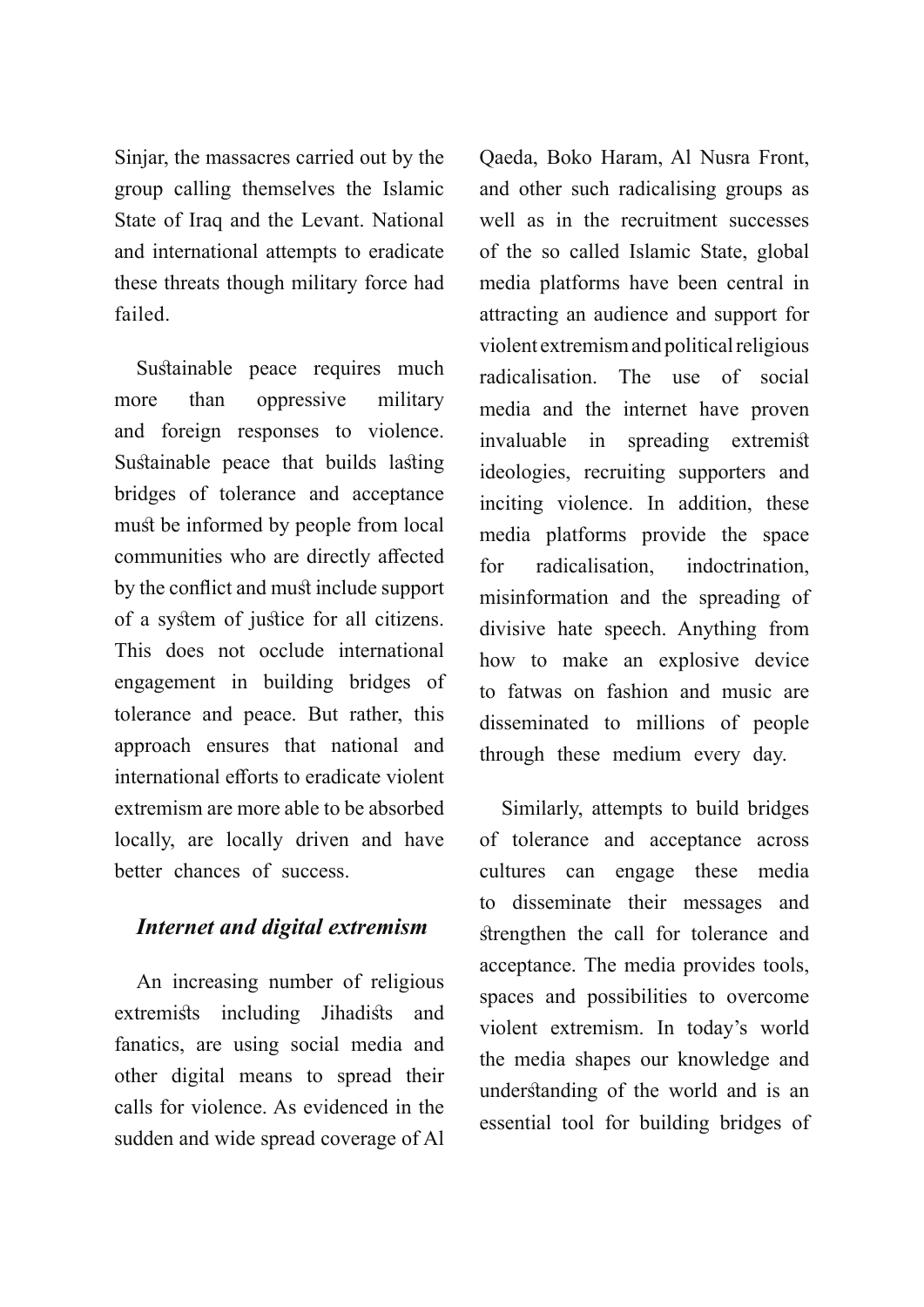tolerance in efforts to counter conflict. Rather than fuelling the fires of violence the media and more specifically the internet and social media can be utilised to build bridges of tolerance, acceptance and peace. The media can be engaged to spread messages of shared humanity, to bring into question radicalised notions of religion and to disseminate religious messages that are relevant to contemporary life, contemporary troubles and to a future informed through the advances made through the enlightenment and scientific study as well as the human quest for peace and happiness.

#### *Efforts* to Counter Extremism

For the most part political leaders have failed to overcome threats of violent extremism. Significant investment has been put into security which is high, however the threat of terrorist violence looms, airport checks are arduous, cars are armoured, public places and places of worship are deemed unsafe and meetings are monitored, yet attacks continue to go undetected and to cause carnage all over our world. From the streets of Nice and London, to Mosques in Baghdad and Christchurch and to the churches of Egypt and Sri Lanka violent extremism marks its presence on the bodies it takes.

Combating violent extremism has recently become a focus for both international and national governing bodies. For instance, substantive attention is paid to mitigating security risks through monitoring the internet and tightening security procedures at events and airports. International organisations and governments have developed programs aimed at identifying risk factors and preventing extremism as well as supporting at risk groups. Youth in particular have been targeted for these initiatives as they are considered to be a significant at risk group. Understanding how religious factors are engaged to shape violent extremism can help inform the design of counter extremism interventions that engage the religious sector. It is generally agreed vital to include religious groups and figures as supporters of these initiatives. However, these are not commonly focused on developing the capacity of religious groups or religious leaders themselves. The leaders are somehow expected to have all the expertise required to consult adequately on such matters.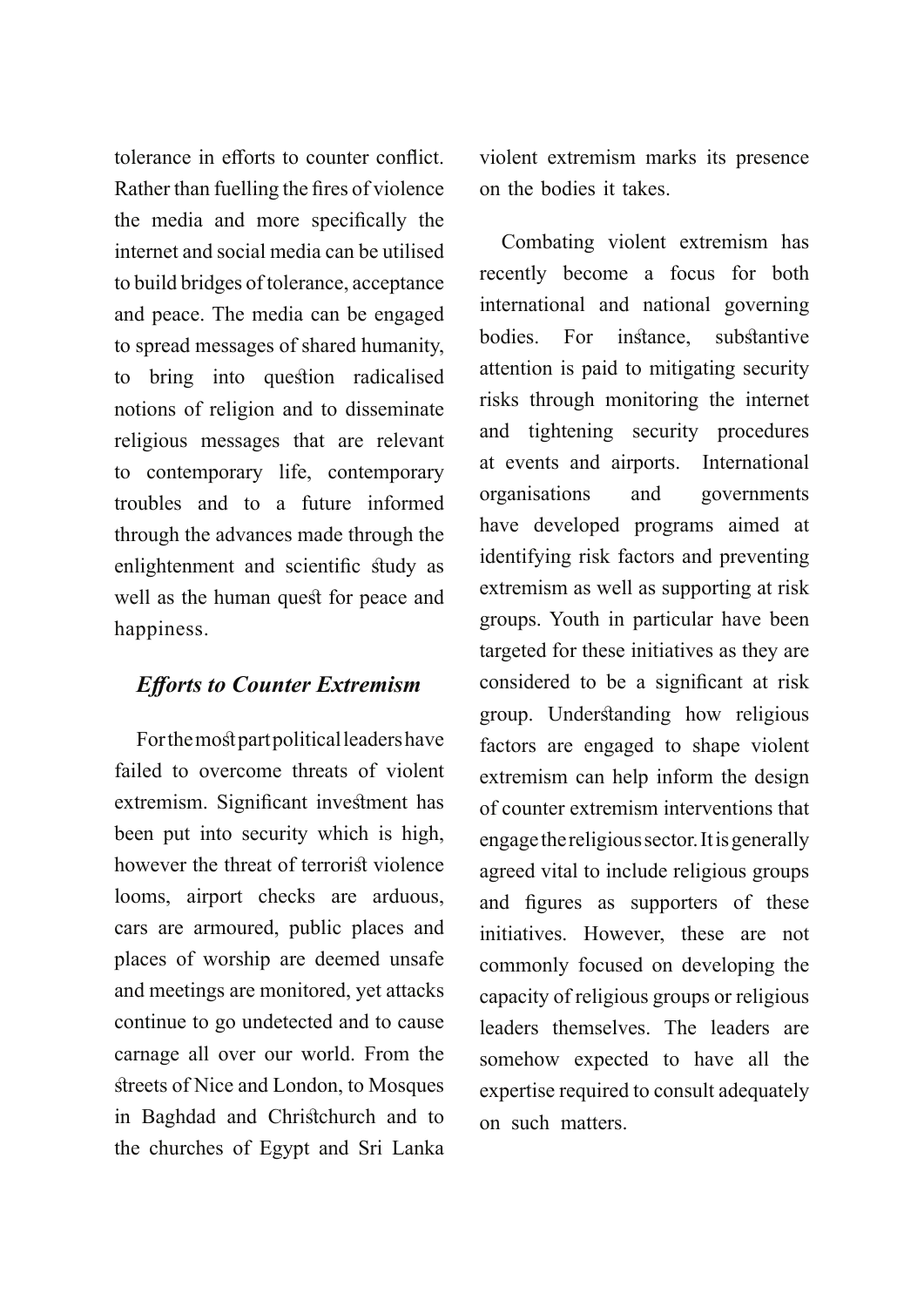There are a few notable exceptions. In Tajikistan the government has supported media professionals to develop the capacity of Imams and Khatibs. These trainings were conducted under the *Institute for War and Peace Reporting* (IWRP) project "Stability in Central Asia via Open Dialogue". IWPR Tajikistan trained 71 Imam-khatibs in the cities of Tursunzoda, Khujand and Konibodom. Imam-khatibs from border districts, representatives of local authorities; the Committee of Religion, Regulation of Traditions, Celebrations and Ceremonies under the Government of the Republic of Tajikistan; and the Centre for Islamic Studies under the President of the Republic of Tajikistan participated in the trainings. The educational seminars were aimed to improve participants' media literacy. knowledge of the legislation of the Republic of Tajikistan in the sphere of religious freedom and anti-extremism, as well as at raising the awareness about the modern methods of countering violent extremism. Another objective of these events was to involve religious leaders in the promotion of the tolerance and interfaith dialogue.

The second exception is in Morocco where it is recognised by governing institutions that despite the existing level of capacity and knowledge, religious leaders face challenges in countering the growth of dangerous ideologies and the promotion of interfaith tolerance. The Ministry of Awqaf (religion) in Morocco has strategies and initiatives directly supporting Imams in developing their understanding of the modern world, cultural difference and global popular culture. The government provides university courses for Imams so that they are better equipped to meet the challenges of contemporary international life.

Religious leaders have long had influence over local communities and in many places they continue to be the most influential civil society actors. Religious leaders do not simply transmit religious knowledge, they also act as confidents and mentors offering support and advice to the faithful and those in need. Subsequently, these figures have an important role to play in overcoming conflicts and violence. Like other community leaders, religious leaders too are concerned about the rise in extremism and specifically politicised religious extremism propagated over the internet.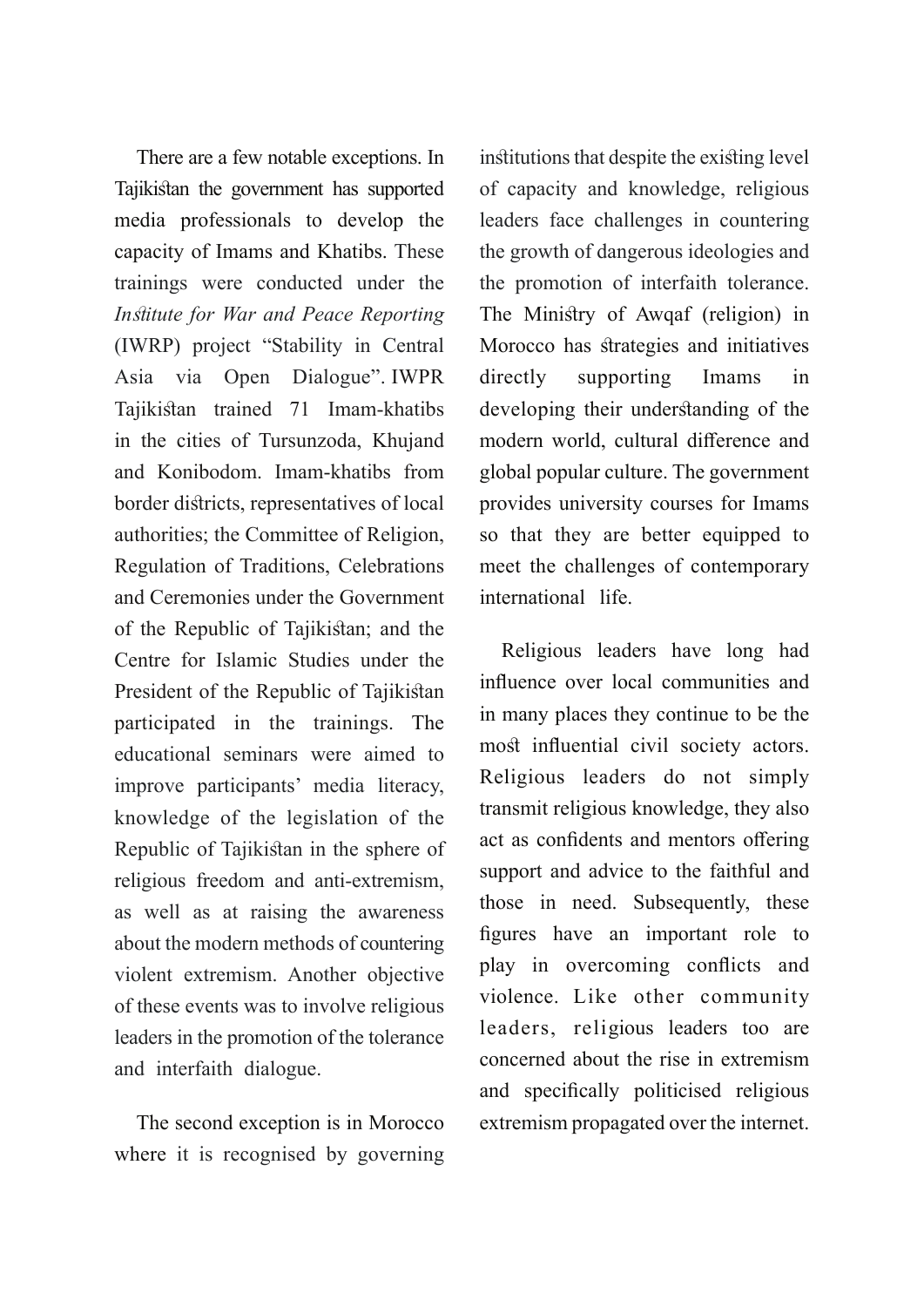# *Imams, Building Bridges of Tolerance*

As previously mentioned religious figures such as Imams are highly respected by their faithful followers. They are influential community members and are uniquely positioned to support initiatives aimed at building interfaith communication and building bridges of tolerance across cultures. However, like their fellow citizens, many of these Imams and Khatibs have been negatively affected by war, sanctions and the general instability of the countries they live. For many the commitment to acquiring religious knowledge alone has proven challenging enough in these circumstances. The possibilities to also develop knowledge and skills through education in the social sciences, the humanities. languages and technology skills have been extremely limited. Subsequently, in countries most effected by conflict and intolerance, religious leaders such as Mullahs, Imams and Khatibs require substantive support. These leaders are critically important in national and international efforts to build to lerant communities and to combat violent extremism. However, like their fellow citizens they have suffered the limits on education and development paucity as a consequence of instability.

National and international initiatives are needed to support the knowledge and skill development of these important cultural and religious representatives so that they are better equipped to work with communities. Building on the Tajikistan and Moroccan examples above, governments, investors, philanthropists and international aid organisations can develop programs aimed at upskilling religious leaders and providing them with the requisite talents to lead their communities through these challenging times. With the right knowledge and skills religious leaders can be engaged as consultants in the design and implementation of counter extremism programs and in return enhance the impact and sustainability of such initiatives. Given the right support religious leaders can be at the front line in the fight against extremism and in local, community, national and international efforts to build bridges of tolerance across cultures.

Local governments can support these initiatives through taking care to provide religious leaders with support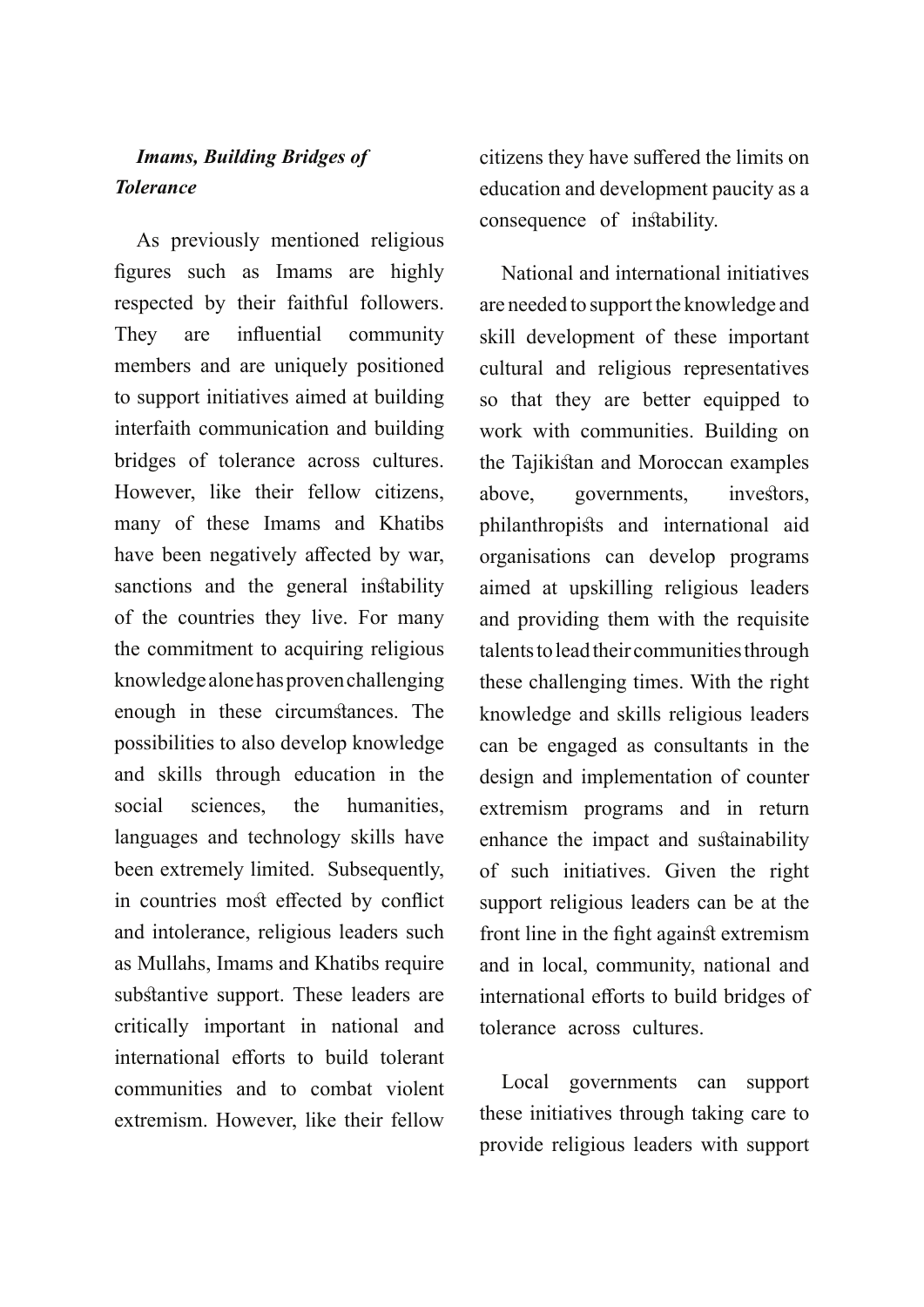and educational opportunities so that they can take the time to study. With skills in media, reporting and social media, messages of tolerance and peace can be widely disseminated to the faithful and beyond. Counter narratives to hate speech can be developed by, and through, the respected leaders in local and international communities. Corrections to false reporting and misinterpretation of religious text can help followers to walk the paths of tolerance and acceptance. Through offering education in the sciences, critical thinking, conflict resolution and human rights, Imams and Khatibs can serve at the forefront of building cultures of cross cultural tolerance. Religious leaders in the diaspora can be encouraged to learn the languages of their homelands so that communication opportunities are not missed but rather are harnessed in the interest of tolerance. Messages of tolerance can be disseminated across news and social media in all the languages of the faithful to reach all the people. Carefully designed and approved investment in skill development for these religious figures is an investment in building sustainable peace.

Religious leaders such as Imams and Khatibs can be supported to not merely deliver their sermons and stop there. They can be provided with the requisite skills and tools to guide the faithful in building bridges of peace through sharing positive examples of spiritual matters, in both real and virtual spaces. In addition, given that the communities they serve are healing from the wounds of war and often times continue to face violence or are immersed within cultures of violence and instability, religious leaders can support communities towards peace and stability. For example as a consequence of the emergence of ISIS, and the ensuing violence, there are now a great number of prisoners in the prisons of effected countries. Many of these prisoners have been arrested after outbreaks of violence in cities such as Mosul, Raqqa and Aleppo. As many violent extremists have 'graduated' in prisons and many Dai'sh and Al Qaida leaders and Jihadists have been recruited in such prisons, these are places that urgently require support from religious mentors. However, the challenges of countering radicalism and extremism are intense. Religious leaders must have the skills to de-radicalise such extremists and to provide these people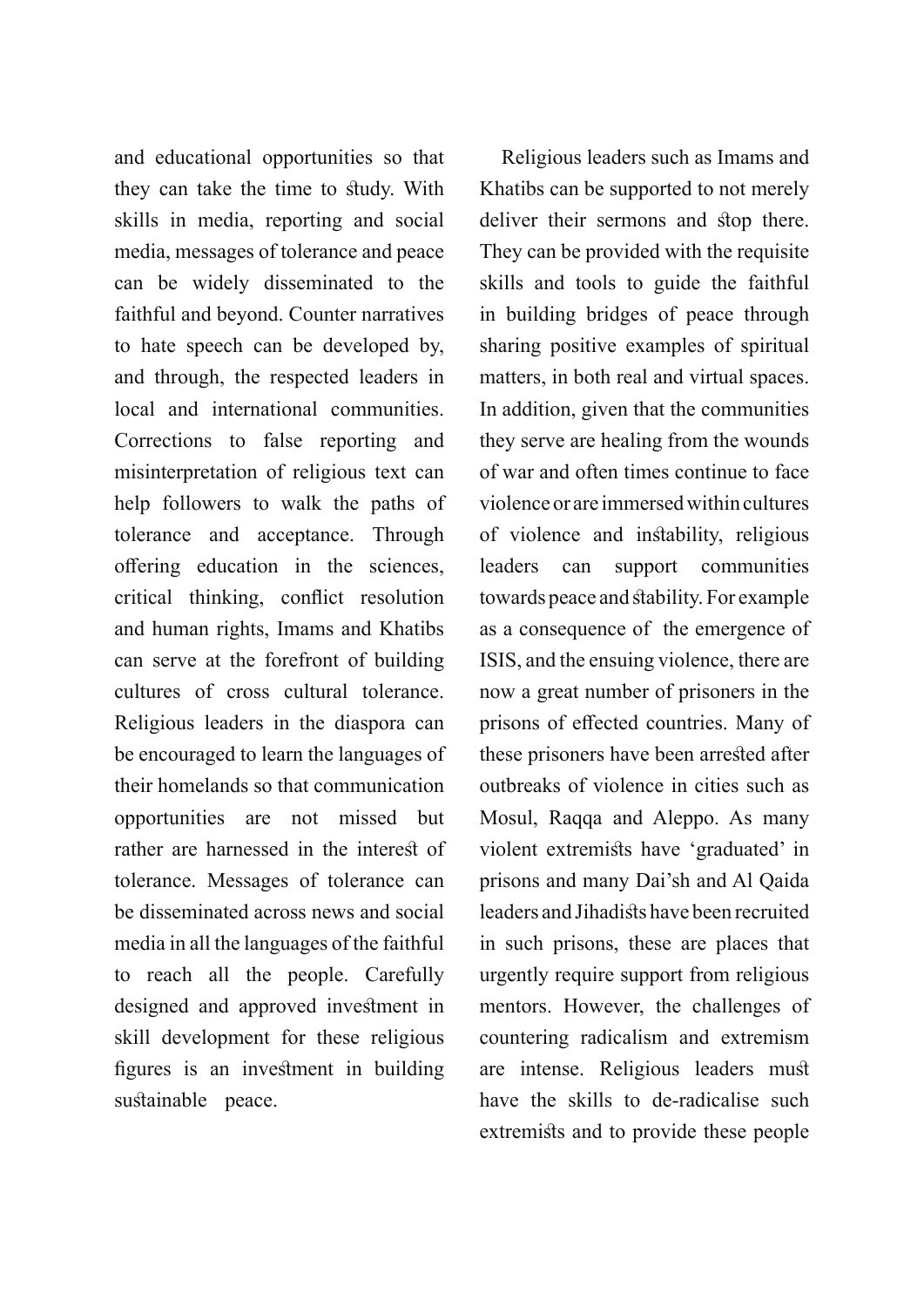with adequate care as well as alternative visions of the future

Programs that support education and skill building in the areas of peace, conflict resolution, ideas of tolerance and good governance, critical thinking and open dialogue, science and technology, and human rights can prepare leaders with the skills to face the difficult and many challenges of violent extremism. With these skills religious leaders will be better positioned to lead initiatives countering violence and hatred. Local governments can provide a system of reward whereby religious leaders who produce positive initiatives for communities are supported to continue their work until all cultures are connected by bridges of tolerance.

# *Imams, Friday Sermons and Bridges of Tolerance*

One space deemed most at risk of physical attack by violent extremists is the place of worship, whether that be the church in Alexandria Egypt or the mosque in Baghdad, Iraq, the place of worship has persistently attracted acts of violence over recent years. Moreover, as previously mentioned, places of worship have increasingly become sites for radicalisation, recruitment of followers of violent extremism and the incitement to acts of violence

A European example of this is the case of the An'Nur mosque preacher who was convicted for inciting hate in his Friday sermon in Winterthur, Switzerland. During his sermon the Imam called for Muslims that don't pray within the community to be "banned. rejected, shunned, and slandered until they return". If this doesn't work, they should be killed, he reportedly said. The mosque which has now been shut down is just one of many in Europe suspected of radicalising youth.

A North American example is that of invited cleric Jordanian Sheikh Muhammad bin Musa Al Nasr whose speech at a Montreal mosque resulted in complaints and rebukes from the larger Muslim community. The sermon took place at the Dar Al-Arqam Mosque in  $2016$ . A video of the sermon in which he asks for Jews to be killed surfaced online. In the video, the imam recites in Arabic the verse: "O Muslim, O servant of Allah, O Muslim, O servant of Allah, there is a Jew behind me, come and kill him"

Similarly Friday sermons inciting violence through hate speech and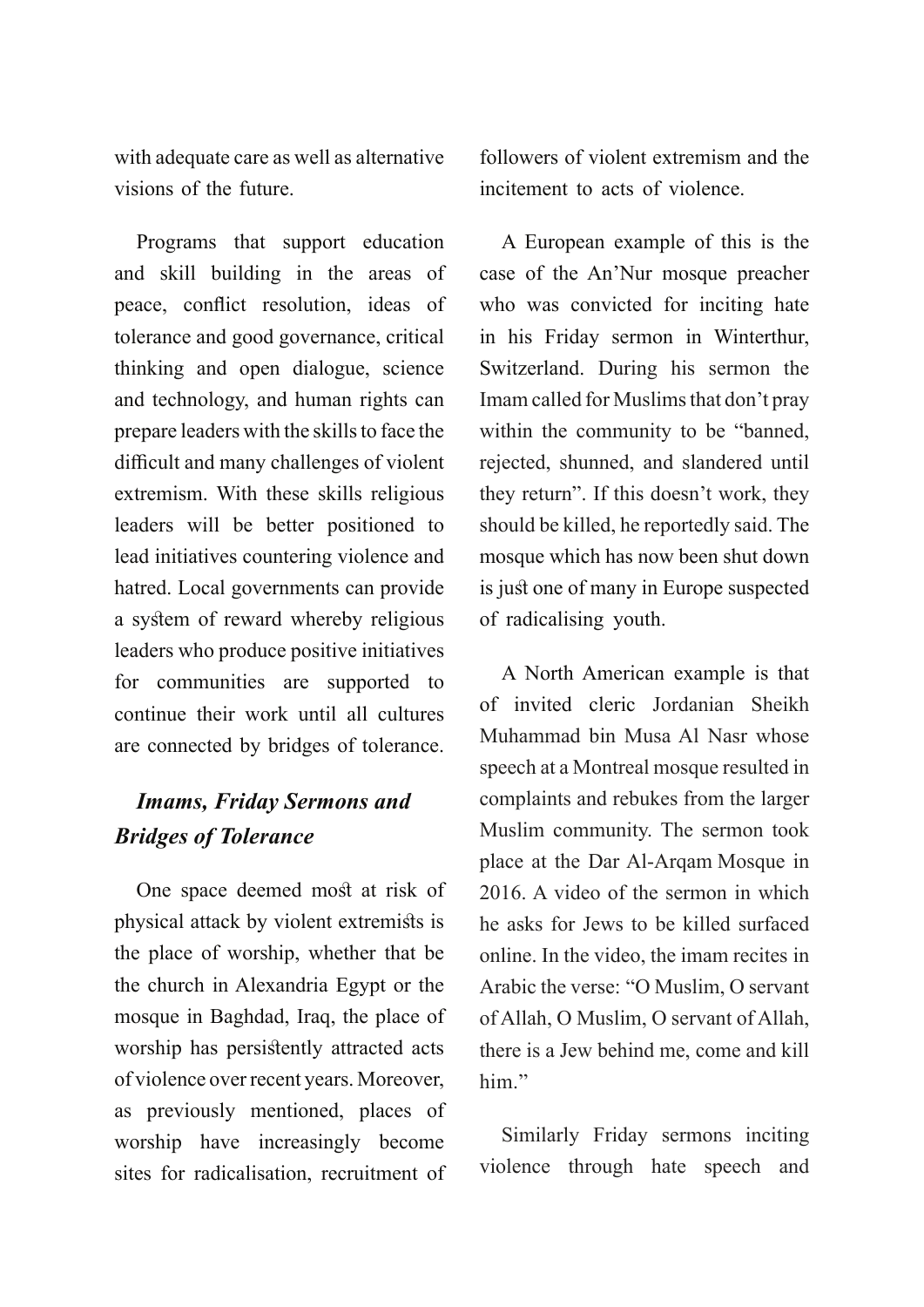promoting radicalism are heard in Asia, the Middle East and Africa. At mosques all over the world hate speech inciting worshippers to violence can be heard during Friday sermons. Sadly, these hateful sermons have resulted in the killings of many people. Hate speech and incitement to violence and radicalisation are certainly not the norm in mosques around the world. The vast majority of Muslim preachers and believers oppose such violence and the ignorance that promotes it. However, there is a noted rise in hate speech globally and it is recognised that the mosque has become a potential site for radicalisation, for the dissemination of extremist ideology as well as a site that risks violent attack. Likewise, Christian preachers are guilty of both inciting and believers and people of different faiths. condoning acts of violence against non-That the leaders of most religions of the world engage in these acts of incitement to violence is acknowledged, however this paper specifically concerns the leaders of the Muslim faith in Muslim dominated regions of the world. This does not exclude other religious leaders from either the blame or the benefits discussed here Indeed initiatives supporting interfaith dialogue and collaboration in building cultures

of tolerance and acceptance and in countering violent extremism across the globe are necessary for sustainable cultures of tolerance.

How can Friday sermons be harnessed to fight religious extremism and build bridges of tolerance across divergent communities? Recognising the invaluable space of the Friday sermon and supporting the influencing role of the Imam and Khatib is a first step in thinking about ways that governments and civil society can work together towards creating a more peaceful world. How can the place of the Friday sermon provide a constructive platform whereby a sense of responsibility towards each other can be strengthened? The mosque provides the space to foster ideas of tolerance and to build common narratives of coexistence and peace. In the mosque during the Friday sermon the Imams and Khatibs have the invaluable occasion to lead the faithful away from notions of intolerance and violence.

#### *summary In*

The peaceful coexistence of various religions and cultures is currently seriously threatened by polarising ideas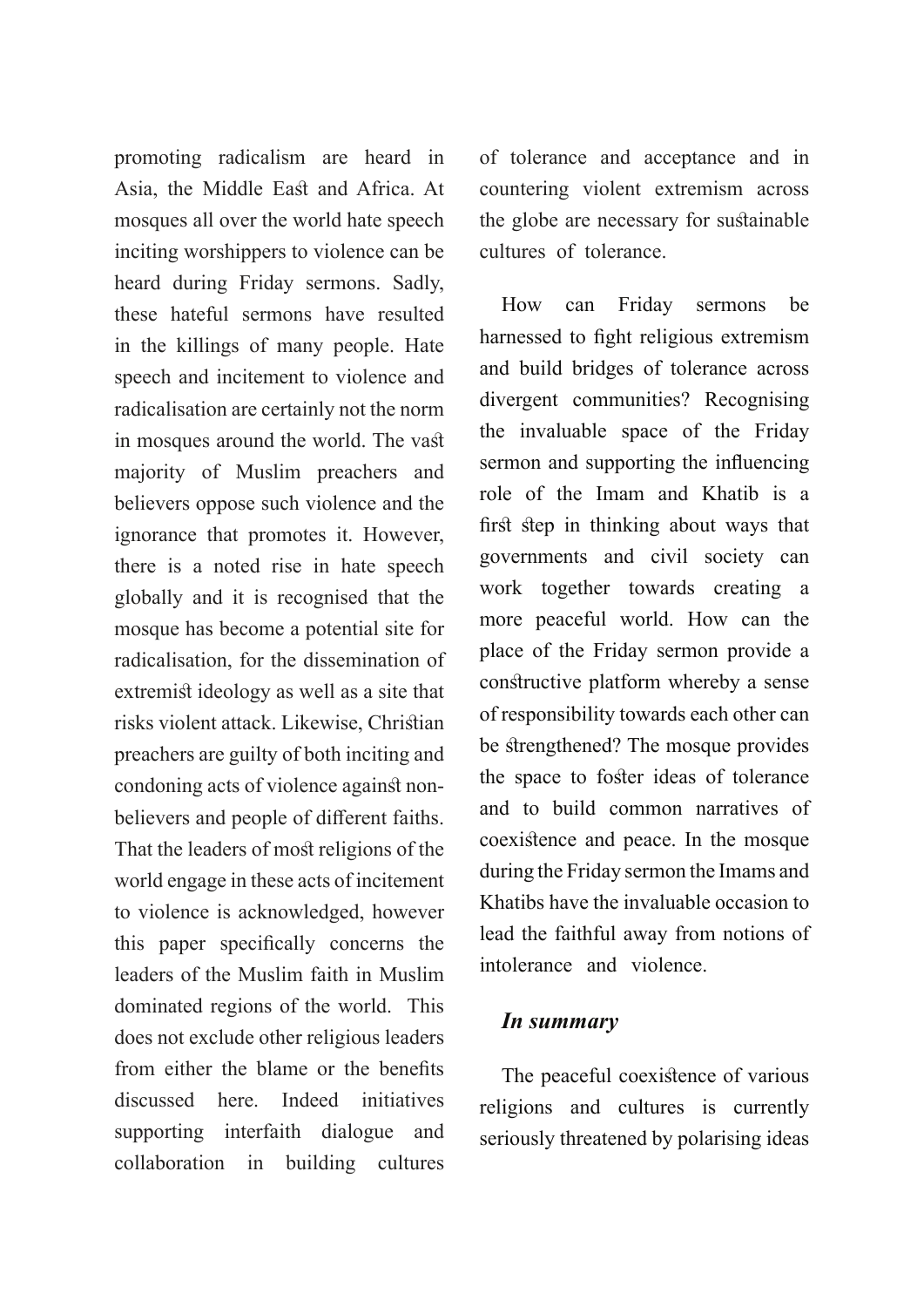of cultural and religious difference. Local and international governments and civil societies must work together to address religious and cultural conflicts and violent extremism. They must work together to foster cultures of tolerance and acceptance. The intention of this paper is to discuss the important role of religious leaders in countering violent extremism and in building bridges of tolerance between different religions and cultures. Moreover, the intention here is to think about possible ways in which religious leaders can utilise the space of the Friday sermon to spread messages of tolerance and to inspire believers to build bridges of tolerance and acceptance across cultures. The aim is to gain support for religious leaders so that they can help in the struggles to counter violent extremism and to help in developing connections and bonds that unite people as more tolerant, respectful and accepting communities.

As suggested above a coordinated, multisectoral approach emerging from many directions and addressing a multiplicity of social spaces; religious, cultural, educational,

economic and political is required to fight violent extremism. Bringing religious leaders to the centre of such coordinated approaches will broaden the impact and strengthen the success of such innovations. As community leaders, religious leaders have unique influence over communities and are uniquely situated to encourage interfaith dialogue and practices of cultural tolerance. These leaders can support followers to learn about other religions and to respect the rights of other religions to exist. They can ensure that followers have a well-founded knowledge of their own religion as well as those of others.

They can also support followers to understand the rights of people to be free to choose their faith or alternatively to choose no faith. Religious leaders can influence followers to respect the rights of women and children and to encourage women to participate in religious leadership and discussions. Religious leaders are integral members of civil society and key contributors to public and political discourse. Problems of intolerance and extremism cannot be adequately addressed through the coercive power of the state. Violence is a problem and religion can be at the forefront of countering violence and respecting the rights of all human beings.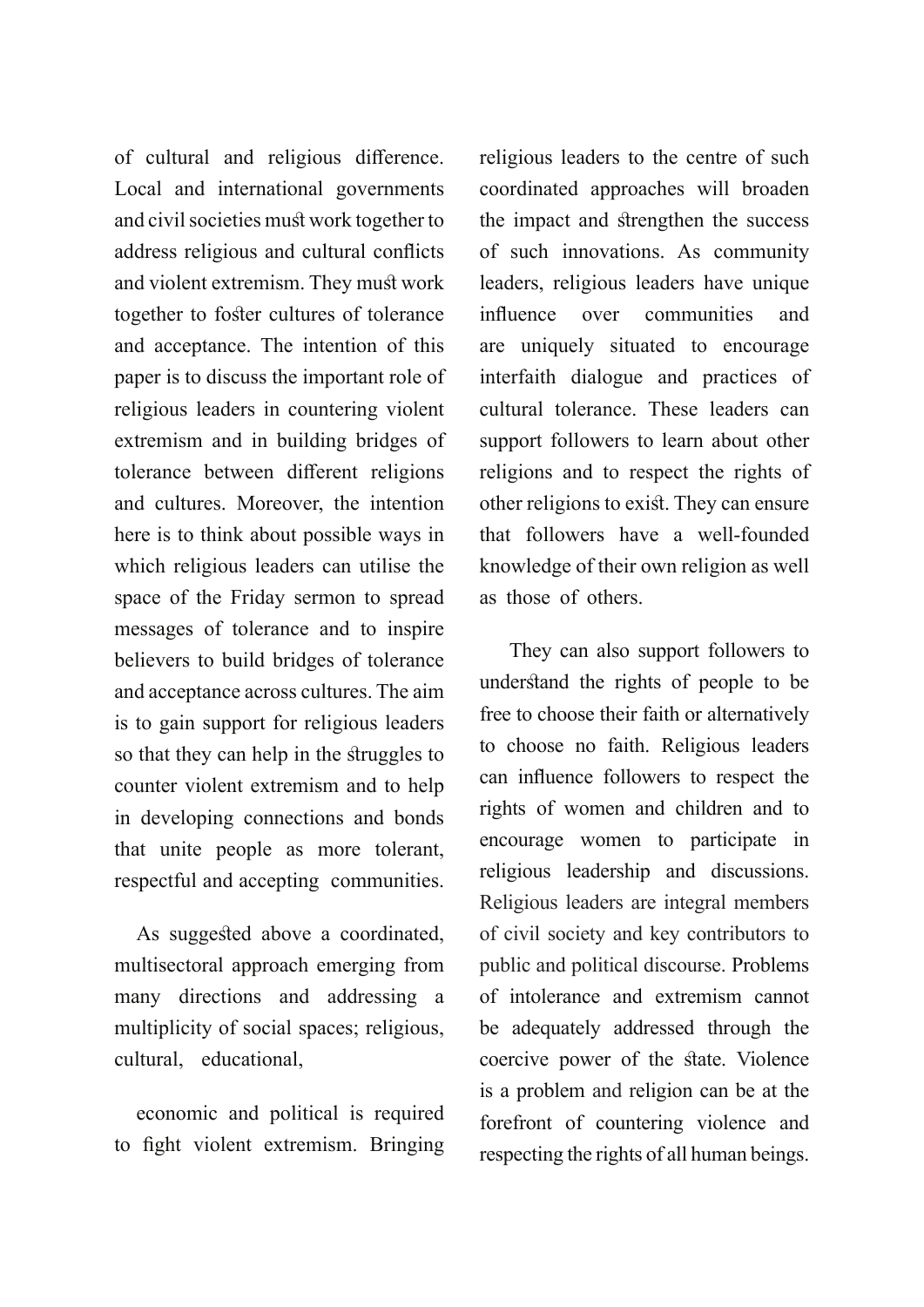# *References*

https://cabar.asia/en/iwpr-conducted-trainings-for-imam-khatibs-in-three-cities-<br>of-tajikistan/

https://www.newsweek.com/one-year-sinjar-massacre-yazidis-blast-lack-action-<br>over-hostages-331216

https://www.memri.org/tv/Iraqi-cleric-salam-zain-abidin-quran-focuses-jews-<br>sworn-enemy-never-make-peace-recalcitrant/transcript

https://www.nytimes.com/2017/08/11/us/white-nationalists-rally-charlottesville-<br>virginia.html

https://www.usip.org/sites/default/files/SR413-Engaging-Religion-and-<br>Religious-Actors-in-Countering-Violent-Extremism.pdf

https://scholarworks.law.ubalt.edu/cgi/viewcontent.cgi?referer=https://www. google.o.uk/&httpsredir=1&article=1384&context=all fac

https://www.sbs.com.au/yourlanguage/kurdish/en/article/2019/06/20/ controversial-australian-imam-slammed-kurds-social-media

https://www.cbc.ca/news/canada/montreal/imam-sermon-montreal-<br>mosque-1.4037397

leader-of-60-million-moderate-muslims-urges-faithful-to-denounce-bigoted-co-<br>religionists/ https://blogs.timesofisrael.com/extremists-blame-jews-for-nz-massacre-while-<br>leader-of-60-million-moderate-muslims-urges-faithful-to-denounce-bigoted-cohttps://blogs.timesofisrael.com/extremists-blame-jews-for-nz-massacre-while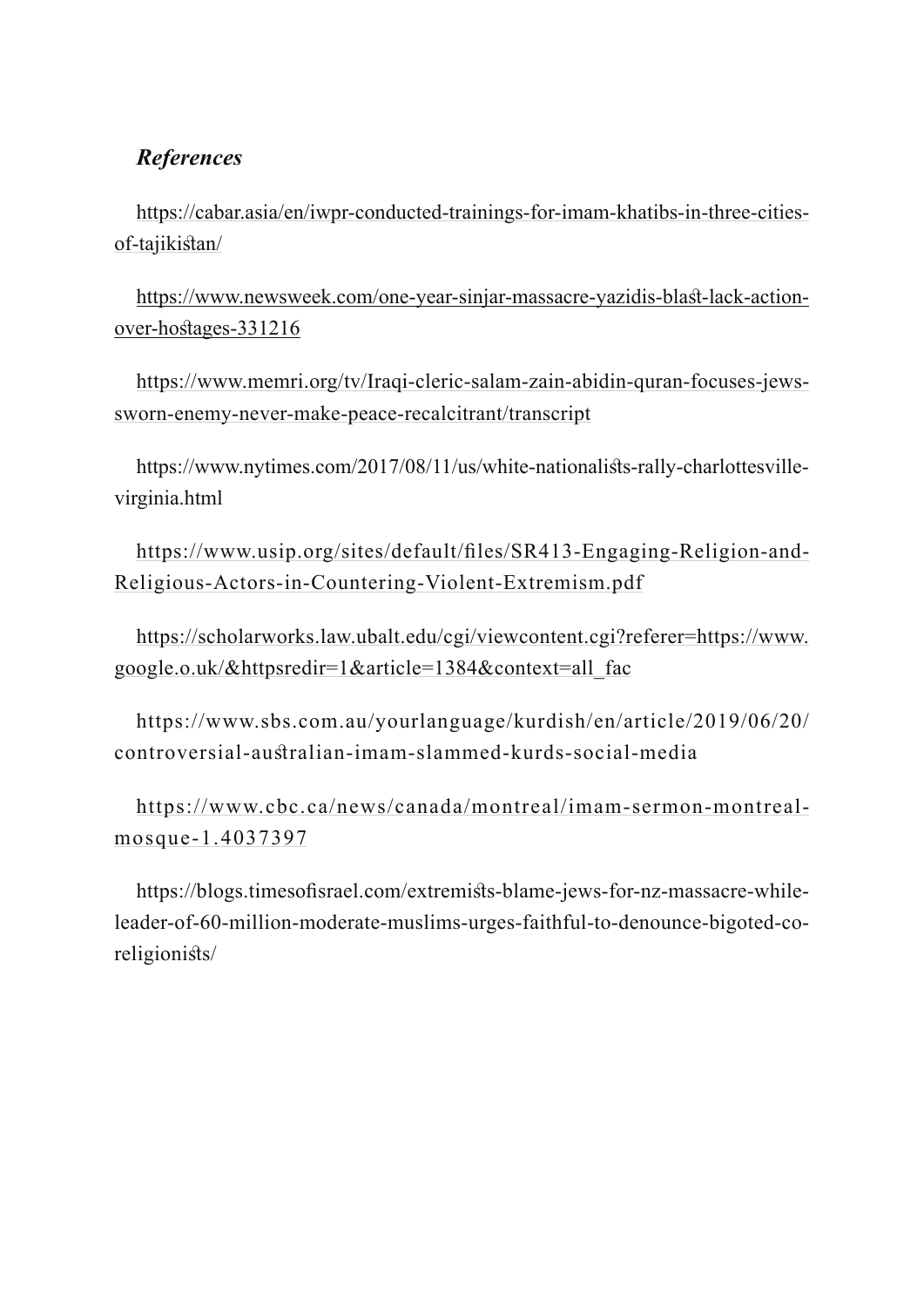**Communication Across Borders and Cultures: Impact of Race and Gender Stereotypes in Video Games on Players** 

# **Elena Shliakhovchuk, MA, PhD candidate**

**Communication and Cultural Industries, The Polytechnic University of**  $Valencia (UPV), Valencia, Spain$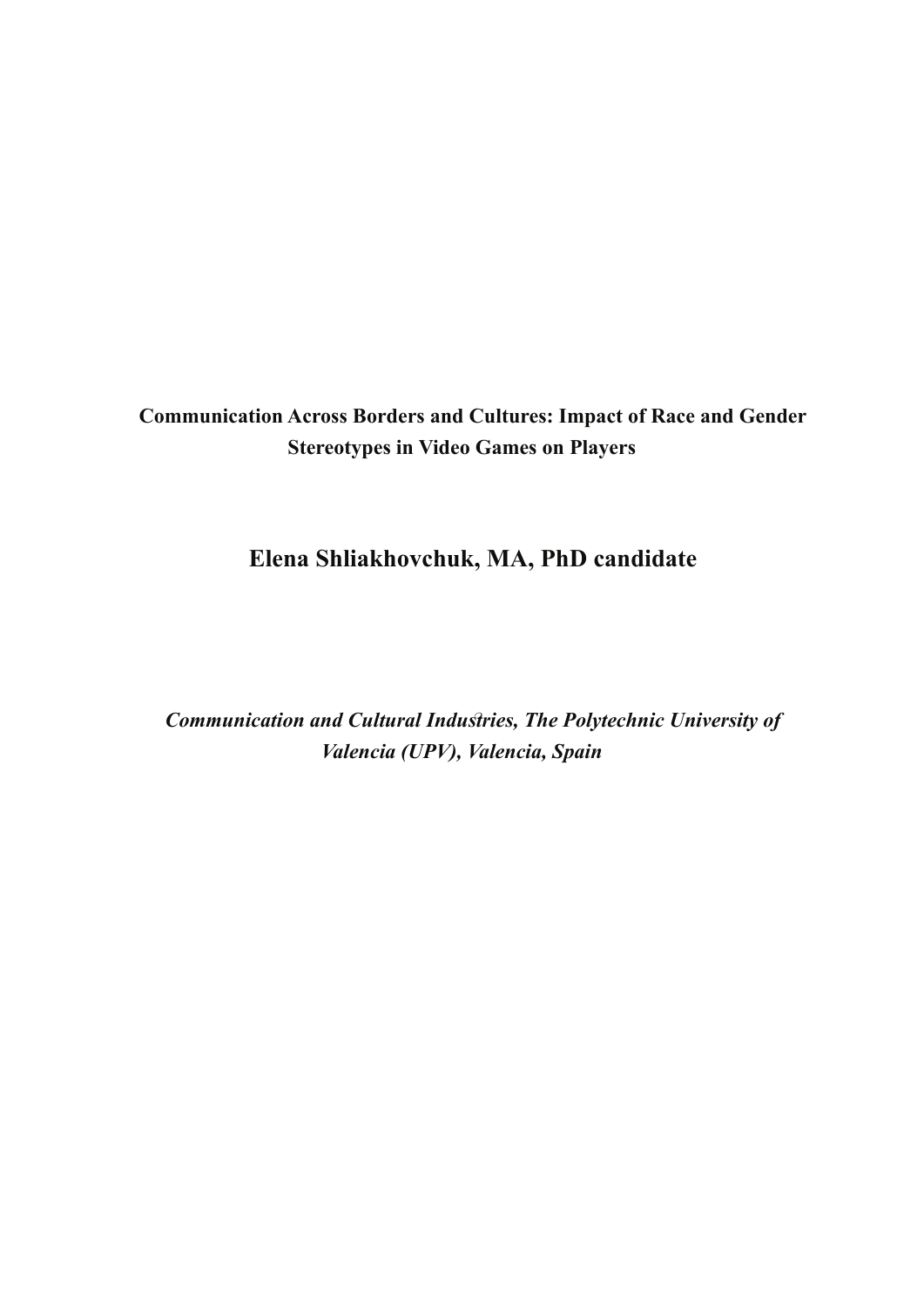*Communication Across Borders and Cultures: Impact of Race and Gender Stereotypes in Video Games*  $on$  *Players.* 

#### **Abstract**

Potential effects of video games on players are receiving growing attention. This paper examines the way minority groups and women are portrayed in video games and the impact of those portrayals on the mind and cognition of gamers. Traditionally, minority groups and women are represented in terms of negative stereotypes and have a set role within a game. For example, Black people are generally portrayed as more violent than white characters, Asian characters are stereotypical martial artists while the women are hypersexualised and subservient. Gamers who are presented with these images have unreal, made-up beauty and moral rules, are typically less tolerant to the members of minority groups and tend to see women as subservient. However, changing the way that these characters are portrayed in video games could lead to breaking the stereotypes and the impact they have on gamers. As the review of the recent research suggests, the negative

stereotypical representation of gender and minority group shows some signs of the improvement, with more strong female and minority group representative acting as protagonists.

Keyword: video games, race, gender, communication, stereotype, Games are good at objectification; stories are good at empathy.

#### Koster, 2013

#### Introduction

Video games have been around since the middle of the 20th century, in various forms. Originally, they were thought to be played mostly by teen males. This perception has changed, however, as technology changes. People of all ages are playing games, in fact, the average age of the video game player today is McClain, 2008). Video Games have 33 (Dickerman, Christensen, & Kerlbecome so widespread and pervasive that they have become a significant force in the business and entertainment world. The DigiCapital's forecasts that the global video games market, which includes hardware, software, peripherals and components across the world, could reach as high as  $$170$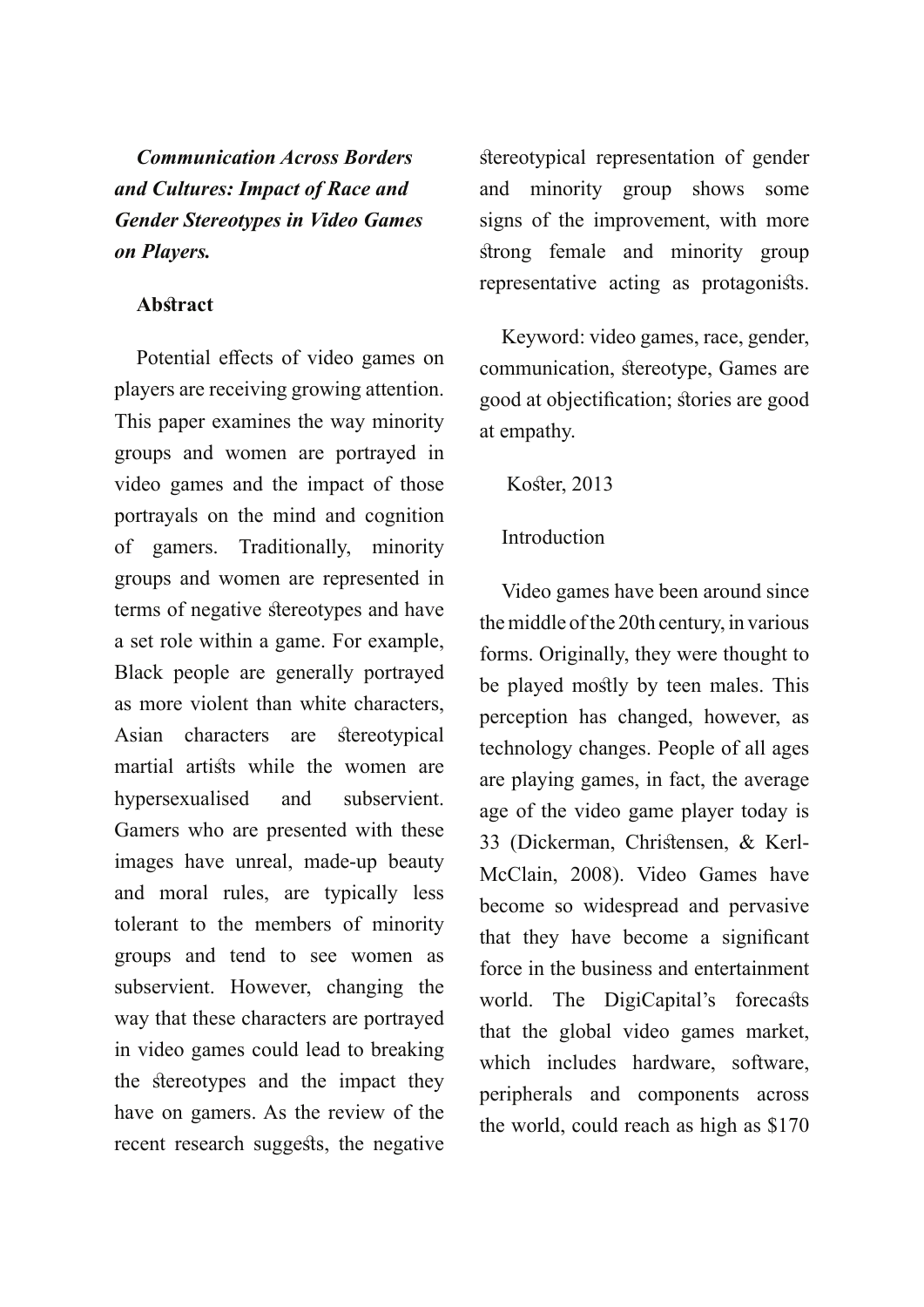billion in 2018. The World of Warcraft franchise (1994 - present) has reportedly earned more than \$10 billion for its developer, Blizzard Entertainment. The open world game Grand Theft Auto V made  $$800$  million in sales on the first day of its availability (Brightman, 2013).

There are more than 2 billion video game players worldwide playing approximately three billion hours weekly (Egenfeldt-Nielsen, Smith, Tosca, & Egenfeldt-Nielsen, 2015). An average youngster spends 10,000 hours playing by the age of  $21$  (McGonigal, 2011). Of the most frequent gamers, 75% believe playing video games provide mental stimulation or education. 68% of parents say video games are a positive part of their child's life. Moreover,  $61\%$ per cent of surveyed CEOs, CFOs and other senior executives say they take daily game breaks at work (McGonigal, 2011).

#### Stories about

somebody dying from dehydration playing for  $50+$  hours nonstop;

somebody marrying Nintendo DS ;character

somebody making a fortune playing Call of Duty;

 $21$ -years old getting a job as a football manager after playing Football Manager;

a skill from World of Warcraft saving the lives of a child and his grandmother,

hit the headlines all over the world making an audience wonder about the world of video games. Thus, nowadays, real-life experience blends with virtual experience, and virtual experiences contribute to the way we live, we act, we think and understand our real-lives.

There are a large variety of genres and styles of video games. They range from casual, single-player games to multi-player games with thousands of players. They also vary in content. Some games are violent enough that in 1993, the US government began to rate games based on their level of violence (Kondrat, 2015).

Even though that such a wide variety of people are playing video games, the games continue to stereotype minority groups and women negatively. Till very recent little discussion has taken place in understanding their appeal and impact.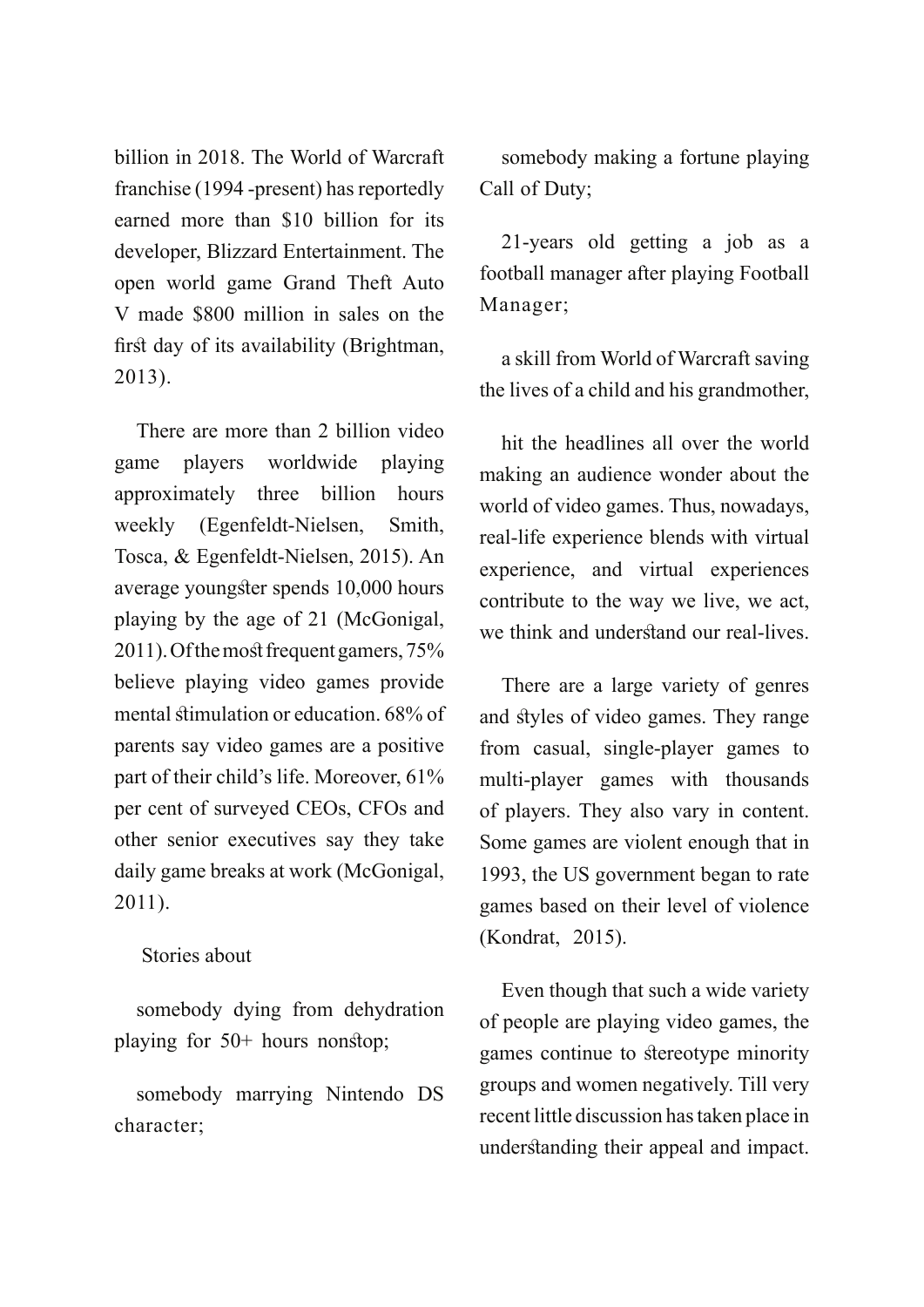However, there is growing attention to this topic from the academic world.

Stereotyping against women and minority groups in video games

Even though a continually widening audience is playing video games nowadays, the games continue to stereotype minority groups and women.

In 2001, the children's advocacy group Children Now conducted a content analysis of a sample of  $70$ top-selling video games of that year. The findings of the study revealed that video games often, ignored women and people of colour, and reinforced racial and gender stereotypes.

Female characters are underrepresented in video games,  $16%$  of all characters, and are pops or by standers  $(50\%)$ , more likely to scream and wear revealing clothes;

Male and female character roles and behaviours are stereotyped, with male portrayed as competitors  $(47%)$ engaged in physical aggression.

The majority of the video game population is white characters.

No Latina characters or Native American male characters in any of the ;games

Nearly all heroes are white while African Americans and Latinos are typically athletes and Asian or Pacific Islanders with a role of wrestlers or fighters, and are often computer-<br>controlled antagonists (Glaubke, Christina R., Miller, Patti, Parker, McCrae A., Espejo, 2001)

Thirteen years later not much has changed. Behm-Morawitz  $\&$ Ta, (2014) second-order cultivation effects from video game play and provides a significant contribution to our understanding of how virtual representations of race and ethnicity may impact real-world racial and ethnic beliefs. This research used a survey design to assess the relationship between White college students' frequency of video game play and attitudes toward Blacks and Asians. Results suggest world beliefs about Blacks, such that video game play cultivates realthat individuals who spend more time playing video games have less egalitarian views of Blacks. Interracial contact was explored as a moderator but had no influence on the relationship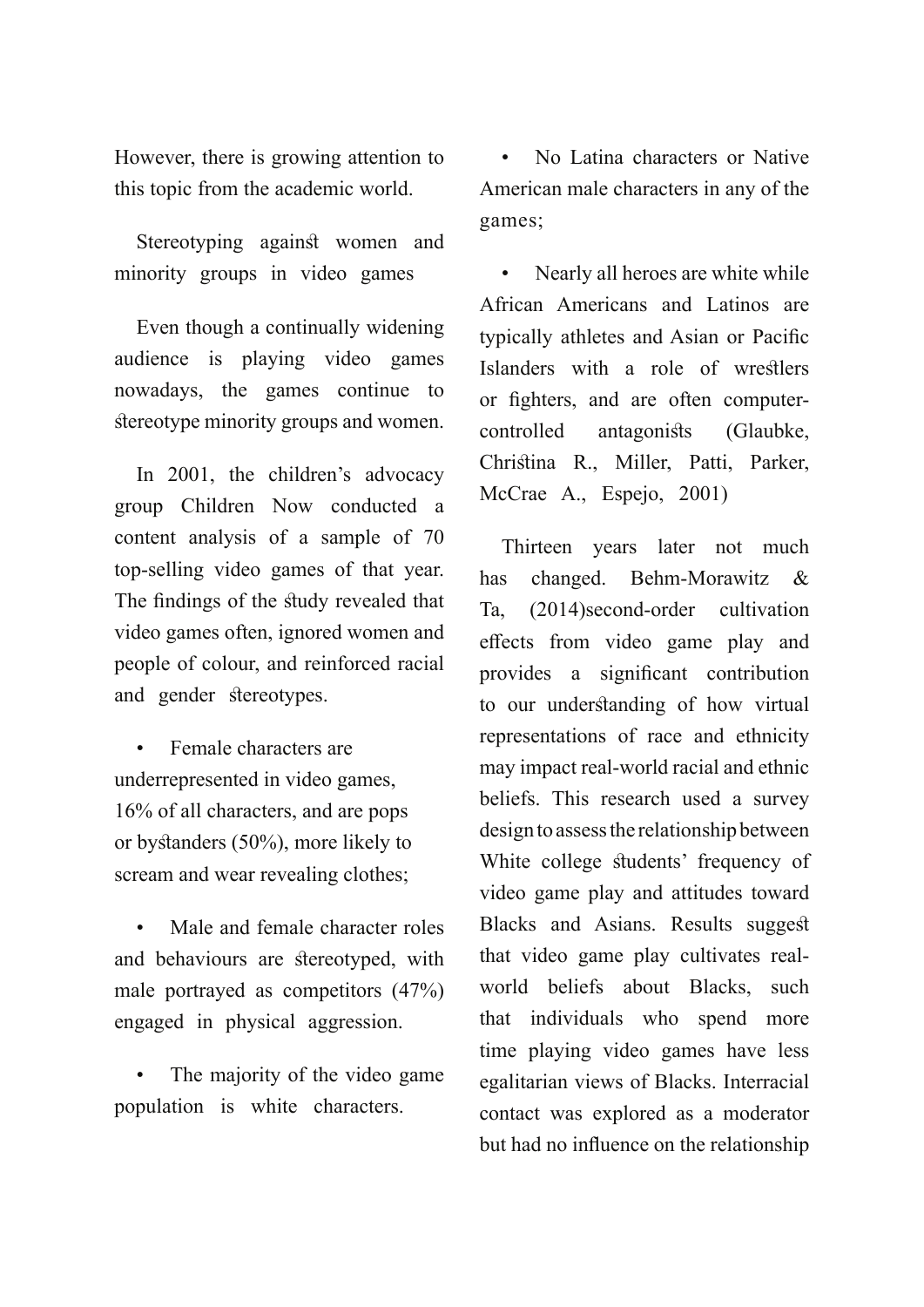between game play and stereotyping. Results are discussed from a cultivation theory as well as a social identity theory particle":"","family":"Behm-Morawit perspective.","author":[{"dropping $x"$ :"", {"dropping-particle":"","f particle":"","parse-names":false,"suffiz","given":"Elizabet","non-droppingamily":"Ta","given":"David","n names":false,"suffix":""}],"con on-dropping-particle":"","parsetainer-title":"Howard Journal of parts":[["2014","1","20"]]},"pa Communications","id":"ITEM-<br>1","issue":"1","issued":{"date $ge$ ":" $1-15$ ","publisher":"Taylor & Francis Group","title":"Cultivating Virtual Stereotypes?: The Impact of Video Game Play on Racial/ Ethnic Stereotypes","type":"article-<br>journal","volume":"25" },"uris Stereotypes","type":"article- $\ldots$ : ["http://www.mendeley.com/  $documents/2uuid=bdd057db-f301-$ 396e-b75b-5d94aa7b25eb"]}],"mend eley": {"formattedCitation":"(Elizabet Behm-Morawitz  $& Ta. 2014$  examined 383 US magazine advertisements of the console, mobile, and PC video games, and revealed that marketing of video games in the USA stereotype minorities and women, including that of the White male hero, submissive sexualised

female, Asian ninja, and deviant Black male.

Women representation and their role in games

In the early  $90s$ , Provenzo  $(1991)$ carried a content analysis of games on the Nintendo platform and revealed that of the  $47$  top-selling games covered, 115 males and only nine females were identified. Some years later, Dietz (1998) examined the portrayal of women in a sample of 33 popular Nintendo and Sega Genesis video games, and the analysis revealed that there were no female characters in  $41\%$  of the games with characters. Five years later, the situation hasn't improved much, Beasley  $&$  Standley  $(2002)$  analysed 47 randomly selected games from the Nintendo and 64 and Sony Play Station games and found that out of the 597 characters coded, only  $82$  (13.74%) were women. In the same way, Scharrer  $(2005)$  after analysing the images and text of advertisements of the top three selling video game magazines, found out that males outnumbered females, three to one, and female characters depicted as much sexier and attractive compared to their male counterparts. Robinson, Callister,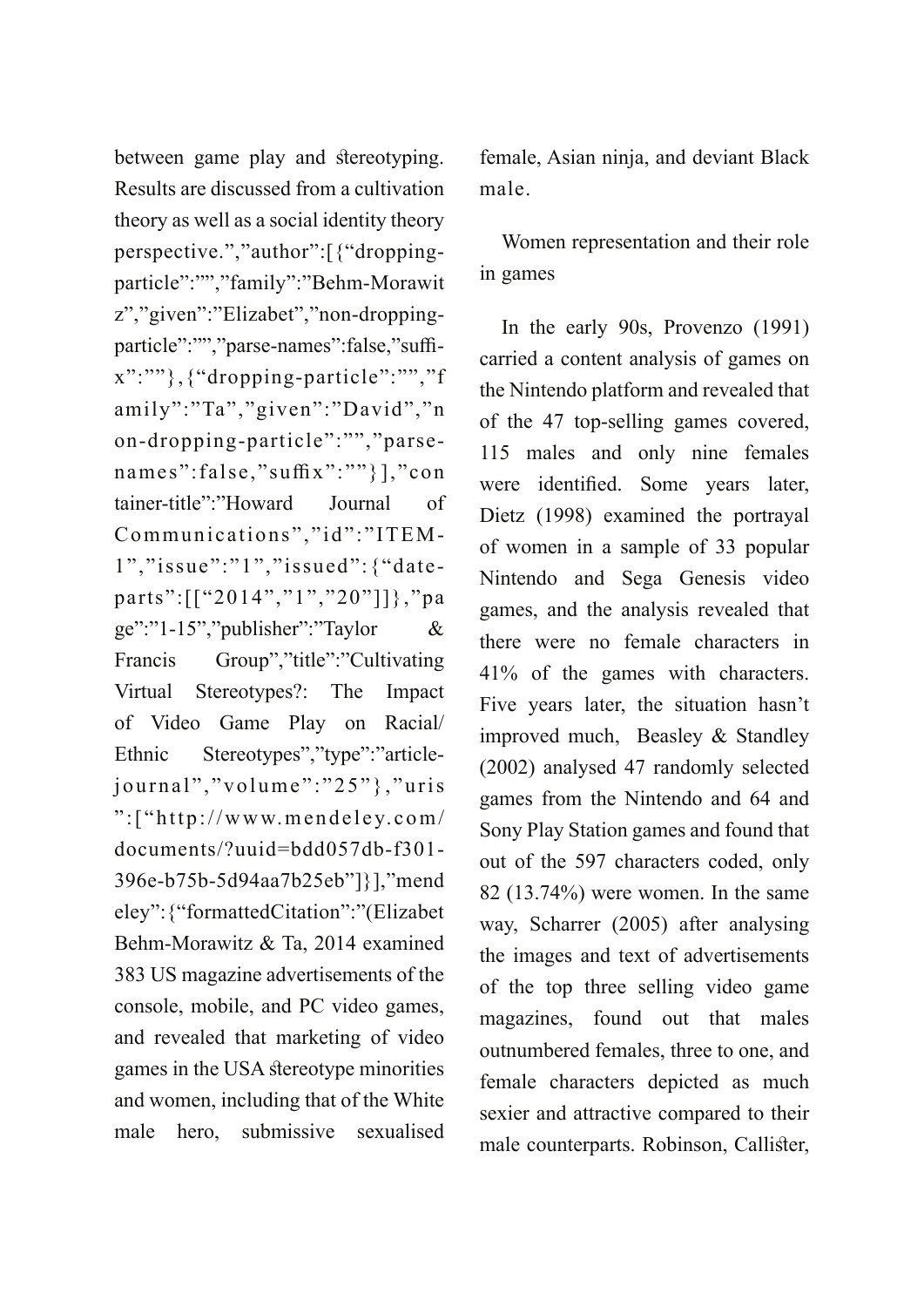Clark,  $& Phillips (2009) examined the$ official Web sites for games promotion, and results showed that male characters outnumber female characters 3 to 1  $f_{577}$  male characters to 196 female characters). Moreover, the results revealed that female characters are greatly stereotyped. EEDAR, a video game metadata research firm, released the findings that out of 669 titles with the protagonists of a specific gender, only 24 of were exclusively fronted by women (Parmar,  $2013$ ).

Kondrat  $(2015)$  concluded that the most popular ways of stereotyping females in video games is by creating female characters which are sexually provocative and are almost undressed or dressed in a seductive way. Beasley & Standley (2002) found that  $70\%$  of female characters in Mature-rated video games and 46% of female characters in Teen-rated video games were presented with abundant cleavage, 86% of female characters were dressed in clothing with low or revealing necklines versus 14% of male characters wearing clothing with low/revealing necklines, and  $48\%$ of female characters had outfits with no sleeves versus  $22%$  of male characters. Typical outfit of female characters is

tight clothes, shorts, mini skirts and bathing suits (Robinson et al., 2009). What is more, female characters have large breasts (Beasley  $\&$  Standley,  $(2002)$ . Similarly, Dill & Thill  $(2007)$ conducted a content analysis of images selling American gaming magazines, of video game characters from topand found out that female characters are more likely than male characters to be portrayed as sexualized  $(60\%$ versus  $1\%$ ), scantily clad (39% versus  $8\%$ ) and as showing a mix of sex and aggression  $(39 \text{ versus } 1\%)$ . In addition to this, Burgess, Dill, Stermer, Burgess, & Brown  $(2011)$ "type":"article-<br>journal", "volume": "14" }, "uris  $(2011)$ " type": "article-/com.mendeley.www://http[":"  $documents/2uuid=670a53e2-46a8-$ 34fd-95aa-a5ee0a28254b"]}],"mende ley": {"formattedCitation":"(Burgess, Dill, Stermer, Burgess, & Brown, 2011 reviewed over 149 games and found that female characters usually are portrayed with unreal large breasts, thin waists, and large, exposed buttocks, long legs.

In addition to that, women are shown as not very bright, and they need the male protagonist in the game to save them because they are kidnapped (Gutiérrez, 2014; Provenzo, 1991)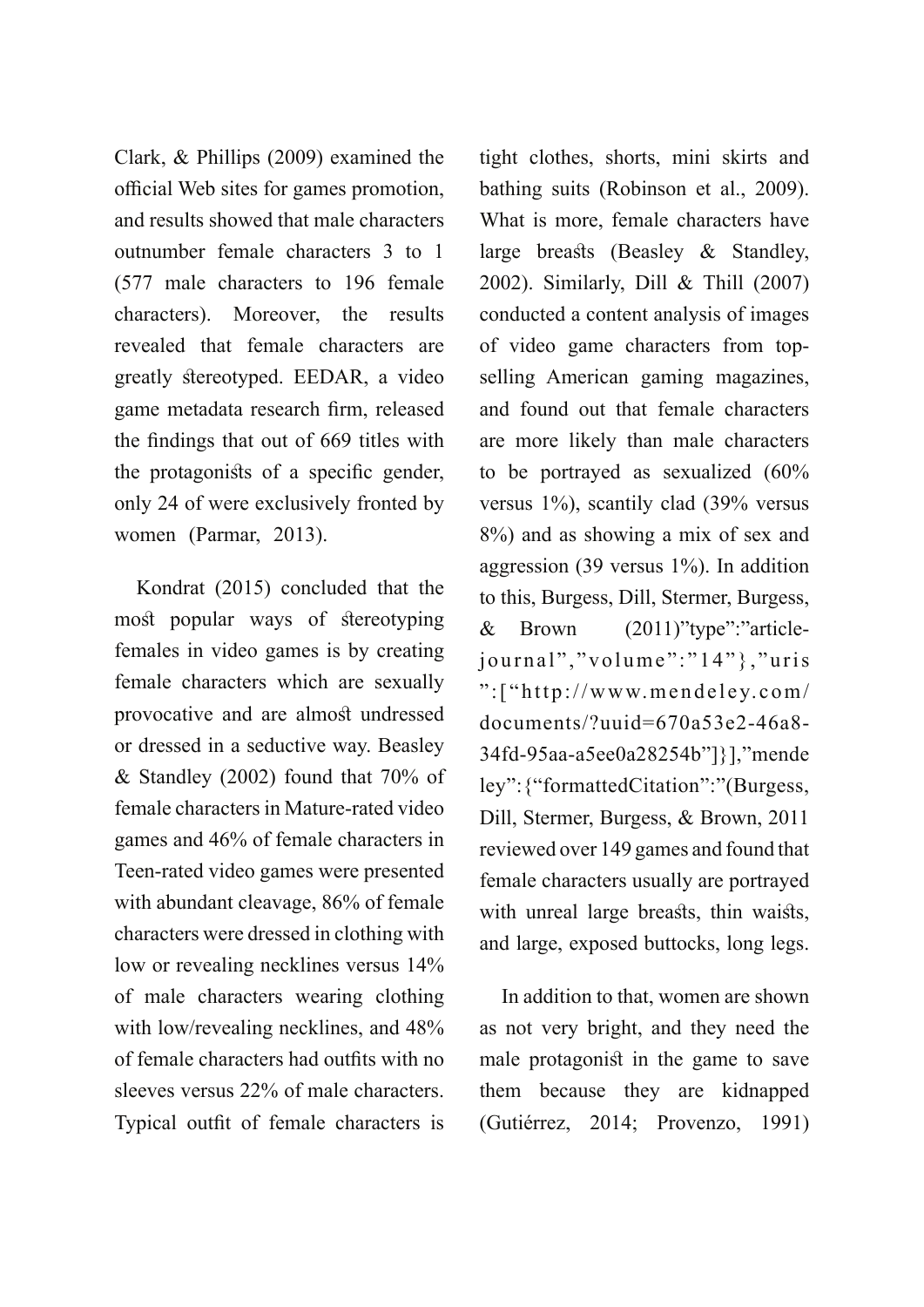which is primarily or exclusively motivated by their sex, and includes both intimate partner abuse and physical or sexual assault by strangers. The aim of the present research was to investigate whether gender-based violence is depicted in the world of video games and whether video games contribute to the socialisation of young people in this regard. The methodology employed went beyond the administration of questionnaires to ascertain the perceptions of those who use video games or an analysis of the associated advertising, the habitual research strategies in this field. Rather, an analysis was conducted of the videogames themselves, examining their contents, dynamics and development, and the possibilities that they offer, etc., based on a "videographic analysis" of the variables explored. The results show that video games, which contain explicit incitements to violence, are widely available on the Internet, from the "anime", with various subgenres such as eroge and hentai, to the famous GTA, one of the best-selling video games worldwide, which contains a clear incitement to violence in the sense defined by the Comprehensive Law against Gender-Based Violence. The

conclusion drawn from this research leads us to ask whether, as Amnesty International claims, we are in breach of the Convention on the Elimination of All Forms of Discrimination against Women, which requires States to take steps to remove such discrimination in all its manifestations.","author":[{"dro pping-particle":"","family":"Gutiérrez dropping-particle":"","parse-na ","given":"Enrique Javier Díez","nonmes":false,"suffix":""}],"contai ner-title":"Procedia - Social and Behavioral Sciences","id":"ITEM-<br>1","issued":{"date-parts":[["2  $014", "5", "15"]$ }, "page": "58-64","publisher":"Elsevier","tit based Violence","type":"article-<br>journal","volume":"132"},"uri Games and Gender-<br>Violence","type":"articlele":"Video" s":["http://www.mendeley.com/  $documents/?uuid=7288c112-$ 2","itemData": {"DOI":"10.4159/ha cafb68f623b8"]}, {"id":"ITEM $a\ 5\ b\ e\ -\ 3\ c\ 9\ f\ -\ 9\ 0\ 5\ a\$ rvard.9780674422483"."ISBN":"9 780674422483","author":[{"dropp ing-particle":"","family":"Proven zo, Jr.","given":"Eugene F.","non-<br>dropping-particle":"","parse-name Jr.","given":"Eugene F.","nons":false,"suffix":""}],"id":"ITEM-<br>2","issued":{"date-parts":[["199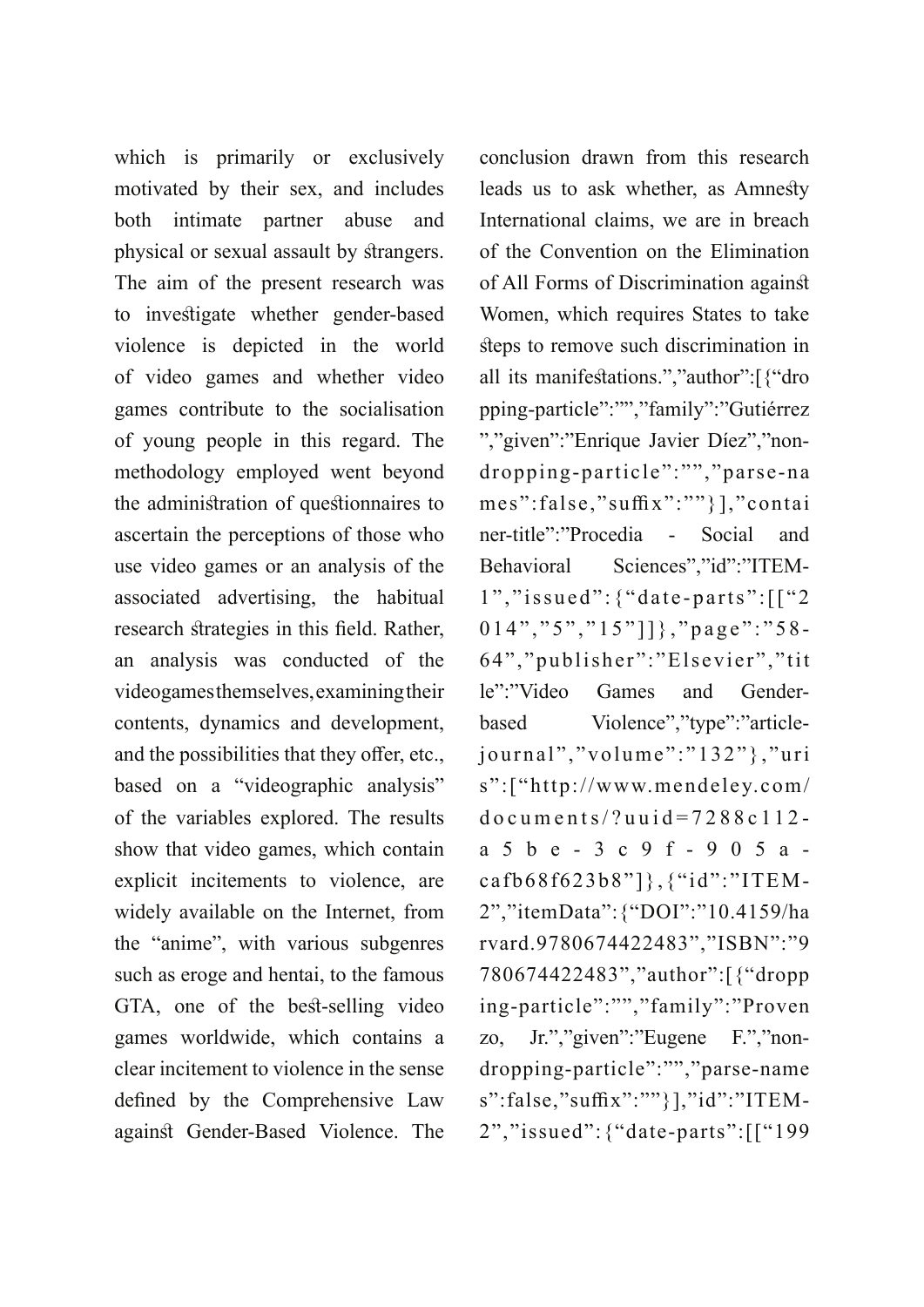$1", "1", "31"$ ]], "publisher": "Harv" and University Press","publisher-<br>place":"Cambridge, MA and Press","publisher-London, England","title":"Video Kids","type":"book"},"uris":["http:// www.mendeley.com/ documents/?uuid=e85b3eac-f0a5-342f-889b-1603190c74f4"]}],"mend eley": {"formattedCitation":"(Gutiérr ez, 2014; Provenzo, Jr., 1991. Women usually play submissive, stereotyped gender or the marginal role of women or subject to objectification (Burgess et al., 2011; Dietz, 1998; Provenzo, 1991)MA and London, England","title":"Video Kids","type":"book"},"uris":["http:// www.mendeley.com/ 2","itemData": {"DOI":"10.1023/A: f 0 a 5 - 3 4 2 f - 8 8 9 b -<br>1603190c74f4"]},{"id":"ITEM-<br>2","itemData":{"DOI":"10.1023/A: documents/?uuid=e85b3eac-<br>f 0 a 5 - 3 4 2 f - 8 8 9 b -<br>1603190c74f4"]},{"id":"ITEM $d$ ocuments/?uuid=e85b3eac-1018709905920","ISSN":"036000  $25$ ", "author":  $[$  {"dropping-particle": "","family":"Dietz","given":"Tracy names":false,"suffix":""}],"contain L."," non-dropping-particle":""," parseparts": [["1998"]]},"page":"425er-title":"Sex Roles","id":"ITEM-<br>2","issue":"5/6","issued":{"date- $442$ ", " publisher": "Kluwer Academic Publishers-Plenum Publishers","title":"An Examination of

Violence and Gender Role Portrayals in Video Games: Implications for Gender Socialization and Aggressive Behavior","type":"article-jou rnal","volume":"38"},"uris":  $\lceil$  "http://www.mendeley.com/  $documents/?uuid=3d6671b4$ ffa9b068efe2"]}, {"id":"ITEM-3","it  $f 6 3 b - 3 5 4 2 - b 7 6 d$ emData": {"DOI":"10.1080/15213 269.2011.596467","ISSN":"1521-3269","author":[{"dropping-parti cle":"","family":"Burgess","given ":"Melinda C. R.","non-dropping-<br>particle":"","parse-names":false," R.","non-dropping- $\text{suffix}$ ":"" $\}, \{``dropping-particle":"$ ","family":"Dill","given":"Karen names":false,"suffix":""}, {"droppi E.","non-dropping-particle":"","parseng-particle":"","family":"Stermer" ","given":"S. Paul","non-dropping-<br>particle":"","parse-names":false,"suff Paul","non-dropping- $\{x''''''''\}$ , {"dropping-particle":"","f amily":"Burgess","given":"Stephen names":false,"suffix":""},{"droppi R."," non-dropping-particle":""," parseng-particle":"","family":"Brown", "given":"Brian P.","non-dropping-<br>particle":"","parse-names":false,"s P.","non-droppinguffix":""}],"container-title":"Media Psychology","id":"ITEM-<br>3","issue":"3","issued":{"date-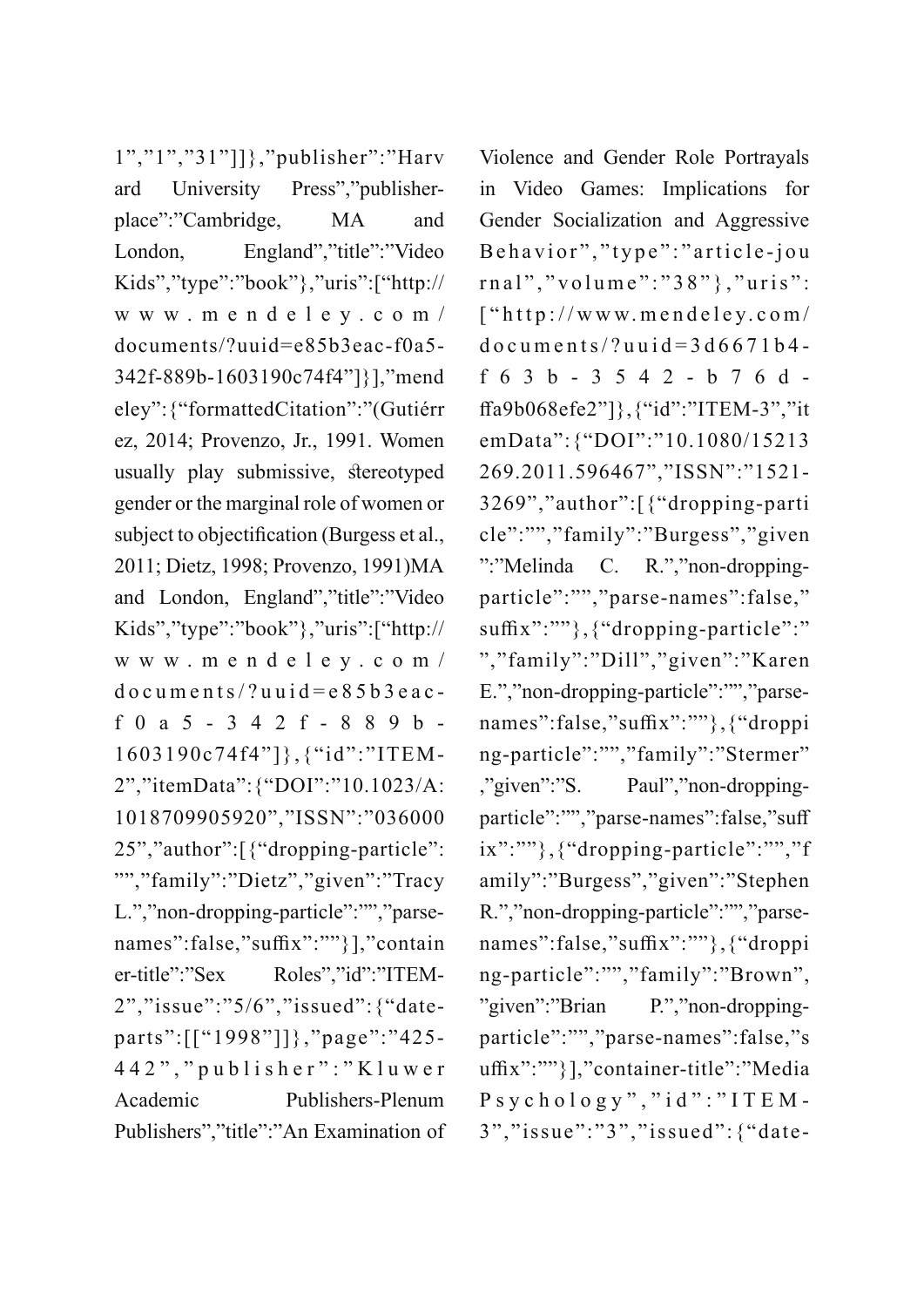parts": $[[$ "2011","8","31"]]},"pa  $ge$ ":"289-311","title":" $Playing$ With Prejudice: The Prevalence and Consequences of Racial Stereotypes in Video Games","type":"article-<br>journal","volume":"14"},"uris Games","type":"article-/com.mendeley.www://http[":"  $documents/2$ uuid= $670a53e2-46a8$ -34fd-95aa-a5ee0a28254b"]}],"mendel ey": {"formattedCitation":"(Burgess et al., 2011; Dietz, 1998; Provenzo, Jr., 1991, or have no meaningful value as characters in the game (Burgess et al., 2011)"type":"article-journal","volume ":" $14"$ ; "uris":["http://www.mendeley.  $com/documents/2$ uuid=670a53e2-46a8-34fd-95aa-a5ee0a28254b"]}],"m endeley": {"formattedCitation":"(Burg ess et al., 2011. Similarly, research by Martins, Williams, Harrison, & Ratan  $(2009)$  and Williams et al.  $(2009)$  found that in forty per cent of the games studied no female characters were present: if they did have a role, it was a secondary character. Ramirez and colleges (2002) who through the analysis of covers of games, and without actually playing them, concluded that games promote a subordinate and stereotypical position of woman. Dietz (1998) determined that most of the female characters are portrayed as " damsels in distress". " in one example, the adventure of Bayou Billy (1989), the beginning of the video game shows a woman in a low-cut, rounded breasts. A man is holding her red dress, this woman has large, welland has a knife placed in her throat. Apparently, this man has kidnapped Annabelle and Billy's mission is to save her." (p.435). Another example of this, in The Legend of Zelda: Wind Walker, in the opening stages of this game, travels to the Forbidden Fortress to confront his sister's kidnapper. One more example, in the game Mortal Kombat, the character Princess Kitana, having outstanding fighting abilities, needed assistance from the male characters (Stermer & Burkley, 2015).

Thus, it could be argued that in the overwhelming majority of video games, female presence is peripheral, female of colour are almost invisible. There is a lack of female protagonists which can represent female as strong and independent.

Minority groups representation and its role within games

A great deal of Video Games available on the market contains racially stereotypical material, with the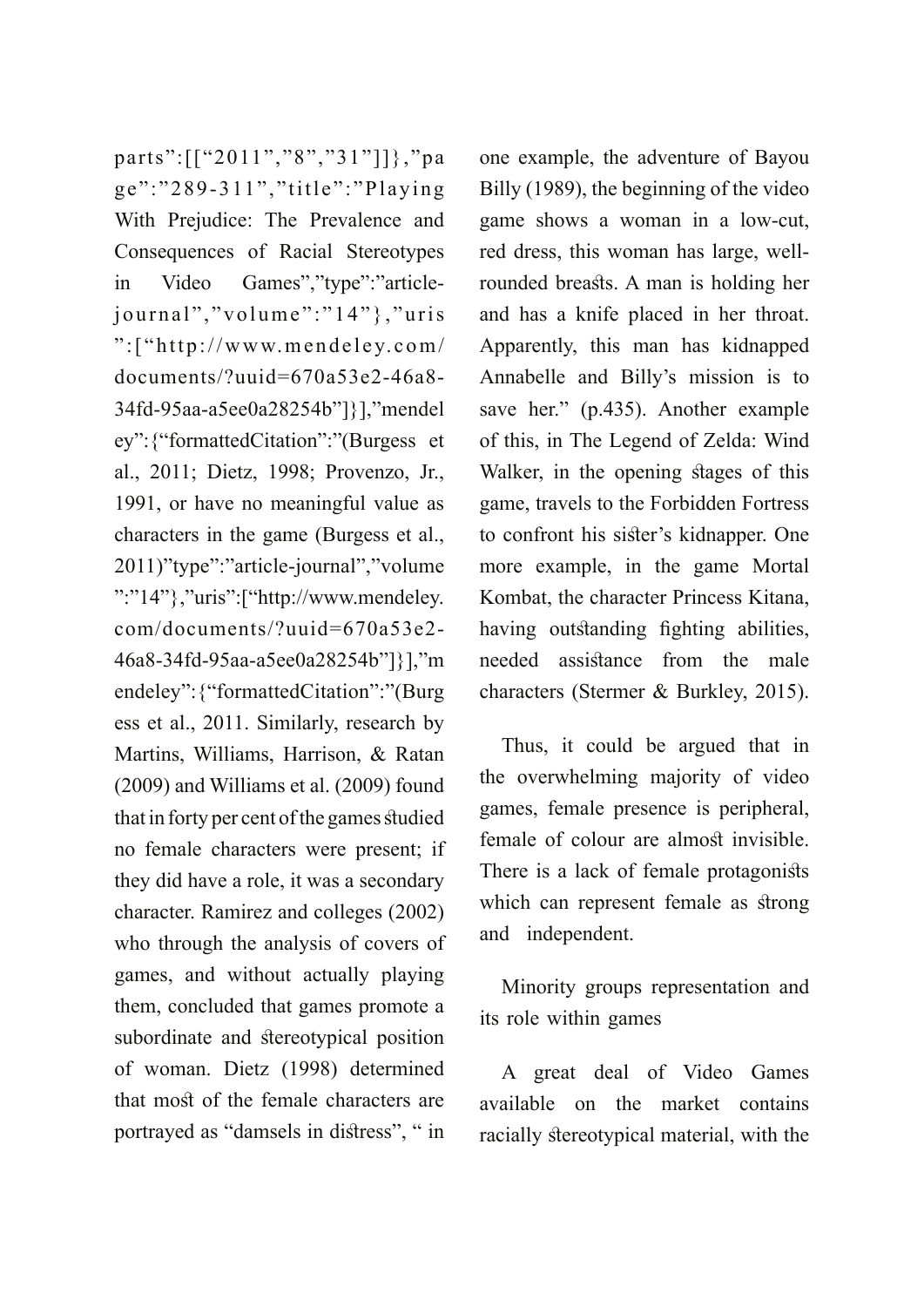minority characters built around either negative or cultural stereotypes.

In their study, Children Now (2001)  $f$ fifth of all characters: Asians account for revealed that Blacks account for oneless than  $10\%$ ; Latinos account for just  $2\%$  (all of which are men and involved in sports games), and native Americans are absent in the game world. Similarly, the research by Leonard  $(2002)$ , evaluating race in Video Game characters, unfolds that  $56\%$  of all characters are White; African Americans (22%) made up the second group (most of them being sports competitors characters). Passmore, Yates, Birk, & Mandryk  $(2017)$  categorized 42 characters in 63 games as humans; the majority  $(n=34,$  $69.4\%$ ) of the main characters were White, 4 characters were Asian  $(8.16\%)$ , 3 characters were Black  $(6.12\%)$ , no main character was Hispanic  $(0\%)$ , 1 character was Native  $(2.04\%)$ , and 7 characters were bi-racial or ambiguous  $(14.29\%)$ . Among the secondary characters: 17 games featured NPCs  $non-plavable characters$ ) with 2 or more skin tones: only 5 games did not feature White NPCs. There were 49 games that included White NPCs  $(55.06\%)$ , 12 with Asian NPCs (13.48%), 8

with Black NPCs  $(10.11\%)$ , 4 with Hispanic NPCs  $(4.49\%)$ , 3 with Native NPCs  $(3.37\%)$ , and 12 with bi-racial or ambiguous NPCs. Furthermore, Williams, Martins, Consalvo, & Ivory  $(2009)$  after analysing 150 games across nine platforms, exposed a systematic over-representation of males, white representation of females, Hispanics, and adults and a systematic under-Native Americans, children and the elderly. White main characters remain over-represented  $(85.0\%)$  in games; Black  $(9.7\%)$ ; Biracial  $(3.7\%)$ ; and Asian  $(1.7%)$  as main characters are much less present.

Similarly, the investigations of Burgess et al. (2011); Dill, Gentile, Richter, & Dill (2005); Glaubke et al.  $(2001)$ CA.","title":"Fair Play? Violence, Gender and Race in Video ames.","type":"report";","uris":["http:// www.mendeley.com/  $d$ ocuments/?uuid=9fcf9495- $1 5 3 b - 3 4 f b - a 4 2 7 -$ 4a9291f77b07"]}, {"id":"ITEM-2","it emData": {"DOI":"10.1037/11213particle": "", "f- $008$ ", "author": [ $\frac{4}{3}$ " dropping $amily$ ":" $Di11$ "," $given$ ":"Karen E.","non-dropping-particle":"","parse-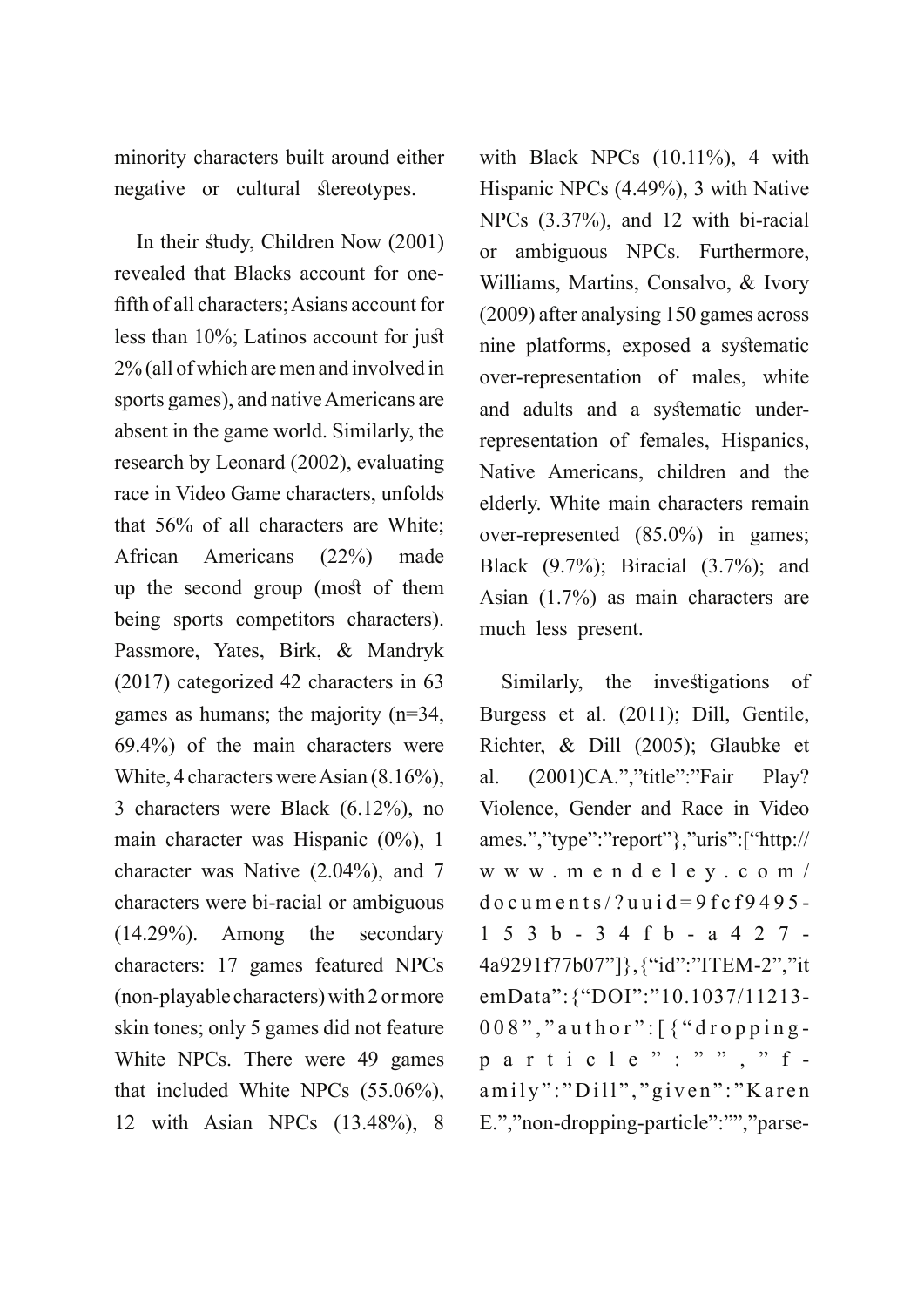names":false,"suffix":""},{"droppi ng-particle":"","family":"Gentile"," particle":"","parse-names":false,"suff given":"Douglas A.","non-dropping- $\{x''''''''\}, \{``dropping-particle''''''''''\}$ amily":"Richter","given":"William names":false,"suffix":""}, {"dropp A.","non-dropping-particle":"","parseing-particle":"","family":"Dill"," given":"Jody C.","non-dropping-<br>particle":"","parse-names":false,"suffi C.","non-dropping $x$ ":""}],"container-title":"In E. Cole & J. H. Daniel (Eds. revealed stereotyped presenting minority groups in games. Glaubke et al.  $(2001)$  after examining 70 console games, found that Latino characters are present only in sports games; Black characters are portrayed as more violent with a lack of pain or physical suffering; Asian characters only accounted for wrestling and fighting roles; many of the Mexican characters are off-centre and not entirely likeable: the Black and Latino male characters tend to be competitors within sports games, and 70% of all Asian characters are combatants. In line with that, journal","volume":"14"},"uris Burgess et al. (2011)"type":"article-":["http://www.mendeley.com/  $documents$ ?uuid= $670a53e2-46a8$ -34fd-95aa-a5ee0a28254b"]}]."mend

eley": {"formattedCitation":"(Burge ss et al., 2011, after studying over 149 games, found that 100% of Black males are portrayed as either athletic, violent, or both. The results of the content analysis say that Black characters are often a menace to society with oversized weapons and gang posturing, where the Asians in the games are to practice martial arts, give a treat to one another, and do not save anyone (Burgess et al., 2011)"type":"article-journal","volume  $"$ :" $14"$ },"uris":["http://www.mendeley.  $comdocuments/2$ uuid=670a53e2-46a8-34fd-95aa-a5ee0a28254b"]}],"m endeley": {"formattedCitation":"(Bur gess et al.,  $2011$ . Higgin,  $(2009)$  adds, "black and brown bodies, although increasingly more visible within the medium, are seemingly inescapably objectified as hyper-masculine variations of the gangsta or sports player tropes" (p.3). Blacks make up a disproportionate number of athletes in sports games like Street, NBA, NFL Street, Madden 2003, "jumping as high as the sun, knocking their competitors through concrete walls, and making unfathomable moves on the court" $(4)$ . Moreover, in sports games, nearly 80% of the African Americans are involved in physical and verbal aggression,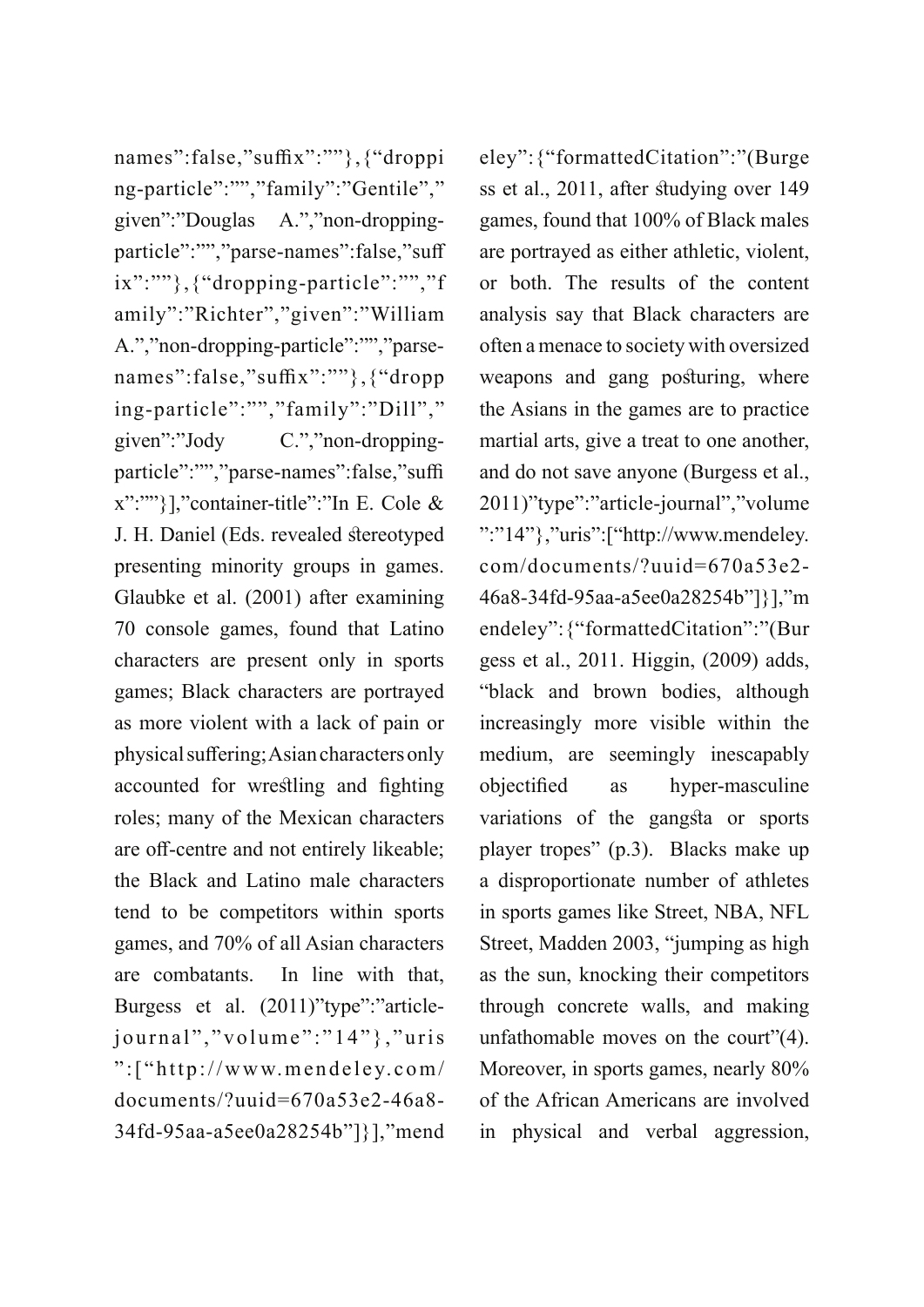whereas only 57% of the White characters are (Leonard, 2003). Some examples showing the stereotypes for black characters are Lee Everett from The Walking Dead and Alyx Vance from Half-Life 2. The Walking Dead opens with a handcuffed Everett sitting in the back of a police car while Vance's character is a non-playable sidekick.

In consonance with that, Dickerman et al. (2008) reveal that many characters belonging to the minority groups have a certain set role within a game. Adams  $(2003)$  speaking about fighting games, concludes that minority characters are included in these games just for the sake of a pure visual variety. And what is more, minorities are almost never a primary character (Burgess et al., 2011)"type":"article-journal","volume  $"$ :" $14"$ },"uris":["http://www.mendeley.  $com/documents/2$ uuid=670a53e2-46a8-34fd-95aa-a5ee0a28254b"]} ],"mendeley": {"formattedCitation ":"(Burgess et al., 2011. Minority characters function primarily as objects of oppression, derision, or as narrative obstacles to be overcome or mastered  $(Everett, 2005)$ .

Whites are the majority of the characters and an overwhelming number of the heroes. Gottschalk (1995) speaking about videology, states that the 'Hero' is overwhelmingly young, white, muscular, and male, "He is blond. He is broad. He is buff" (Herz, 1997, p.165). In fantasy MMORPGs, white protagonists engage in heroic battles, they are brave, strong and moral, "their completion of herculean feats earns them well-deserved glory and esteem" (Embrick, Wright, & Lukács, 2012, p.151) power and liberatory fantasies psychological implications of virtual in virtual play. The first section, socialgameplay, highlights recent research that examines how the virtual realms of MMORPGs and other games shape emotion and influence social interactions between players within the game. Section two features studies that entertain questions on the marketing of race and gender stereotypes in video games and how (and if.

The others-as-enemies are overwhelmingly male, often darker than the hero, are sometimes assigned foreign-sounding names, they speak in heavily accented English or unrecognisable languages. The hero's lives are valuable, limited in number. and monitored by flashing warning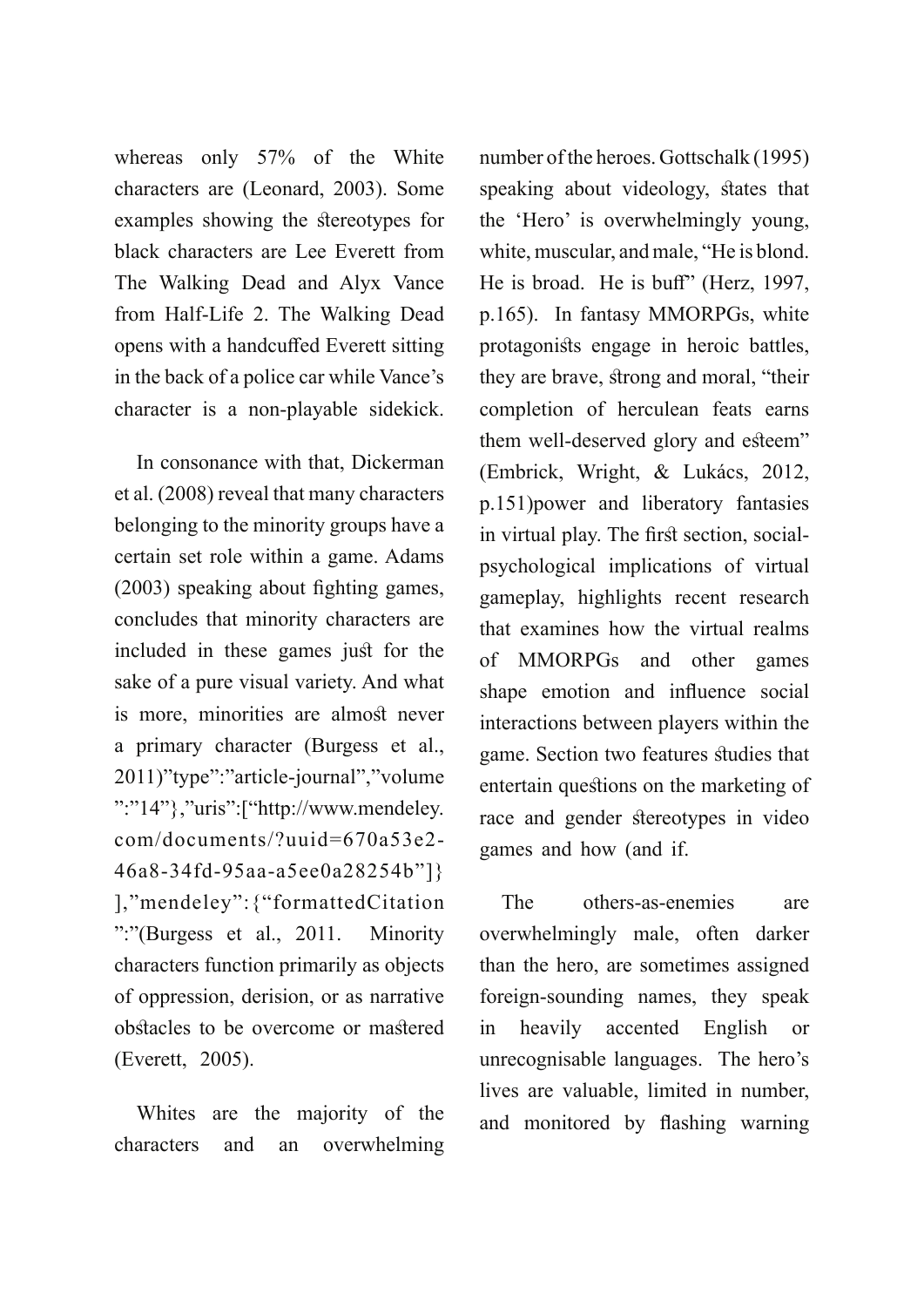signals. The lives of the "others" seem to be less important and are vanished off the screen as soon as they are killed (Gottschalk, 1995). For example, In Ethnic Cleansing, the player kills Blacks and Hispanics before entering a subway. In Grand Theft Auto: Vice City, during one of the missions, the players were instructed to "Kill the Haitians."

In addition to this, Parungao  $(2006)$ , cited in Gillentine (2007), researched four-game content of Kung Fu, Warcraft 3, Shadow Warrior, and Grand Theft Auto 3 to evaluate the Asian character portrayal with and to assess gamer perceptions of Asian stereotypes. Parungao's study  $(2006)$  indicated that characters in these games wear fabulous Asian costumes, possess martial arts skills, and promote a shifty-eyed, angry eye-browed look  $(Gillentine, 2007, p.40)$ .

Similarly, Dill, Gentile, Richter, & Dill  $(2005)$  after the examination of 20 computer games found out that targets of violence are usually portrayed as Middle Eastern. Gerber (2016), after examining some first-person shooters (FPS) games, claims that Arab or Muslim are represented in these type of games as the targets to eliminate: bearded, roaring in Arabic, shooting everywhere and with

a lack of self-control. Borries et al.  $(2007)$  claim that virtual combat games allow western users to "fight" enemies in distant cities (usually in the Middle East). Delta Force: Black Hawk Down, Gulf War I, Gulf War II, Full Spectrum Warrior reinforce imaginary Arab cities full with terrorism, people in these games are represented as shadowy, subhuman, racialised Arabs, alien "terrorists" to be repeatedly annihilated. Šisler (2008) explores the stereotypical representation of Muslims and Arabs in 90 of European and American Video Games: he playing games 'Orientalist' image is concludes that in adventure and roleexplored while in first-person shooters, Arabs and Muslims are enemies.

Everett  $(2005)$  after analysis of the skin colour types that the gamer could choose in R2R-2, found that it's possible to play the games as Maori, Brazilian, Hawaiian, Taiwanese, and Mexican, but these characters are described as "Beast from the East", "Maori fighting ways are a savage," "lacking confidence", etc. While white skins representing Italy, Croatia, England, Canada are described sympathetically, "high tolerance to pain", "dedicated to boxing", "refined skills and superior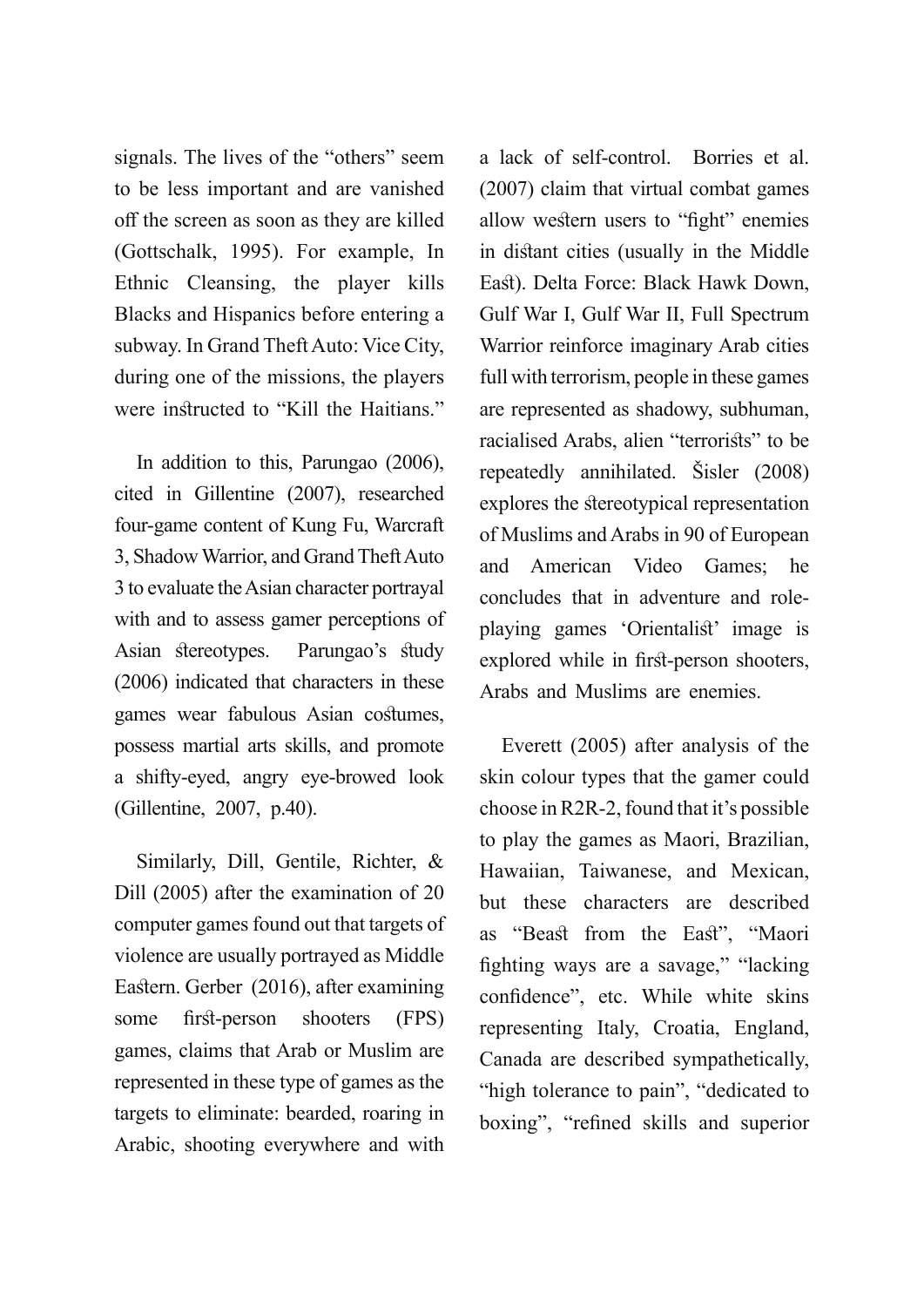knowledge of the sweet science", etc. Everett concluded that these skin colour types are still undesirable to choose. In the same vein, the characteristics of races in World of Warcraft, the most popular MMORPG, are analysed. The Orcs, are obvious tropes of Africa, are brutal and mindless, beastly, aggressive, wily and superstitious; the speck of the Troll contains stereotypical West Indies accents; the Tauren race has hooves for feet, horns on their heads, "huge, bestial creatures" who "cultivate a quiet, tribal society" representing the Great Plains of North America (Embrick et al., 2012) power and liberatory fantasies in psychological implications of virtual virtual play. The first section, socialgameplay, highlights recent research that examines how the virtual realms of MMORPGs and other games shape emotion and influence social interactions between players within the game. Section two features studies that entertain questions on the marketing of race and gender stereotypes in video games and how (and if.

The popular Grand Theft Auto series has historically promoted and reinforced stereotypes about minority groups and women: the black criminal: the Latino drug dealer; the Chinese crime boss; the Italian mobster; and the East Indian cab driver; the heavy accented East-Indian cabbie; the poor-English speaking Chinese women walking on the street; "charming, smart, traditionally well-<br>dressed, strong Sicilian family", the Jewish attorney portrayed as an effeminate, cowardly poseur with the stereotypical intonation of the "New York Jew"; Puerto Rican female drug dealers and assassinating rival gang members (all people of colour). In the Liberty City of GTA III, your enemies consist of the Triads (Chinese), Yazuka (Japanese), Diablos ("Hispanic street) gang"), South Side Hoods (blacks), Columbian Cartel, and the Yardies (Jamaican) gangs. Racism toward immigrants from European nations that have not become part of the "white" group can also be found (Embrick et al., 2012) power and liberatory fantasies psychological implications of virtual in virtual play. The first section, socialgameplay, highlights recent research that examines how the virtual realms of MMORPGs and other games shape emotion and influence social interactions between players within the game. Section two features studies that entertain questions on the marketing of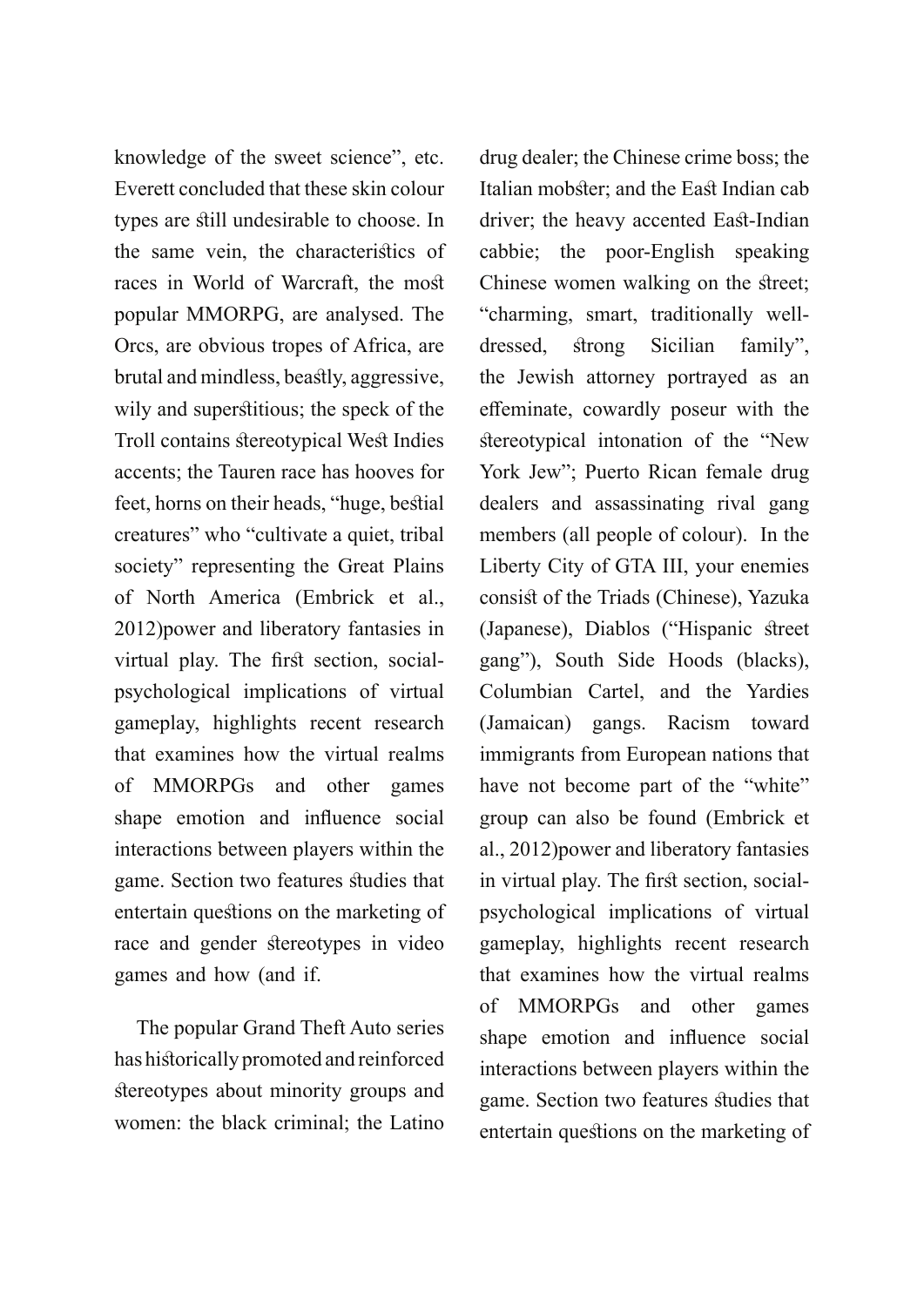race and gender stereotypes in video games and how (and if.

#### *Discussion*

It is important to admit the role of computer games as a tool for learning. Koster  $(2013)$  mentions that games primary teach us things that we absorb into the unconscious. Thus, numerous critics and children's advocates remain concerned the impact on people who play games. Provenzo (1991), the game critics, raises four main concerns with video games. Video games: a) can lead to violent, aggressive behaviour, b) employ destructive gender stereotyping, c) promote unhealthy "rugged individualist" attitudes, and d) stifle creative play (Provenzo, 1991). Over time these stereotypes have the potential to alter the way gamers think and behave offline (Burgess et al., 2011)"type":"article-journal","volume  $"$ :" $14"$ },"uris":["http://www.mendeley. com/documents/?uuid=670a53e2-46a8-34fd-95aa-a5ee0a28254b"]}],"mendeley ": {"formattedCitation":"(Burgess et al., 2011. Because video games can change the way gamers perceive the world around them, players may be affected by these stereotypical images and messages. Kondrat (2015), Burgess et al.

 $(2011)$ "type":"article-journal","volume ":" $14"$ , "uris": ["http://www.mendeley. com/documents/?uuid=670a53e2-46a8-34fd-95aa-a5ee0a28254b"]}],"mendeley ": {"formattedCitation":"(Burgess et al., 2011, Bourgonjon, Vandermeersche, De Wever, Soetaert, & Valcke (2016) studied how video games change the perceptions of the gamers who play them.

According to Dickerman et al.  $(2008)$  gamers who participated in an online forum listed the positive impact of video games on the way they learned and what they chose to learn. Educators have been using video games in school, even those that were not created for strictly educational purposes, such as the popular Minecraft franchise. As Kondrat (2015) writes, "video games train for a logical way of thinking, teach cooperation with other people  $-$  players, create and improve their imagination"  $(p. 1)$ . Video games can improve the cognition of players, and increase their ability to imagine. Also, playing games allows the gamer to gain a different perspective on things. Bourgonjon et al.  $(2016)$  write that video games "offer a perspective on how other people interpret specific problems, dilemmas, and situations in life and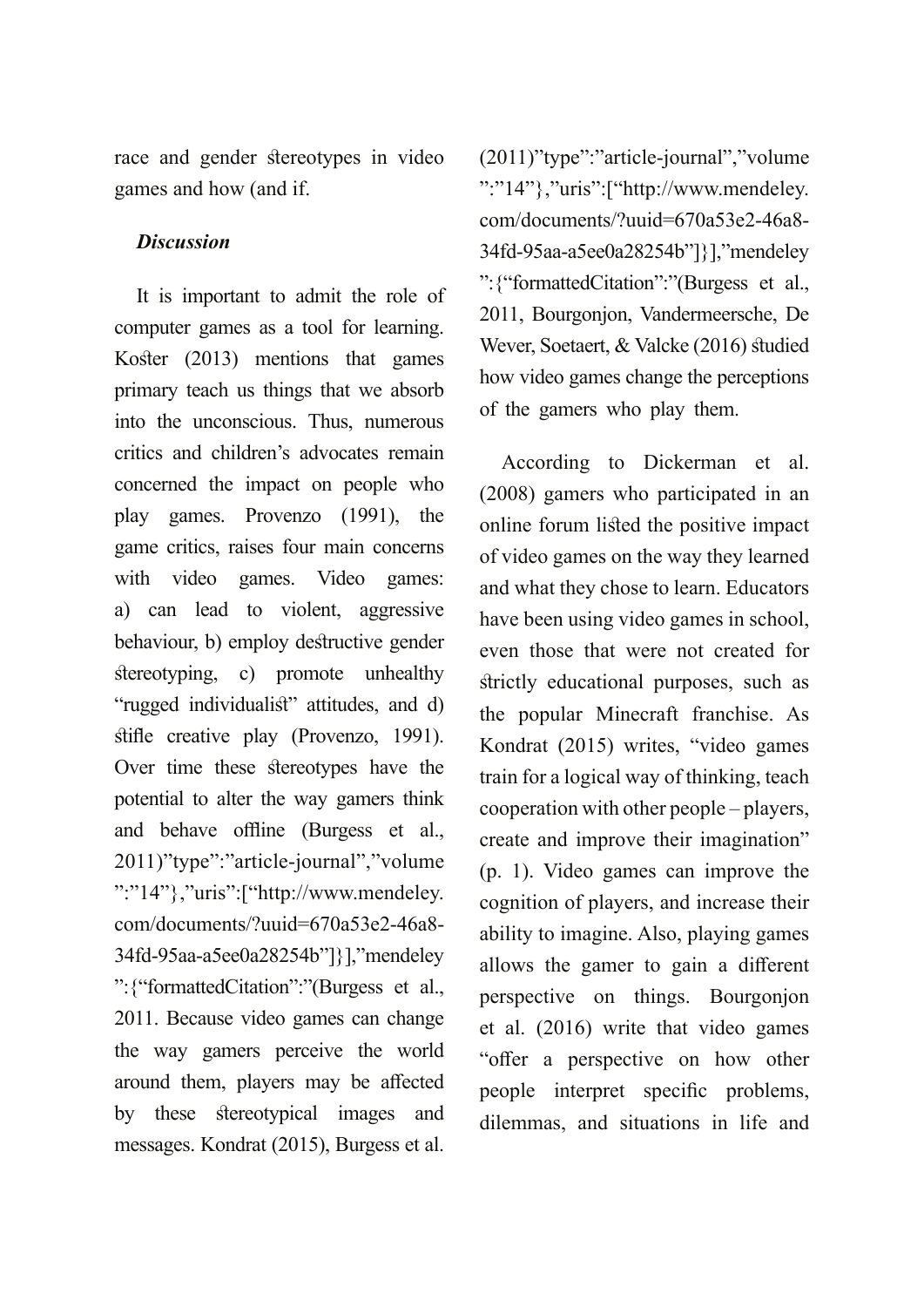suggest potential ways of dealing with them" (p.  $1740$ ). Gamers themselves recognise that games have an impact on the way they think and the way they see the world. According to Bourgonjon et al.  $(2016)$ , gamers admit the influence of gaming on their attitudes toward everything from education to the books they read.

Impact of the representation of women on players.

Women suffer from negative stereotyping in many video games. Researchers nowadays are trying to show that mass media affects the perception of the real world and its up beauty and moral rules. Kondrad standards by providing unreal, made- $(2015, Dickerman et al. (2008) and$ Gutierreza  $(2014)$ , among the others, have researched the ways how the portrayal of women in video games affects the way they are viewed out of those games.

Since video games are a part of mass media, nowadays they are partly responsible for the unrealistic, ideal body perceptions. Girls and boys who play video games that use this ideal shaped body image for females are

more likely to create their concept of how female should look based on this representation (Kondrat, 2015). Near  $(2013)$  studied 399 box art cases from games released in the US from 2005 to 2010. His study showed that sales were positively related to the sexualisation of female characters. He concluded that there was an economic motive for the marginalisation and sexualisation of women in video games (Near, 2013). Generally, women are portrayed as having more significant breasts than most women have in real life. Measurement of the body proportions of female characters in games aimed at older players was thinner than real adult females (Martins et al., 2009). This image of the female body, because it is portrayed so often in video games, has contributed to the unrealistic body perceptions among many females today (Kondrat, 2015).

Moreover, the data indicate that gender portrayals in video games affect people's beliefs about women in the real Morawitz  $& \text{Mastro}$  (2009) found that world, and women' self-efficacy. Behmplaying the sexualised heroine resulted in lower self-efficacy in comparison to playing the non-sexualized heroine,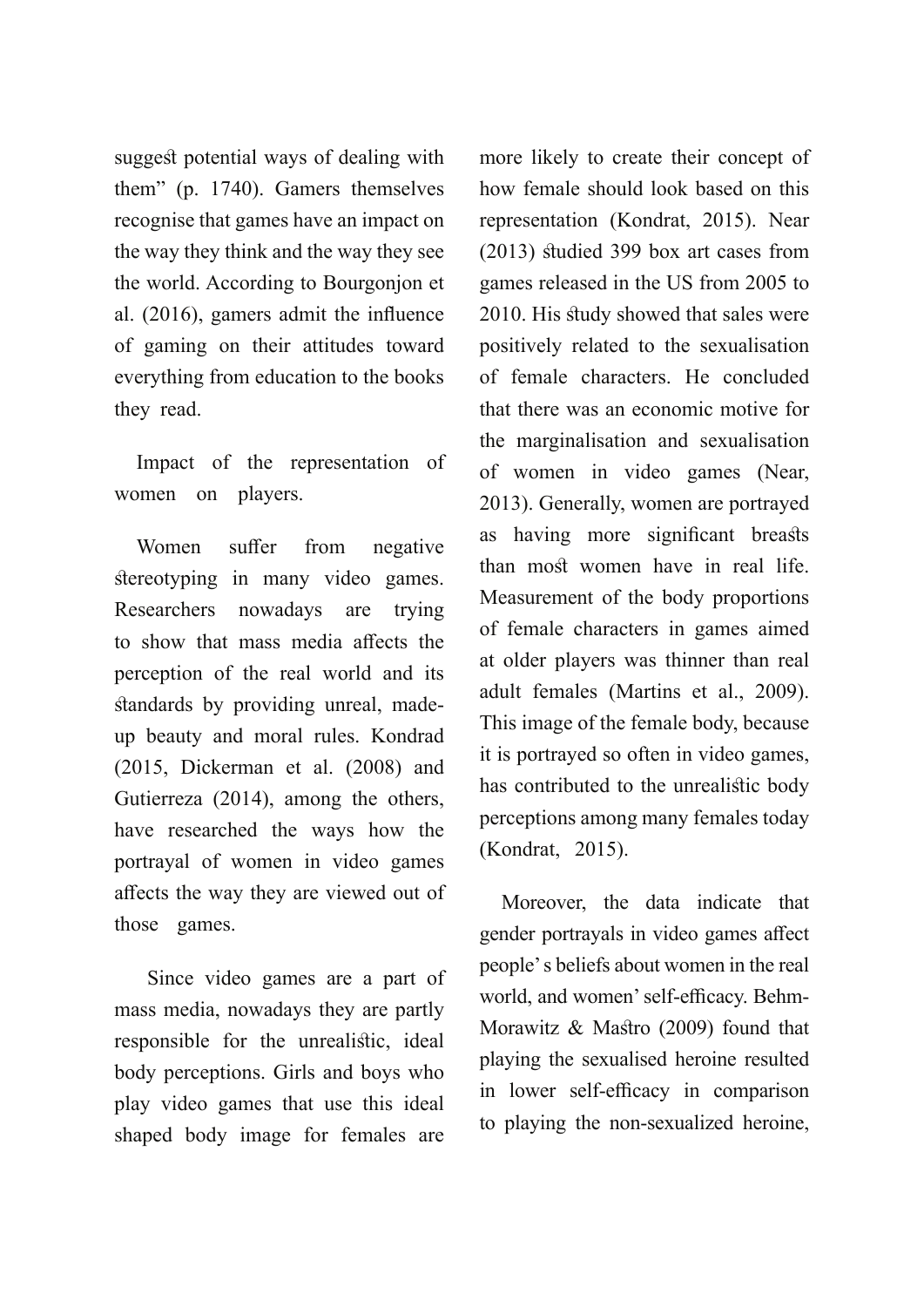assuming that female players exposure to sexualised images of women in video games may affect negatively their confidence in the ability to succeed in the real world. In line with that, Funk  $(2001)$  suggested that playing games with harmful gender stereotypes may affect how younger children, under ages  $10$  to  $12$  view themselves and others because children of this age do not yet have a mature gender identity. Adults may be affected as well as negative gender stereotypes may strengthen the belief that women are as less capable than men after playing video games in which women are portrayed as brainless victims, "examine the game box of one" of the top-selling games. You will likely see a male with a weapon, and possibly a well-endowed damsel in distress. If you happen to choose "Tomb Raider." you will see an underdressed buxom female with a weapon. Both pictures are likely to be attractive to males, and basically consistent with schemas for male behaviour (being aggressive or scrutinising good-looking females). Neither picture is likely to be appealing to females because they invoke the gender stereotype that women are brainless and helpless, or that power for women is dependent on sexual appeal"  $(p,1)$ .

Dietz (1998) adds, "this representation is harmful to children of both sexes since they will internalise these expectations and accept the idea that women are to be viewed as weak, as victims, and as sex objects". A survey of teens confirmed that even by nongamers hold the stereotypes of female characters as sexually objectified physical specimens (Dill & Thill,  $2007$ ).

Beck, Boys, Rose, & Beck  $(2012)$ found that a video game depicting sexual objectification of women and violence against women resulted in statistically significant increased rape myths acceptance (rape-supportive attitudes) for male study participants. Similarly, Deskins  $(2015)$  revealed that those who play violent video games, scored high on benevolent sexism rated the sexist stimuli messages more amusing than others. Some players have reported that they gained the perspective from some video games that women can't be trusted (Bourgonjon et al., 2016).

Brown  $(2008;2014)$  states that female players must reconcile with gender stereotypes imported into virtual worlds through sexualised images of female avatars. A female EverOuest player reflects: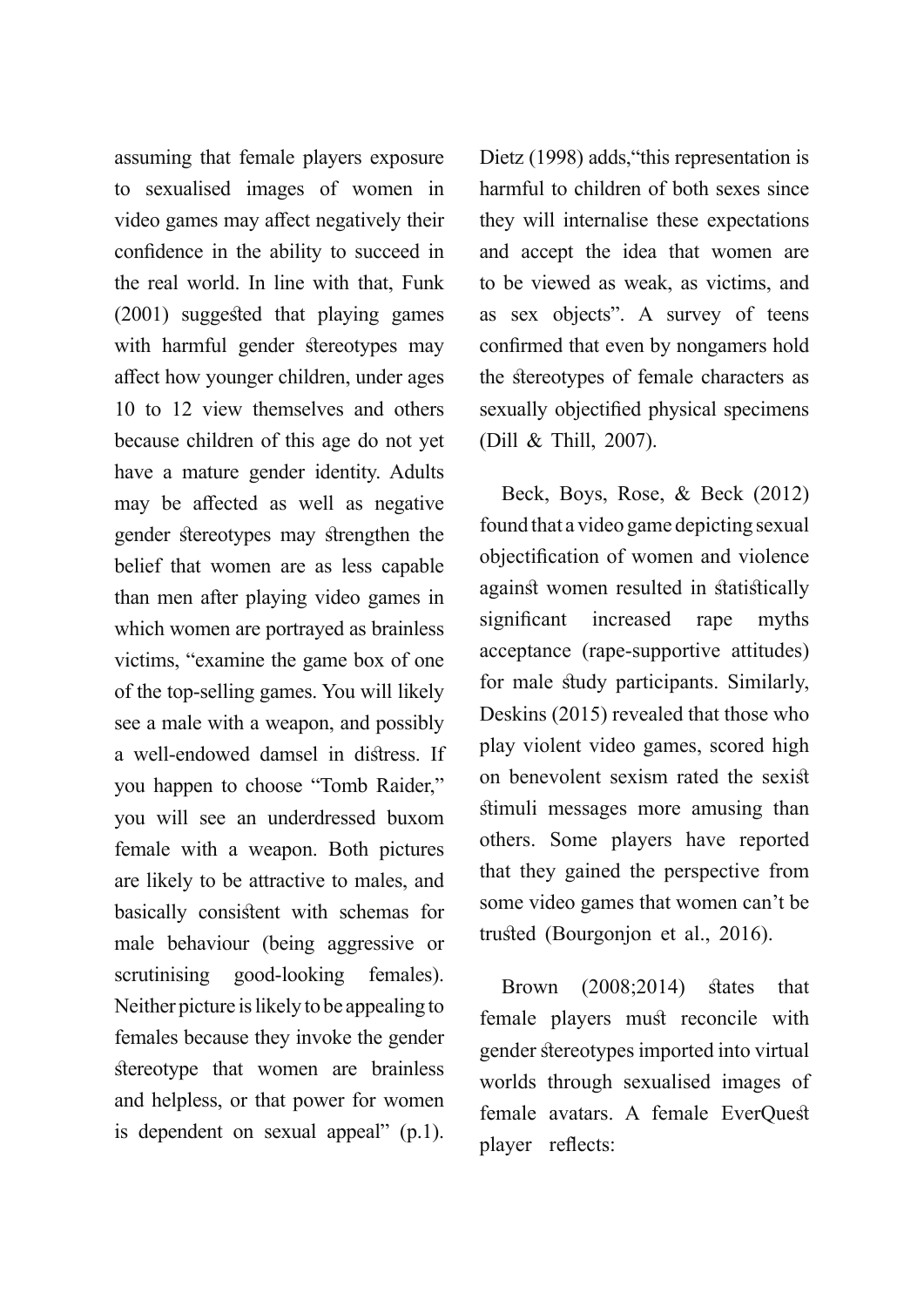"I don't have a problem with a 'sexy' character; I just don't want to play one where body parts are hanging out in the world (half-elves, dark elves). This did influence my choice of a race because the dwarven women are allowed to stand straight and keep themselves clothed in something that makes sense. Guess I have a gripe about representations of fantasy women; who would go into battle wearing a chain bikini? Really?  $OUCH!$ " (p.24)

Thus, when playing games which portray women in a negative light, or which hypersexualise women, players are more likely to view women sexually, and they do not take complaints of sexual discrimination as seriously as players who played games without these images.

ended survey revealed that the situation However, the results of the openis slowly changing. There are more and more games which are trying to equally represent females and males as well as female protagonists (Kondrat, 2015). Therefore, it seems like the situation with the adverse representation of women is slowly improving. Also, according to the expert's opinion's the current representation of female gender

in video games is better in comparison with video games in the  $80s$  and  $90s$ and it is slowly changing because of the new independent game companies which are interested in creating new types of video games with diverse characters. Lynch, Tompkins, van Driel, & Fritz  $(2016)$  examined in-game content from 571 titles released between 1983 and 2014 featuring playable female characters. Results indicate that sexualisation is lower nowadays than in the 1990s, role-playing games feature less sexualised female characters than traditionally male-oriented genres, and critical success of games was unrelated to sexualisation. The number of female characters is increasing. The active figures and principle character like Lara Croft (Tomb Rider), Tina (Dead or Alive), Xiaoyu (Tekken 3) represent potent figures in popular games (Schott  $&$  Horrell, 2000). The Face magazine featured Lara Croft as one of the most popular 20th-century icons. However, despite an increase in games featuring playable female characters, games still depict female characters more often in secondary roles and sexualised them more than primary characters (Lynch et al.,  $2016$ ). Nevertheless, there is some heterogeneity of gender representation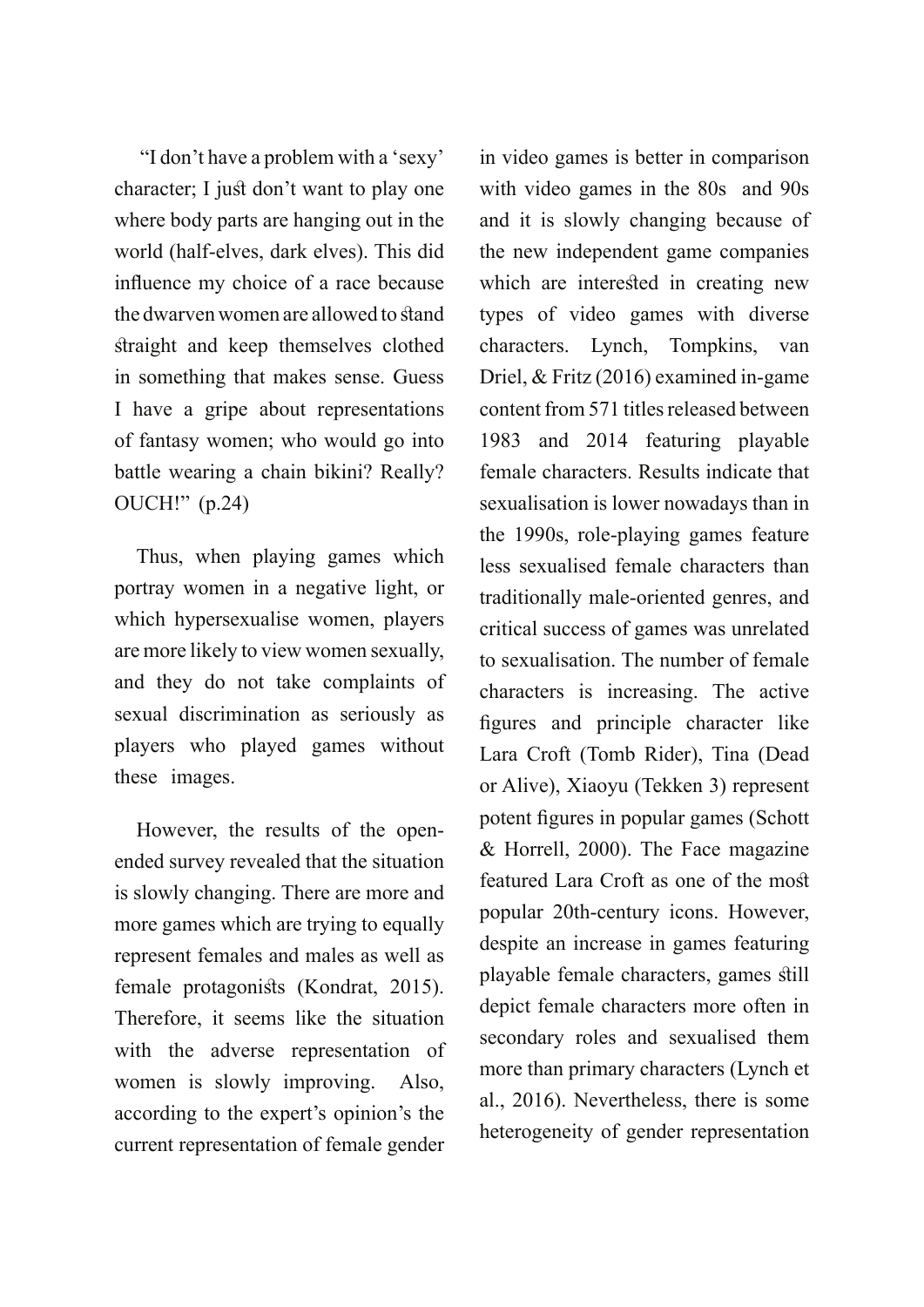in games by genre and target audience; in so-called "casual games" more than half of the main characters are women and, games aimed at children are less likely to sexualise female characters  $(Wohn, 2011)$ .

Interestingly, the Pew Research Centre (2015) investigated if American players think that "video games portray women poorly".  $40\%$  of Americans say they are not sure whether video games portray women poorly,  $18\%$  say this is not true for most games,  $14\%$ say this is true for most games. More than a quarter of all adults  $(27%)$  say this is true for some video games but not others (Duggan, 2015).

Although the results are somewhat limited, they shed light on the influence of exposure to sexualised female video game characters on individuals' gender attitudes and beliefs and self-concept. Other than that they were stereotyped by being dressed in tight and provocative clothing, which showed their large breasts and long legs. Given that many VGs make use of stereotypes, particularly negative stereotypes related to gender, there is a need to investigate how video games might reinforce and normalise the mistreatment of women in society.

Impact of minority groups representation on players

In many games, the minority characters seem to be built around negative o cultural stereotypes. Most games encourage "othering" the opponent, treating his as "not like us" (Koster, 2013). 'You' versus 'Them' conflict structure seems to be a standard and understood functional motif  $(Everett, 2005)$ .

This attitude both toward the dominant culture and toward "others" becomes more enhanced, not less when a player can literally take on whichever "skin" he or she wishes (Williams,  $2010$ ). Many games allow the player to change the way they look as an avatar is customizable. Given this fact, Morawitz, Pennell, & Speno (2016) Martey  $& Consalvo (2011), Behm$ and Williams  $(2010)$  have studied the way players choose to look, and how the way an avatar appears changes the way a player acts. Behm-Morawitz et al.  $(2016)$  found that gamers identified more with avatars that looked like they did, but that this identification did not mean that the character's racism was lessened. Interestingly, Martey & Consalvo  $(2011)$  found that, even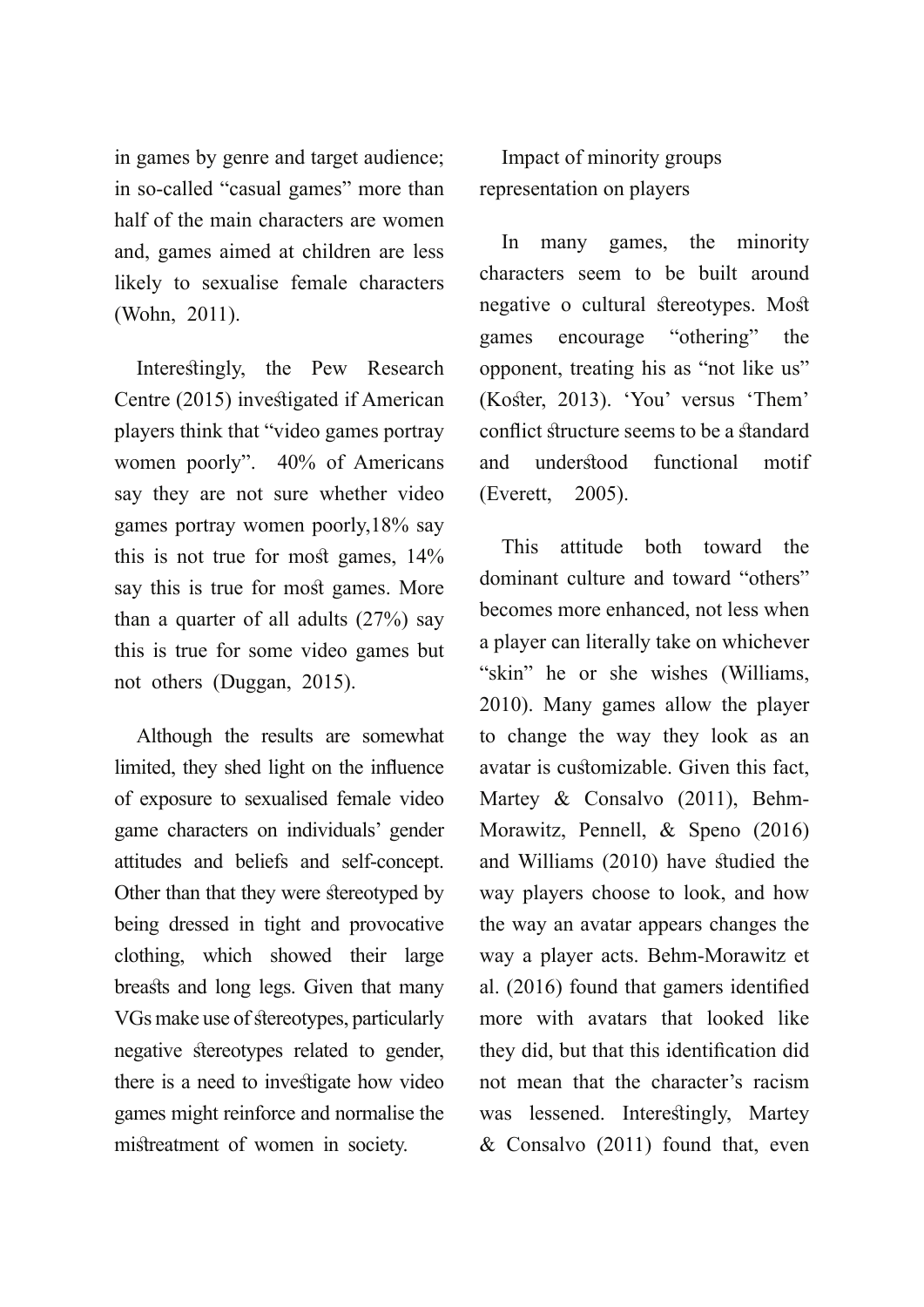when players had a chance to be from minority groups, they tended to create avatars which were white. Martey  $\&$ Consalvo  $(2011)$  write that even though Second City players could appear any way they chose, they felt they needed to appear part of a dominant culture, "leading many participants to seek socially acceptable appearance that would be interpreted in certain ways as part of their interactions" (p. 165). When characters chose not to be white. human appearance than they were to they were more likely to select a nonappear Black. Even when players can have an avatar which looks exactly the way they want to look, most decide to appear from the dominant culture, or not human at all, rather than as being a part of a definable minority group. This shows that the negative stereotyping of minority groups in video games makes those characters less desirable for many gamers when the gamers can choose how they wish to appear.

In other research, Gray  $(2012)$ investigated the online community known as Xbox Live and found that women of colour face intersecting oppressions when in mainstream video gaming. Specifically, Latina women in the Xbox Live community experience racism, sexism, and even heterosexism if identified as a sexual minority while African-American women experience sexism due to their race and gender (Gray, 2012). As a result, these women form groups within the video gaming community by creating their own clans and restrict membership of these groups to other women (Gray, 2012).

A great deal of video games available on the market contains racially stereotypical material. According to Parungao (2006) study, gamers do notice the stereotypes present but internalise them only for gameplay studied. Some participants thought the racism in games was terrible, but the majority thought video games should not have to be politically correct and society should not take them seriously. Moreover, the offensive names, slurs, or physical features depicted in today's video games seem to enhance gameplay (Parungao, 2006). In line with that, Gillentine (2007) directly addressed the concerns of how players perceive and accept stereotypes portrayed in video games. In her dissertation research. she found most people indicated their awareness of the excessive use of racial and gender stereotypes in video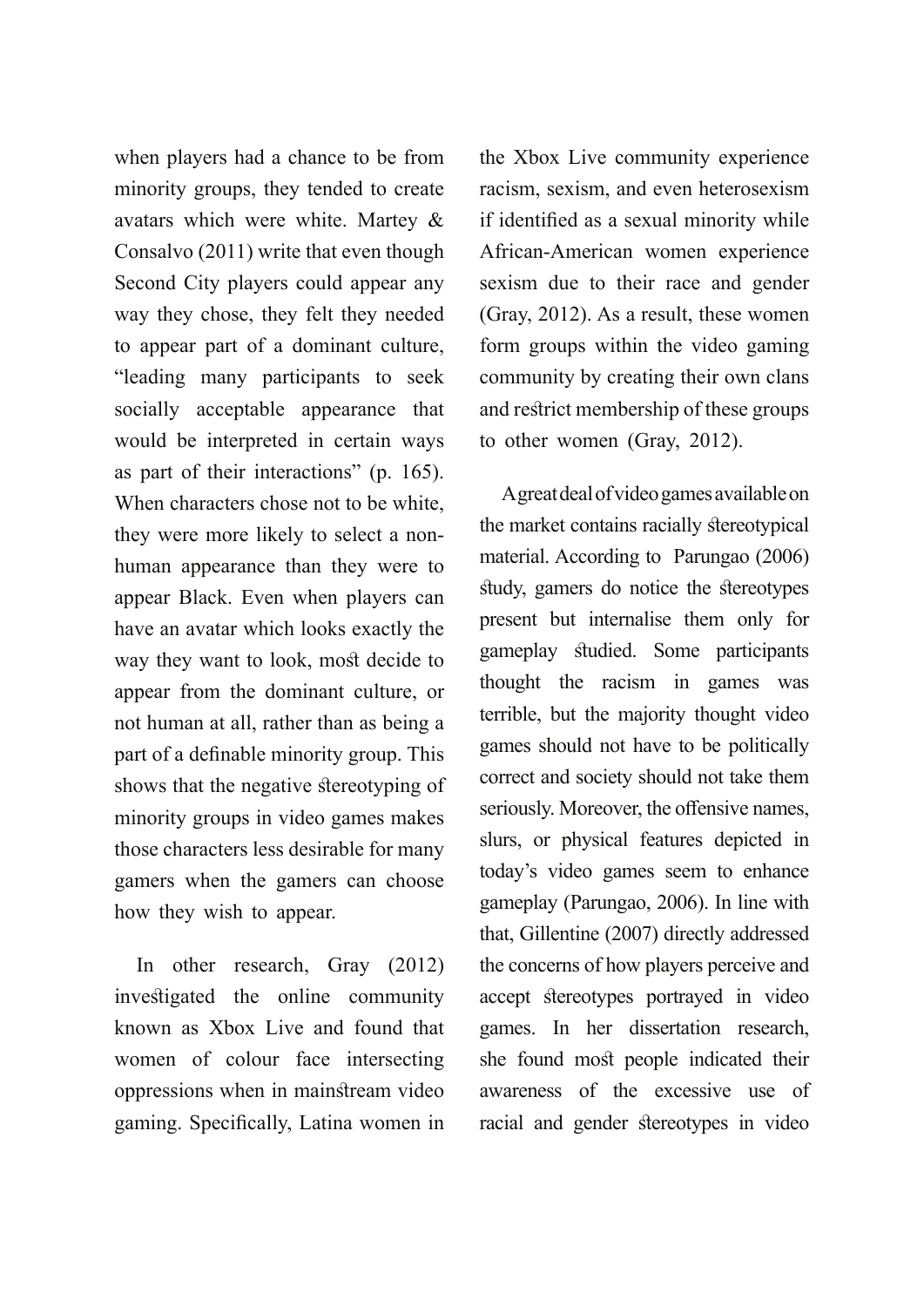games, and all participants believed the negative stereotypes could influence or be misinterpreted by younger players. Similarly, Dickerman et al. (2008) have found that the content of video games often portrays minority groups in stereotypical negative light and that players of video games, both male and female, having been exposed to this content, often show signs that their belief system is incorporating these beliefs.

However, it is worth admitting that situation starts changing little by little. The action-adventure game Assassin's Creed III: Liberation features the half-French, half-Haitian protagonist Aveline living in 18th-century New Orleans, We Are Chicago, a first-person narrative adventure, played through American man growing up in Chicago's the eyes of Aaron, a young African-Englewood neighbourhood, in Mafia 3, American. The PlayStation 2 title Just its protagonist, Lincoln Clay, is African-Cause, set in the fictitious tropical island of San Esperito, is one of the first games with a protagonist of Hispanic descent, thus offering a broad audience of players the possibility of virtual experimentation with Latin identity.

Finally, the Pew Research Centre  $(2015)$  revealed that  $33\%$  of game players do not think most video games portray minority groups poorly. Some 15% of black and  $12%$  of Hispanic game players feel that most video games portray minority groups poorly, compared with 7% of white players. At the same time, 39% of Hispanics and 24% of blacks who play games feel that most games do not portray minorities poorly (Duggan, 2015).

#### *Conclusion*

Everyone is playing video games, be they casual games played on a mobile phone, or serious games played through a console. They are more popular than they have ever been with video game characters being icons in youth popular culture. Given the fact that the violence, racism and gender discrimination are so common in video games, it is important that the trend toward negative stereotypes in video games be reversed. As long as people continue to show negative images of minority groups and women in video games, violence, racism and gender discrimination will continue, since gamers have become desensitised to these images. Video games do affect the way people think and interact. Children may build their gender identities, roles and schemas in part on their observation of characters in video games.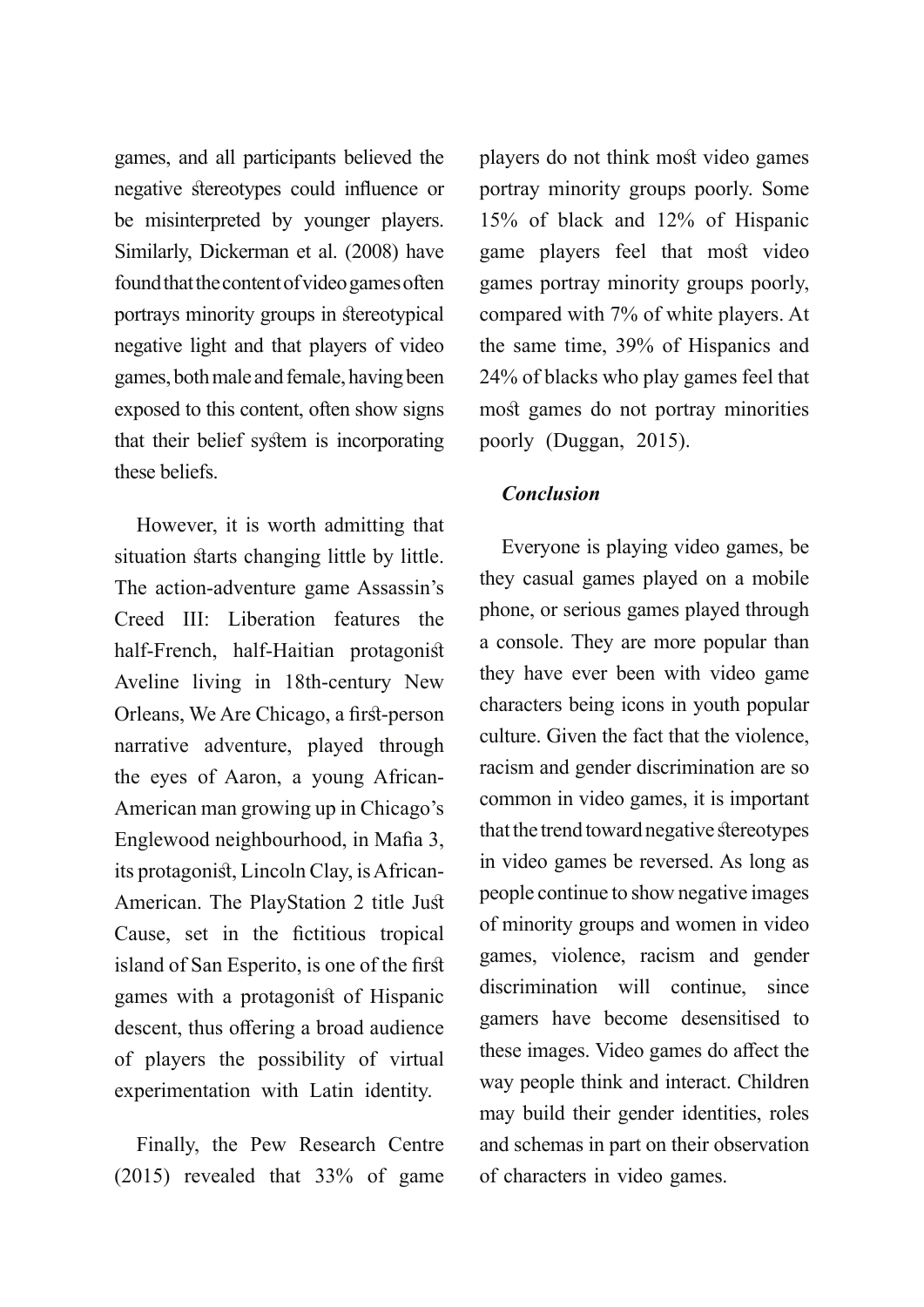If negative portrayals of these groups have such a negative impact on players' attitudes, then positive portrayals may have a positive impact (Behm-Morawitz et al., 2016). One study determined that a player was more likely to see a Black person as admirable if they had recently played a game where there were positive images of Black people. Changing stereotypes may be as simple as changing negative images to positive ones. Black men do not have to be violent criminals. Women do not have to be

hypersexualised, and they can be strong, fully participatory characters, meeting women's fantasies of empowerment. If equal screen time is given to strong, capable, admirable characters, perhaps intolerance toward these characters and out-of-game members of these groups would decrease as well. Many game companies, particularly those of independent game providers, are changing the way they portray women and minorities. There is still much room for improvement, however.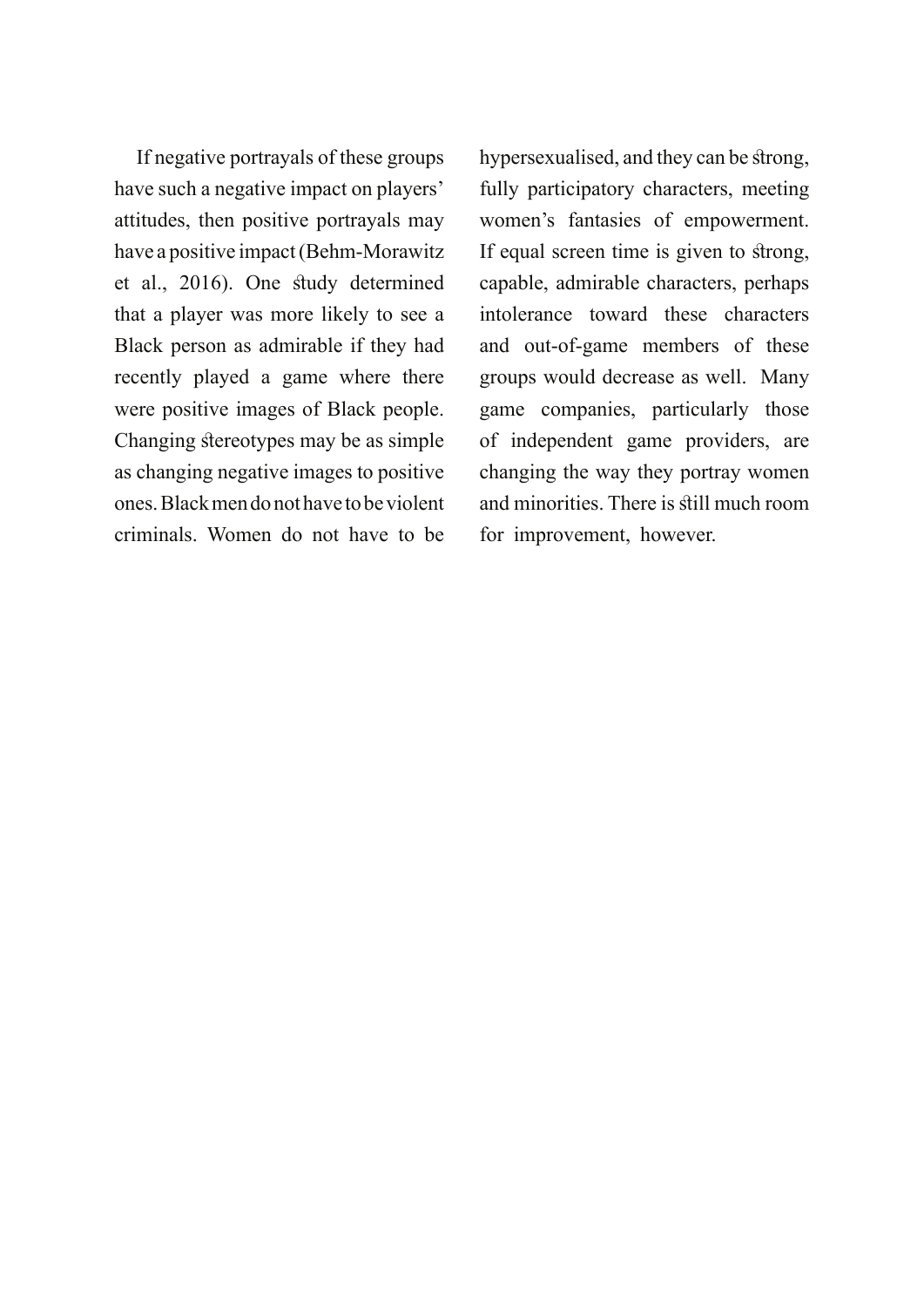#### *Reference*

Beasley, B., & Standley, T. C. (2002). Shirts vs Skins: Clothing as an Indicator of Gender Role Stereotyping in Video Games, 5(3), 279–293. Retrieved from https:// pdfs.semanticscholar.org/a869/79702bd24d79e70d5c6ef75decacc70296ba.pdf

Beck, V. S., Boys, S., Rose, C., & Beck, E. (2012). Violence Against Women in Video Games. Journal of Interpersonal Violence,  $27(15)$ ,  $3016-3031$ . https://doi. org/10.1177/0886260512441078

Behm-Morawitz, E., & Mastro, D. (2009). The Effects of the Sexualization of Female Video Game Characters on Gender Stereotyping and Female Self-Concept. Sex Roles, 61(11–12), 808–823. https://doi.org/10.1007/s11199-009-9683-8

Behm-Morawitz, E., Pennell, H., & Speno, A. G. (2016). The effects of virtual racial embodiment in a gaming app on reducing prejudice. Communication Monographs, 83(3), 396–418. https://doi.org/10.1080/03637751.2015.1128556

Behm-Morawitz, E., & Ta, D. (2014). Cultivating Virtual Stereotypes?: The Impact of Video Game Play on Racial/Ethnic Stereotypes. Howard Journal of Communications, 25(1), 1–15. https://doi.org/10.1080/10646175.2013.835600

Borries, F. von., Walz, S. P., Böttger, M., Davidson, D., Kelley, H., & Kücklich, J.  $(2007)$ . Space time play : computer games, architecture and urbanism : the next level. Birkhauser.

Bourgonjon, J., Vandermeersche, G., De Wever, B., Soetaert, R., & Valcke, M.  $(2016)$ . Players' perspectives on the positive impact of video games: A qualitative content analysis of online forum discussions. New Media & Society,  $18(8)$ ,  $1732-$ 1749. https://doi.org/10.1177/1461444815569723

Brightman, J. (2013). GTA V exceeds \$1 billion in only 3 days  $\vert$  GamesIndustry. biz. Retrieved April 17, 2018, from https://www.gamesindustry.biz/articles/2013-09-20-gta-v-exceeds-USD1-billion-in-only-3-days

Brown, H. J. (Harry J. (2008). Videogames and education. M.E. Sharpe.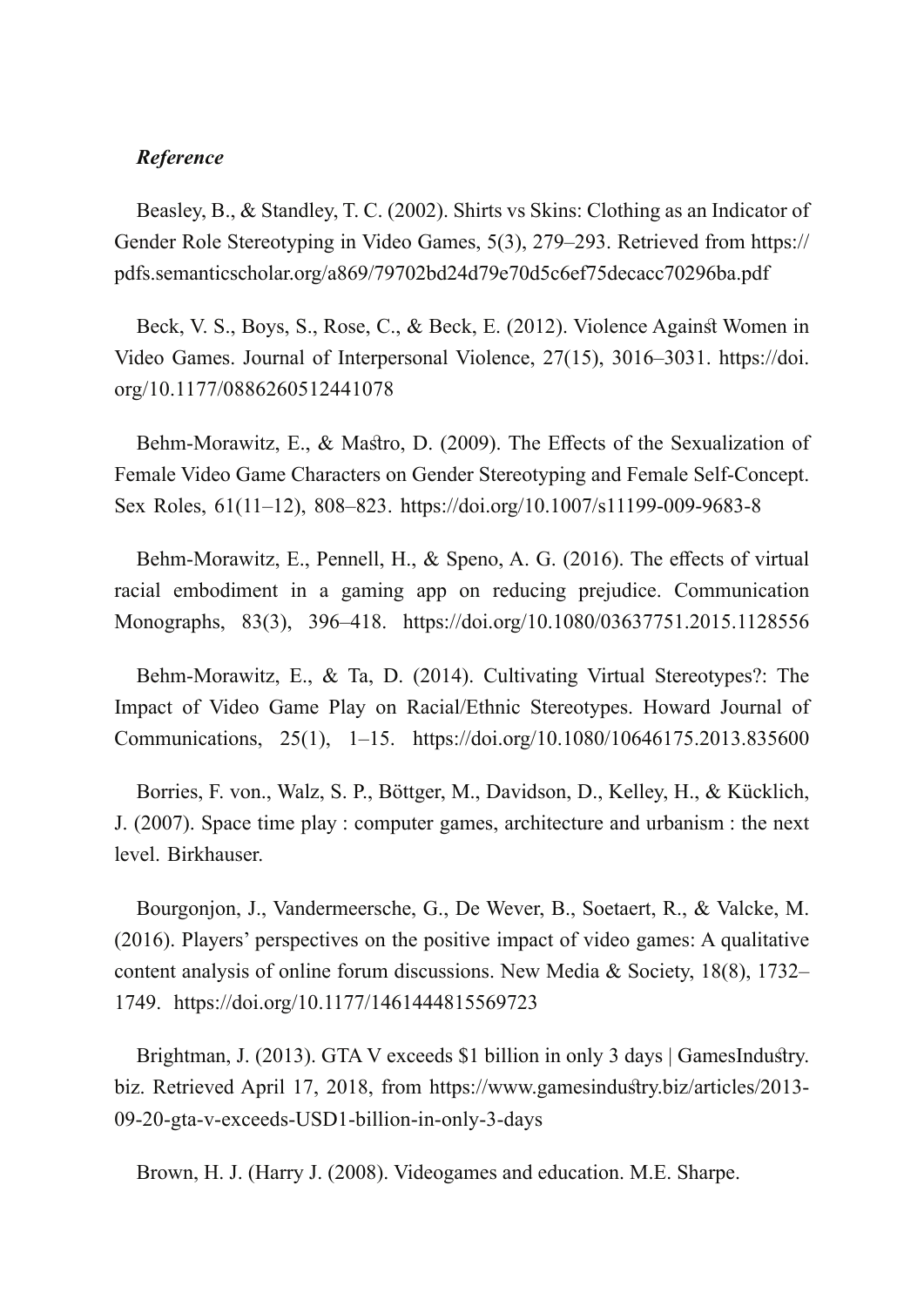Burgess, M. C. R., Dill, K. E., Stermer, S. P., Burgess, S. R., & Brown, B. P. (2011). Playing With Prejudice: The Prevalence and Consequences of Racial Stereotypes in Video Games. Media Psychology, 14(3), 289–311. https://doi.org/10.1080/152132 69.2011.596467

Deskins, T. (2015). The Effects of Video Games on Sexism Attitudes in Males. Eastern Michigan University. Retrieved from http://commons.emich.edu/honors

Dickerman, C., Christensen, J., & Kerl-McClain, S. B. (2008). Big Breasts and Bad Guys: Depictions of Gender and Race in Video Games. Journal of Creativity in Mental Health, 3(1), 20-29. https://doi.org/10.1080/15401380801995076

Dietz, T. L. (1998). An Examination of Violence and Gender Role Portrayals in Video Games: Implications for Gender Socialization and Aggressive Behavior. Sex Roles, 38(5/6), 425–442. https://doi.org/10.1023/A:1018709905920

Dill, K. E., Gentile, D. A., Richter, W. A., & Dill, J. C. (2005). Violence, Sex, Race, and Age in Popular Video Games: A Content Analysis. In U. A. P. A. In E. Cole  $\&$ J. H. Daniel (Eds.), Psychology of women book series. Featuring females: Feminist analyses of media (pp. 115-130). Washington, DC (Ed.), In E. Cole & J. H. Daniel (Eds.), Psychology of women book series. Featuring females: Feminist analyses of media (pp. 115–130). Washington DC: American Psychological Association. https://doi.org/10.1037/11213-008

Dill, K. E., & Thill, K. P. (2007). Video Game Characters and the Socialization of Gender Roles: Young People's Perceptions Mirror Sexist Media Depictions. https:// doi.org/10.1007/s11199-007-9278-1

Egenfeldt-Nielsen, S., Smith, J. H., Tosca, S. P., & Egenfeldt-Nielsen, S. (2015). Understanding Video Games: The Essential Introduction (2nd ed.). Routledge.

Embrick, D. G., Wright, J. T., & Lukács, A. (2012). Social exclusion, power and video game play : new research in digital media and technology. Lexington Books.

Ernest Adams. (2003). The Designer's Notebook: Not Just Rappers and Athletes: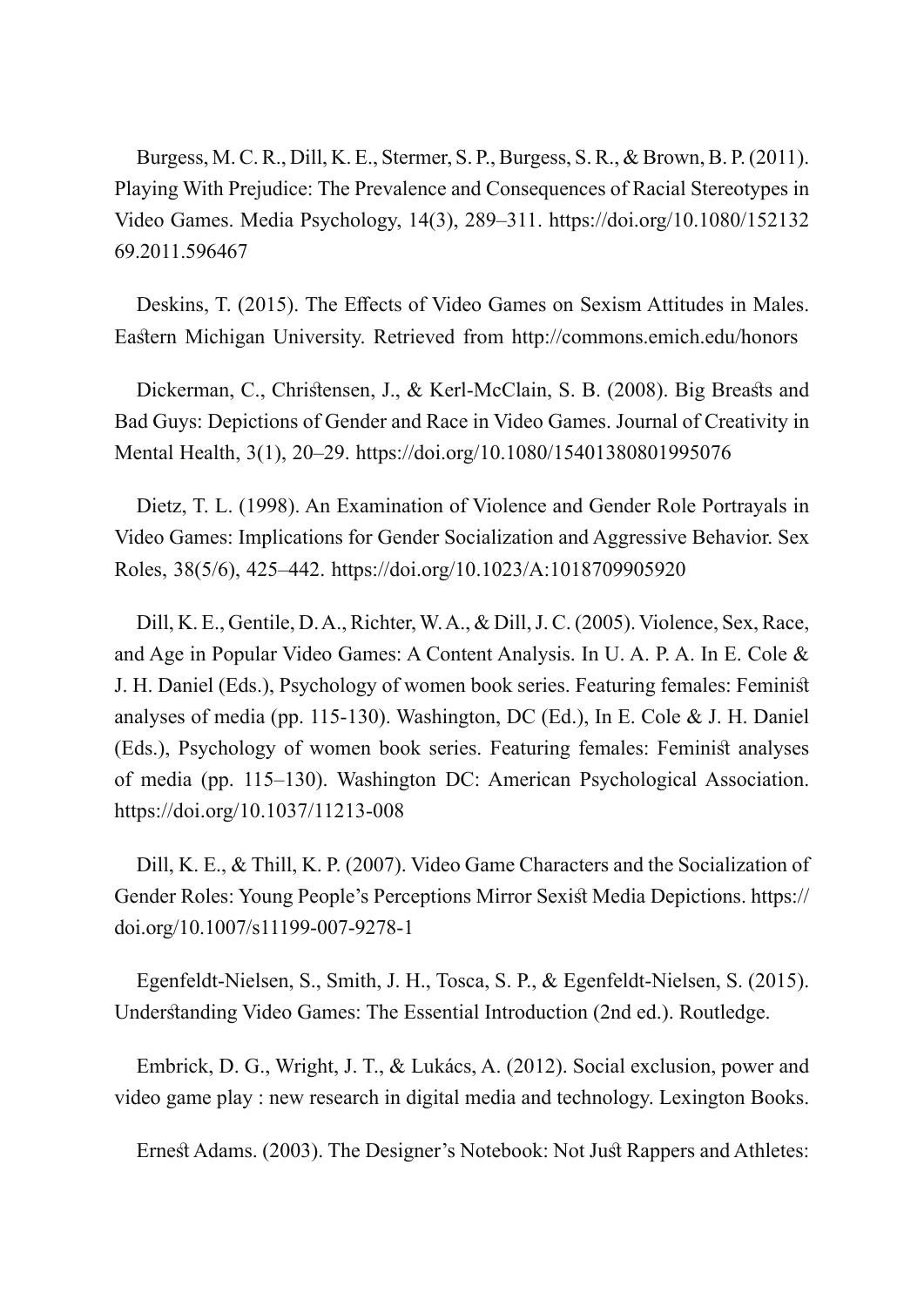Minorities in Videogames. Retrieved April 22, 2018, from http://www.gamasutra. com/view/feature/131223/the designers notebook not just php

Everett, A. (2005). Serious Play: Playing with Race in Contemporary Gaming Culture. In Handbook of Computer Game Studies, eds. Joost Raessens and Jeffrey Goldstein (pp. 311–326). Cambridge, MA: The MIT Press. Retrieved from https:// sisis.rz.htw-berlin.de/inh2006/1234533.pdf

Funk, J. B. (2001). Girls Just Want to Have Fun. Retrieved from https:// eulturalpolicy.uchicago.edu/sites/culturalpolicy.uchicago.edu/files/funk2.pdf

Gerber H, A. S. (2016). Race and Culture in Video Games. Opening the dialogue. Voya, (June), 52–52. Retrieved from http://voyamagazine.com/tags/hannah-gerber/

Gillentine, L. C. (2007). Do Modern Video Games Impact the Cultural Perceptions and Acceptance of Racial Stereotypes? A Qualitative Assessment of Video Game Usage. Baylor University. Retrieved from https://baylor-ir.tdl.org/baylor-ir/ bitstream/handle/2104/5053/Lacey Chapman phd.pdf;sequence=1

Glaubke, Christina R., Miller, Patti, Parker, McCrae A., Espejo, E. (2001). Fair Play? Violence, Gender and Race in Video Games. Oakland, CA.: Children Now, 1212 Broadway, 5th Floor, Oakland, CA 94612. Tel: 510-763-2444; Fax: 510-763-1974; e-mail: children $@$ childrennow.org; Web site: http://www.childrennow.org. Retrieved from https://eric.ed.gov/?id=ED463092

Gottschalk, S. (1995). Videology: Video-Games as Postmodern Sites/Sights of Ideological Reproduction. Symbolic Interaction,  $18(1)$ ,  $1-18$ . https://doi. org/10.1525/si.1995.18.1.1

Gray, K. L. (2012). INTERSECTING OPPRESSION AND ONLINE COMMUNITIES. Information, Communication & Society, 15(3), 411–428. https:// doi.org/10.1080/1369118X.2011.642401

Gutiérrez, E. J. D. (2014). Video Games and Gender-based Violence. Procedia - Social and Behavioral Sciences, 132, 58–64. https://doi.org/10.1016/J. SBSPRO.2014.04.278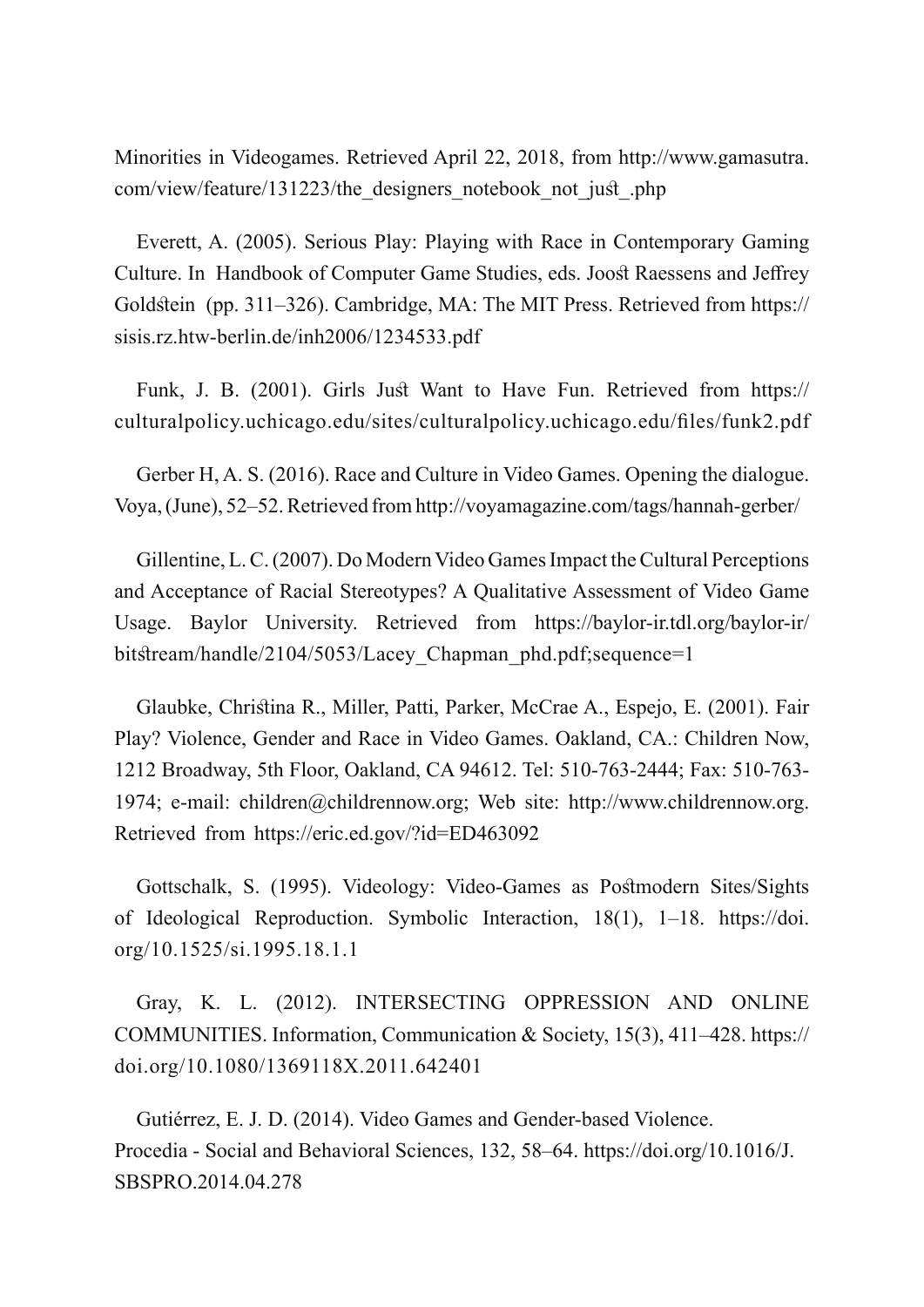Herz, J. C. (Jessie C. (1997). Joystick nation : how videogames ate our quarters, won our hearts and rewired our minds. Little, Brown, and Co.

Higgin, T. (2009). Blackless Fantasy The Disappearance of Race in Massively Multiplayer Online Role-Playing Games. Games and Culture, 4(1), 3–26. https:// doi.org/10.1177/1555412008325477

Kondrat, X. (2015). How is female gender generally represented in various genres of video games? JOURNAL OF COMPARATIVE RESEARCH IN ANTHROPOLOGY AND SOCIOLOGY, 6(1), 2068–2317. Retrieved from http:// compaso.eu

Koster, R. (2013). A theory of fun for game design (second). O'Reilly Media.

Leonard, D. (2003). Live in Your World, Play in Ours: Race, Video Games, and Consuming the Other. Studies in Media & Information Literacy Education,  $3(4)$ , 1-9. https://doi.org/10.3138/sim.3.4.002

Lynch, T., Tompkins, J. E., van Driel, I. I., & Fritz, N. (2016). Sexy, Strong, and Secondary: A Content Analysis of Female Characters in Video Games across 31 Years. Journal of Communication, 66(4), 564-584. https://doi.org/10.1111/  $\gamma$ icom.12237

Maeve Duggan. (2015). Gaming and Gamers | Pew Research Center. Retrieved from http://www.pewinternet.org/2015/12/15/gaming-and-gamers/

Martey, R. M., & Consalvo, M. (2011). Performing the Looking-Glass Self: Avatar Appearance and Group Identity in Second Life. Popular Communication, 9(3), 165–180. https://doi.org/10.1080/15405702.2011.583830

Martins, N., Williams, D. C., Harrison, K., & Ratan, R. A. (2009). A Content Analysis of Female Body Imagery in Video Games. Sex Roles, Springer. https://doi. org/10.1007/s11199-009-9682-9

McGonigal, J.  $(2011)$ . Reality is broken : why games make us better and how they can change the world. Penguin Group.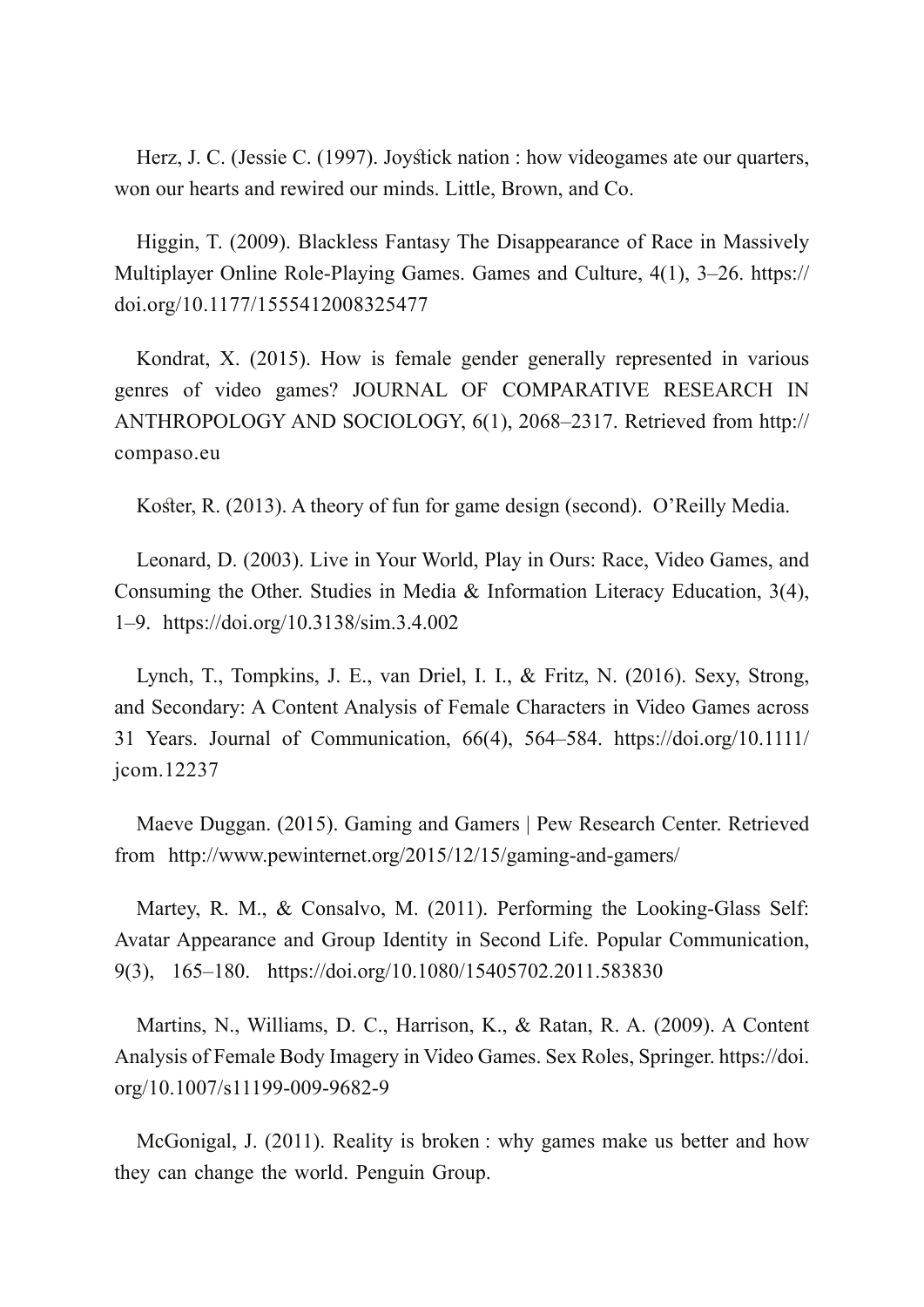Near, C. E. (2013). Selling Gender: Associations of Box Art Representation of Female Characters With Sales for Teen- and Mature-rated Video Games. Sex Roles, 68(3-4), 252-269. https://doi.org/10.1007/s11199-012-0231-6

Parungao, R. (n.d.). Student Robert Parungao finds video games rife with free stere algo Arts Undergraduate Students. Retrieved August 29, 2018, from https://students.arts.ubc.ca/student-robert-parungao-finds-video-games-rife-with-<br>stereotypes/

Passmore, C. J., Yates, R., Birk, M. V., & Mandryk, R. L. (2017). Racial Diversity in Indie Games. In Extended Abstracts Publication of the Annual Symposium on Computer-Human Interaction in Play - CHI PLAY '17 Extended Abstracts (pp. 137–151). New York, New York, USA: ACM Press. https://doi. org/10.1145/3130859.3131438

Provenzo, Jr., E. F. (1991). Video Kids. Cambridge, MA and London, England: Harvard University Press. https://doi.org/10.4159/harvard.9780674422483

Robinson, T., Callister, M., Clark, B., & Phillips, J. (2009). Violence, Sexuality, and Gender Stereotyping: A Content Analysis of Official Video Game Web Sites. Retrieved from http://academic.csuohio.edu/kneuendorf/c63311/Robinsonetal09.pdf

Scharrer, E. (2005). Hypermasculinity, Aggression, and Television Violence: An Experiment. Media Psychology,  $7(4)$ ,  $353-376$ . https://doi.org/10.1207/ S1532785XMEP0704 3

Schott, G. R., & Horrell, K. R. (2000). Girl Gamers and their Relationship with the Gaming Culture. Convergence: The International Journal of Research into New Media Technologies, 6(4), 36–53. https://doi.org/10.1177/135485650000600404

Sisler, V. (2008). Digital Arabs: Representation in video games. European Journal of Cultural Studies, 11(2), 203-220. https://doi.org/10.1177/1367549407088333

Williams, D., Martins, N., Consalvo, M., & Ivory, J. D. (2009). The virtual census: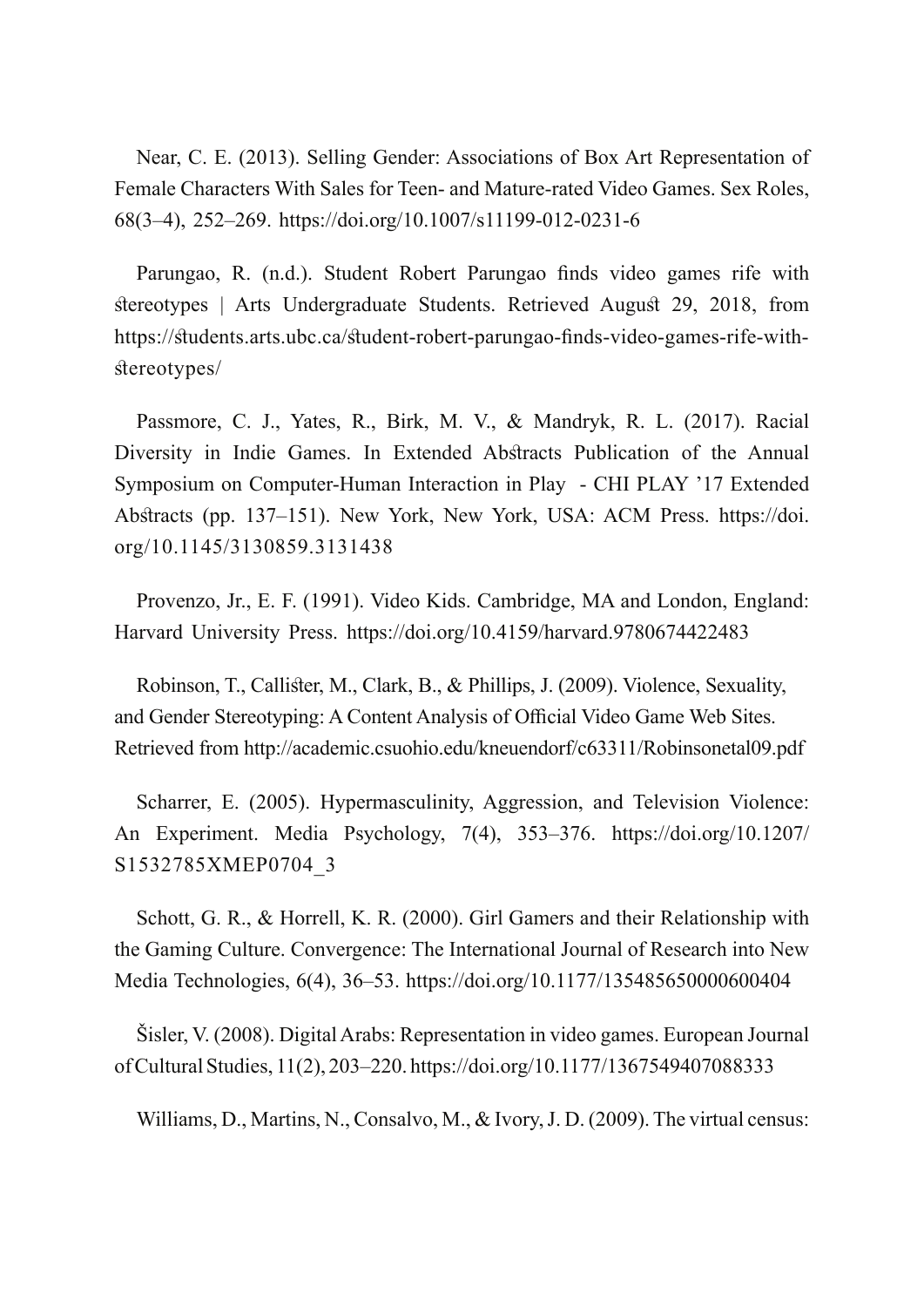representations of gender, race and age in video games. New Media  $\&$  Society, 11(5), 815–834. https://doi.org/10.1177/1461444809105354

Williams, K. D. (2010). The Effects of Homophily, Identification, and Violent Video Games on Players. Mass Communication and Society,  $14(1)$ ,  $3-24$ . https:// doi.org/10.1080/15205430903359701

Wohn, D. Y. (2011). Gender and Race Representation in Casual Games. Sex Roles, 65(3-4), 198-207. https://doi.org/10.1007/s11199-011-0007-4

Elena Shliakhovchuk, MA, PhD candidate

ELENA SHLIAKHOVCHUK is an Intercultural Trainer and Diversity and Inclusion Management Consultant working with Fortune 500 companies since 2009. She holds an MA in Linguistics and Management and a BA in Philosophy. Currently, she is a PhD candidate focusing her interest in investigating digital natives' acquisition of different types of knowledge, in particular, surrounding cultural literacy and the impact of video game environments on the formation of intercultural competencies. She is an author of "Doing Business with the Ukrainians" diversophy® game for developing diversity and intercultural competence (https:// diversophy.com), a co-author of "Cultural Detective® Ukraine", a dynamic tool system for developing intercultural competence (www.cultural detective.com) and a Cultural Correspondent at CultureConnector, online solution for the development of intercultural skills (www.argonautonline.com). Her articles are published in the leading journals (e.g. https://trainingmag.com/trgmag-article/focus-ukraine). Her professional experience includes working for the Peace Corps where she acted as a Cross-Cultural Facilitator for the American volunteers. She is an active SIETAR member. Elena is a bilingual Ukrainian and Russian, speaks fluent English and Spanish, and some Portuguese.

shelvik@gmail.com